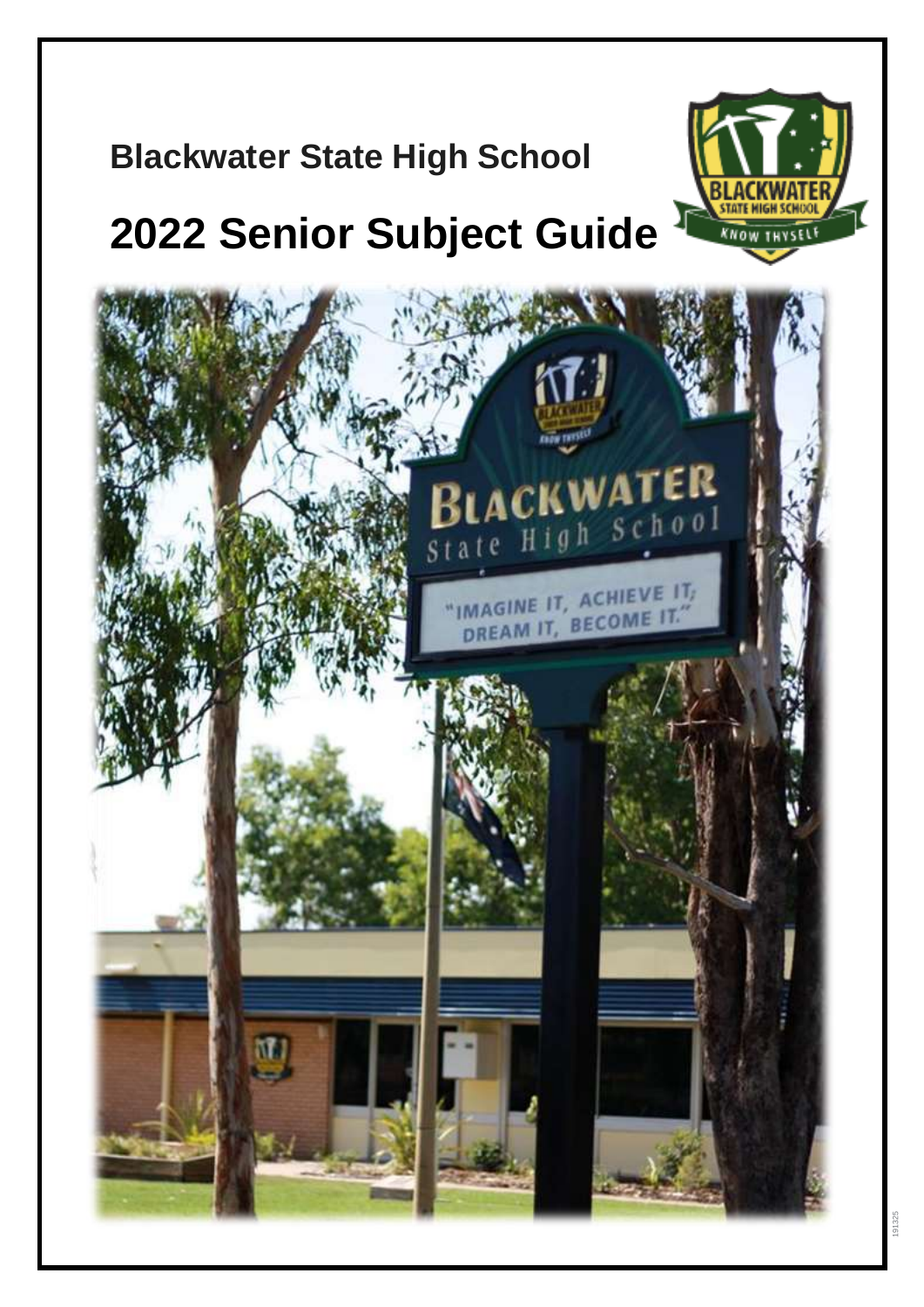# **Senior Education Profile**

Students in Queensland are issued with a Senior Education Profile (SEP) upon completion of senior studies. This profile may include a:

- Senior Statement
- Queensland Certificate of Education (QCE)
- Queensland Certificate of Individual Achievement (QCIA).

For more information about the SEP see [www.qcaa.qld.edu.au/senior/certificates](https://www.qcaa.qld.edu.au/senior/certificates-qualifications/sep)[qualifications/sep.](https://www.qcaa.qld.edu.au/senior/certificates-qualifications/sep)

# **Senior Statement**

The Senior Statement is a transcript of a student's learning account. It shows all QCEcontributing studies and the results achieved that may contribute to the award of a QCE.

If a student has a Senior Statement, then they have satisfied the completion requirements for Year 12 in Queensland.

# **Queensland Certificate of Education (QCE)**

Students may be eligible for a Queensland Certificate of Education (QCE) at the end of their senior schooling. Students who do not meet the QCE requirements can continue to work towards the certificate post-secondary schooling. The QCAA awards a QCE in the following July or December, once a student becomes eligible. Learning accounts are closed after nine years; however, a student may apply to the QCAA to have the account reopened and all credit continued.

# **Queensland Certificate of Individual Achievement (QCIA)**

The Queensland Certificate of Individual Achievement (QCIA) reports the learning achievements of eligible students who complete an individual learning program. At the end of the senior phase of learning, eligible students achieve a QCIA. These students have the option of continuing to work towards a QCE post-secondary schooling.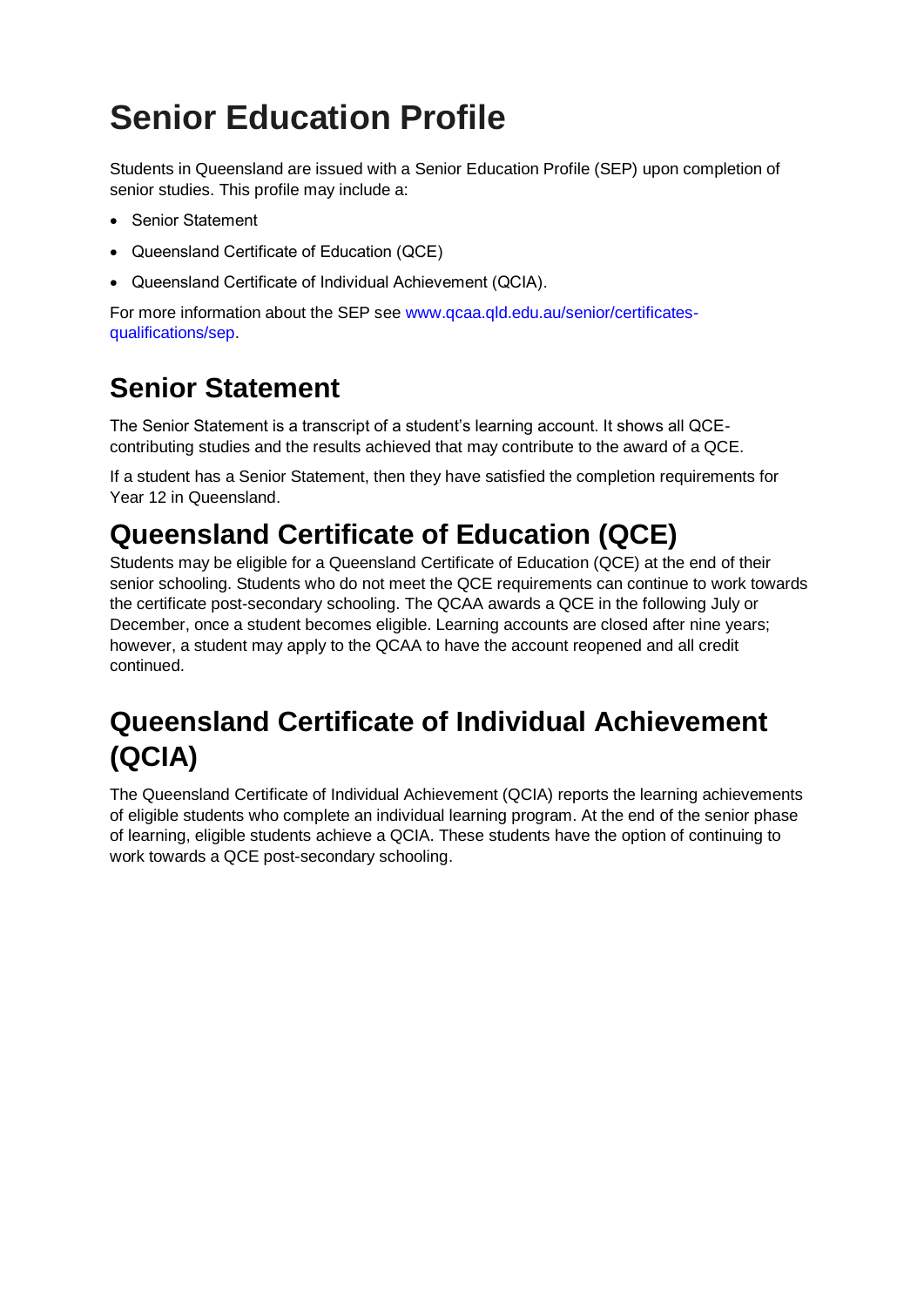# **Senior subjects**

The QCAA develops five types of senior subject syllabuses — Applied, General, General (Extension), General (Senior External Examination) and Short Course. Results in Applied and General subjects and contribute to the award of a QCE and may contribute to an Australian Tertiary Admission Rank (ATAR) calculation, although no more than one result in an Applied subject can be used in the calculation of a student's ATAR.

Typically, it is expected that most students will complete these courses across Years 11 and 12. All subjects build on the P–10 Australian Curriculum.

For more information about specific subjects, schools, students and parents/carers are encouraged to access the relevant senior syllabuses at [www.qcaa.qld.edu.au/senior/senior](http://www.qcaa.qld.edu.au/senior/senior-subjects)[subjects](http://www.qcaa.qld.edu.au/senior/senior-subjects) and, for Senior External Examinations, [www.qcaa.qld.edu.au/senior/see](http://www.qcaa.qld.edu.au/senior/see)

## **Applied and Applied (Essential) syllabuses**

Applied subjects are suited to students who are primarily interested in pathways beyond senior secondary schooling that lead to vocational education and training or work.

## **General syllabuses**

General subjects are suited to students who are interested in pathways beyond senior secondary schooling that lead primarily to tertiary studies and to pathways for vocational education and training and work.

# **Underpinning factors**

All senior syllabuses are underpinned by:

- literacy the set of knowledge and skills about language and texts essential for understanding and conveying content
- numeracy the knowledge, skills, behaviours and dispositions that students need to use mathematics in a wide range of situations, to recognise and understand the role of mathematics in the world, and to develop the dispositions and capacities to use mathematical knowledge and skills purposefully.

# **Applied and Applied (Essential) syllabuses**

In addition to literacy and numeracy, Applied syllabuses are underpinned by:

- applied learning the acquisition and application of knowledge, understanding and skills in realworld or lifelike contexts
- community connections the awareness and understanding of life beyond school through authentic, real-world interactions by connecting classroom experience with the world outside the classroom
- core skills for work the set of knowledge, understanding and non-technical skills that underpin successful participation in work.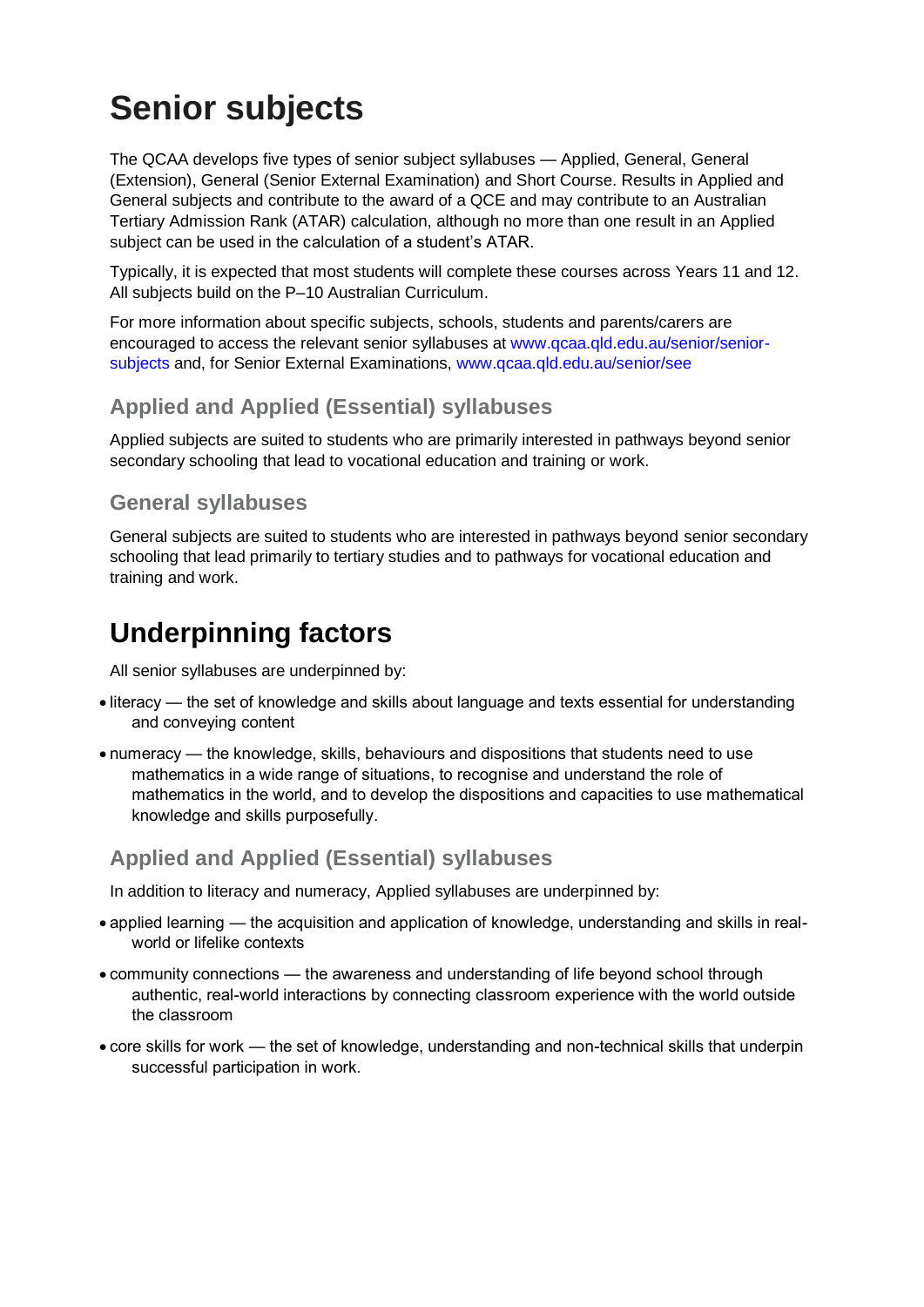# **General syllabuses and Short Course syllabuses**

In addition to literacy and numeracy, General syllabuses and Short Course syllabuses are underpinned by:

• 21st century skills — the attributes and skills students need to prepare them for higher education, work and engagement in a complex and rapidly changing world. These include critical thinking, creative thinking, communication, collaboration and teamwork, personal and social skills, and information & communication technologies (ICT) skills.

# **Vocational education and training (VET)**

Students can access VET programs through the school if it:

- is a registered training organisation (RTO)
- has a third-party arrangement with an external provider who is an RTO
- offers opportunities for students to undertake school-based apprenticeships or traineeships.

# **Australian Tertiary Admission Rank (ATAR) eligibility**

The calculation of an Australian Tertiary Admission Rank (ATAR) will be based on a student's:

- best five General subject results or
- best results in a combination of four General subject results plus an Applied subject result or a Certificate III or higher VET qualification.

The Queensland Tertiary Admissions Centre (QTAC) has responsibility for ATAR calculations.

#### **English requirement**

Eligibility for an ATAR will require satisfactory completion of a QCAA English subject.

Satisfactory completion will require students to attain a result that is equivalent to a Sound Level of Achievement in one of five subjects — English, Essential English, Literature, English and Literature Extension or English as an Additional Language.

While students must meet this standard to be eligible to receive an ATAR, it is not mandatory for a student's English result to be included in the calculation of their ATAR.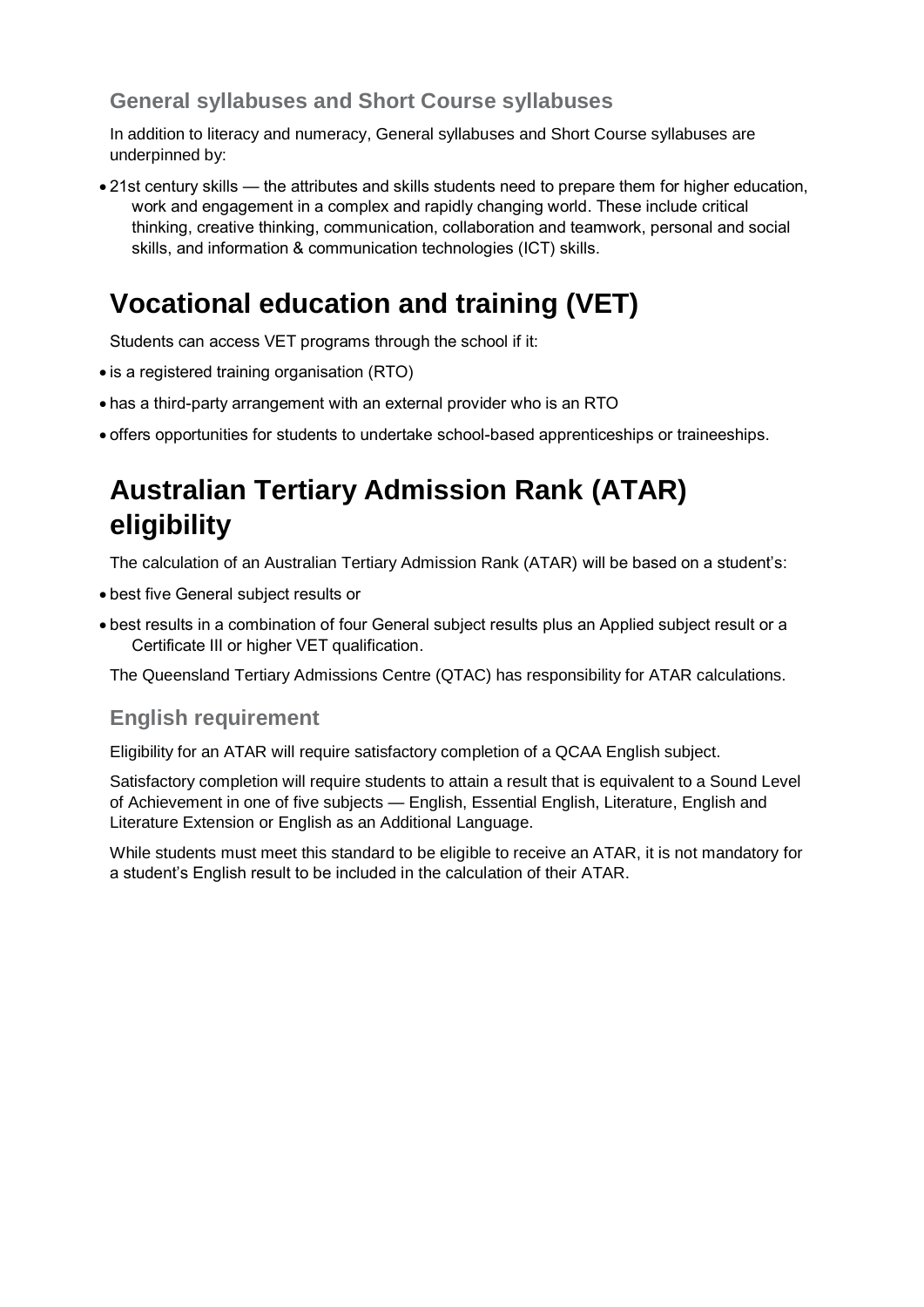# **Applied and Applied (Essential) syllabuses**

# **Course overview**

Applied and Applied (Essential) syllabuses are developmental four-unit courses of study.

Units 1 and 2 of the courses are designed to allow students to begin their engagement with the course content, i.e. the knowledge, understanding and skills of the subject. Course content, learning experiences and assessment increase in complexity across the four units as students develop greater independence as learners.

Units 3 and 4 consolidate student learning. Results from assessment in Applied subjects contribute to the award of a QCE and results from Units 3 and 4 may contribute as a single input to ATAR calculation.

A course of study for Applied syllabuses includes core topics and elective areas for study.

# **Assessment**

Applied syllabuses use *four* summative internal assessments from Units 3 and 4 to determine a student's exit result.

Schools should develop at least *two* but no more than *four* internal assessments for Units 1 and 2 and these assessments should provide students with opportunities to become familiar with the summative internal assessment techniques to be used for Units 3 and 4.

Applied syllabuses do not use external assessment.

#### **Instrument-specific standards matrixes**

For each assessment instrument, schools develop an instrument-specific standards matrix by selecting the syllabus standards descriptors relevant to the task and the dimension/s being assessed. The matrix is shared with students and used as a tool for making judgments about the quality of students' responses to the instrument. Schools develop assessments to allow students to demonstrate the range of standards.

# **Essential English and Essential Mathematics — Common internal assessment**

For the two Applied (Essential) syllabuses, students complete a total of *four* summative internal assessments in Units 3 and 4 that count toward their overall subject result. Schools develop *three* of the summative internal assessments for each of these subjects and the other summative assessment is a common internal assessment (CIA) developed by the QCAA.

The CIA for Essential English and Essential Mathematics is based on the learning described in Unit 3 of the respective syllabus. The CIA is:

- developed by the QCAA
- common to all schools
- delivered to schools by the QCAA
- administered flexibly in Unit 3
- administered under supervised conditions
- marked by the school according to a common marking scheme developed by the QCAA.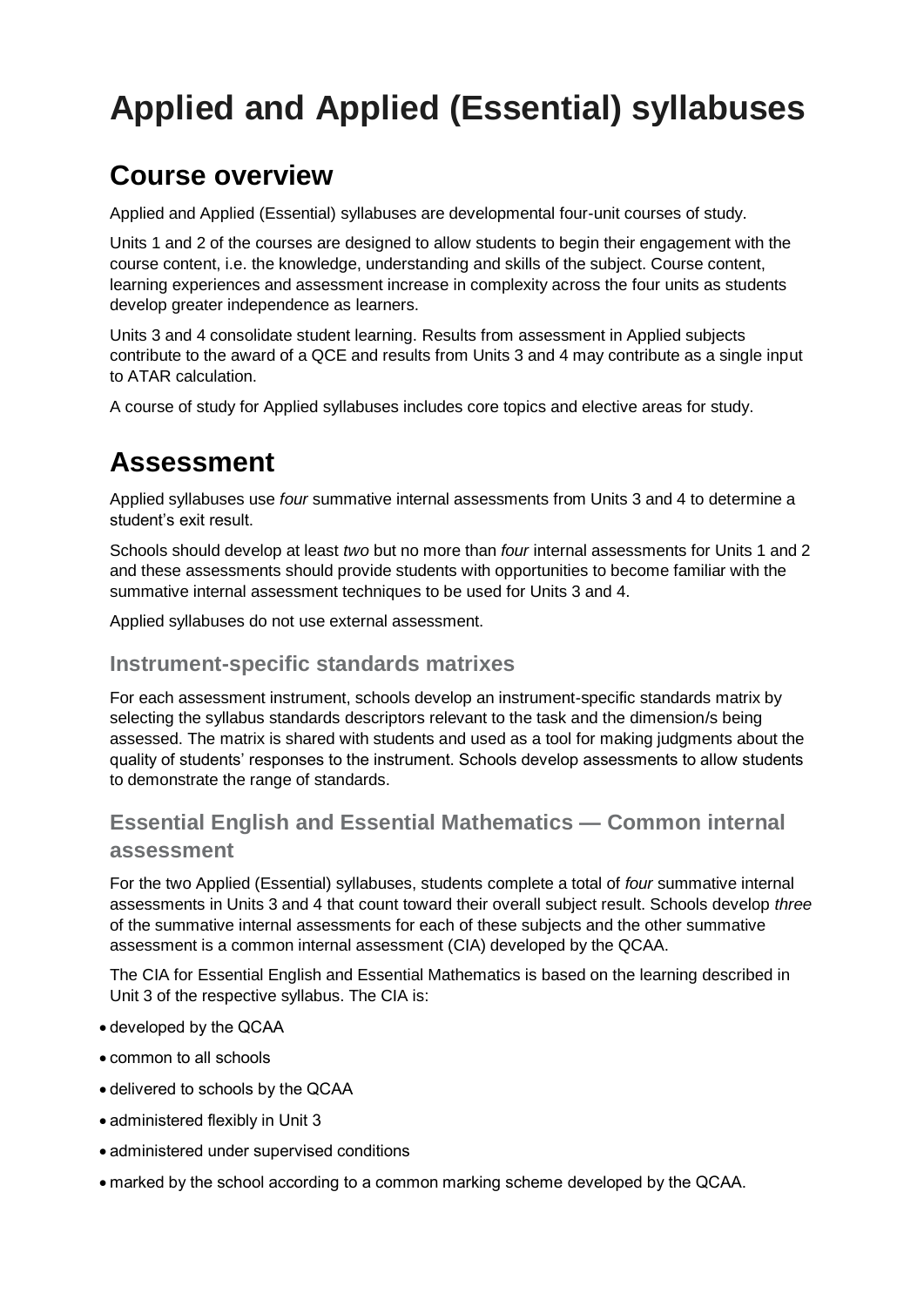The CIA is not privileged over the other summative internal assessment.

## **Summative internal assessment — instrument-specific standards**

The Essential English and Essential Mathematics syllabuses provide instrument-specific standards for the three summative internal assessments in Units 3 and 4.

The instrument-specific standards describe the characteristics evident in student responses and align with the identified assessment objectives. Assessment objectives are drawn from the unit objectives and are contextualised for the requirements of the assessment instrument.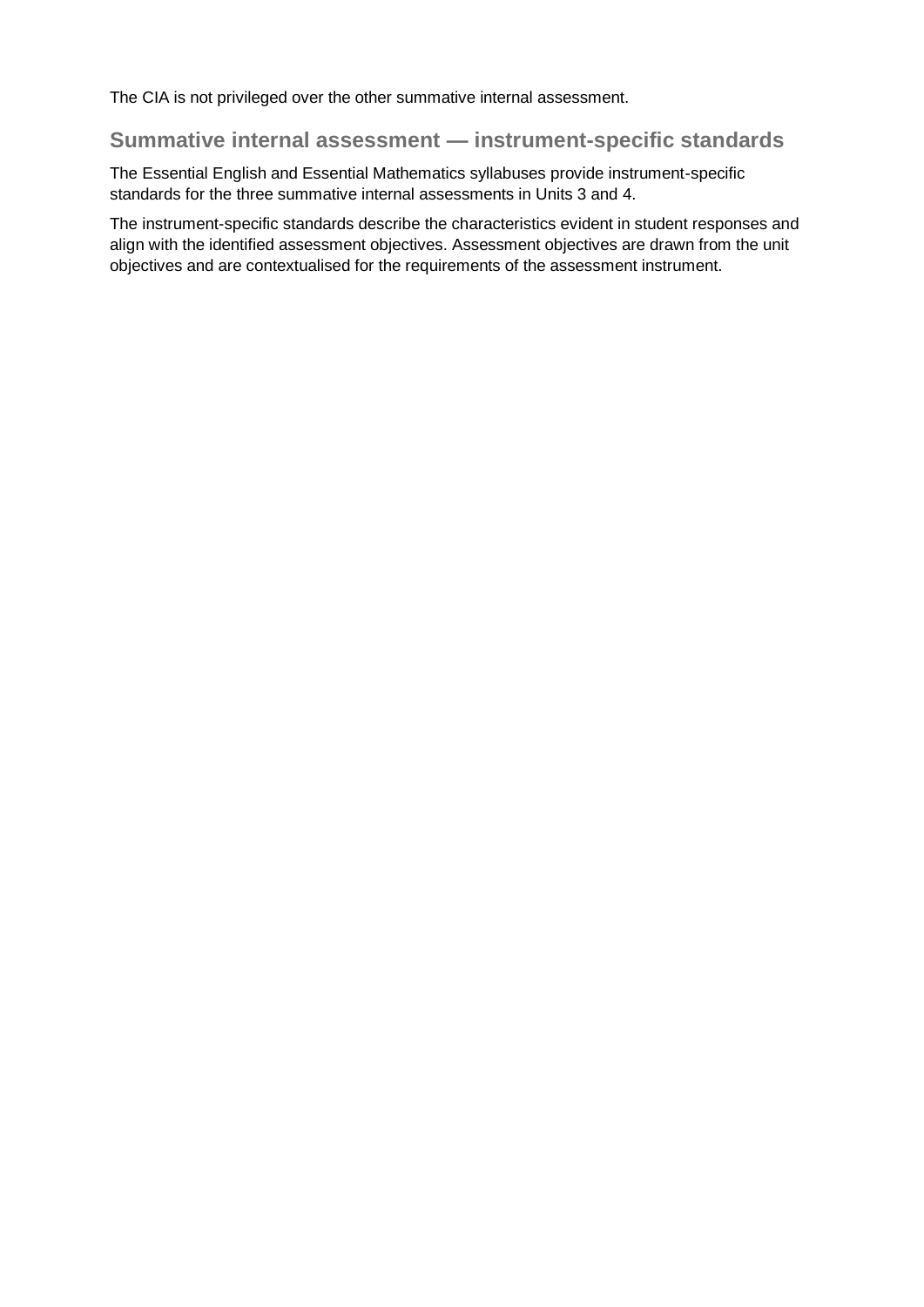# **General syllabuses**

# **Course overview**

General syllabuses are developmental four-unit courses of study.

Units 1 and 2 provide foundational learning, allowing students to experience all syllabus objectives and begin engaging with the course subject matter. It is intended that Units 1 and 2 are studied as a pair. Assessment in Units 1 and 2 provides students with feedback on their progress in a course of study and contributes to the award of a QCE.

Students should complete Units 1 and 2 before starting Units 3 and 4.

Units 3 and 4 consolidate student learning. Assessment in Units 3 and 4 is summative and student results contribute to the award of a QCE and to ATAR calculations.

# **Assessment**

## **Units 1 and 2 assessments**

Schools decide the sequence, scope and scale of assessments for Units 1 and 2. These assessments should reflect the local context. Teachers determine the assessment program, tasks and marking guides that are used to assess student performance for Units 1 and 2.

Units 1 and 2 assessment outcomes provide feedback to students on their progress in the course of study. Schools should develop at least *two* but no more than *four* assessments for Units 1 and 2. At least *one* assessment must be completed for *each* unit.

Schools report satisfactory completion of Units 1 and 2 to the QCAA, and may choose to report levels of achievement to students and parents/carers using grades, descriptive statements or other indicators.

## **Units 3 and 4 assessments**

Students complete a total of *four* summative assessments — three internal and one external that count towards the overall subject result in each General subject.

Schools develop *three* internal assessments for each senior subject to reflect the requirements described in Units 3 and 4 of each General syllabus.

The three summative internal assessments need to be endorsed by the QCAA before they are used in schools. Students' results in these assessments are externally confirmed by QCAA assessors. These confirmed results from internal assessment are combined with a single result from an external assessment, which is developed and marked by the QCAA. The external assessment result for a subject contributes to a determined percentage of a students' overall subject result. For most subjects this is 25%; for Mathematics and Science subjects it is 50%.

#### **Instrument-specific marking guides**

Each syllabus provides instrument-specific marking guides (ISMGs) for summative internal assessments.

The ISMGs describe the characteristics evident in student responses and align with the identified assessment objectives. Assessment objectives are drawn from the unit objectives and are contextualised for the requirements of the assessment instrument.

Schools cannot change or modify an ISMG for use with summative internal assessment.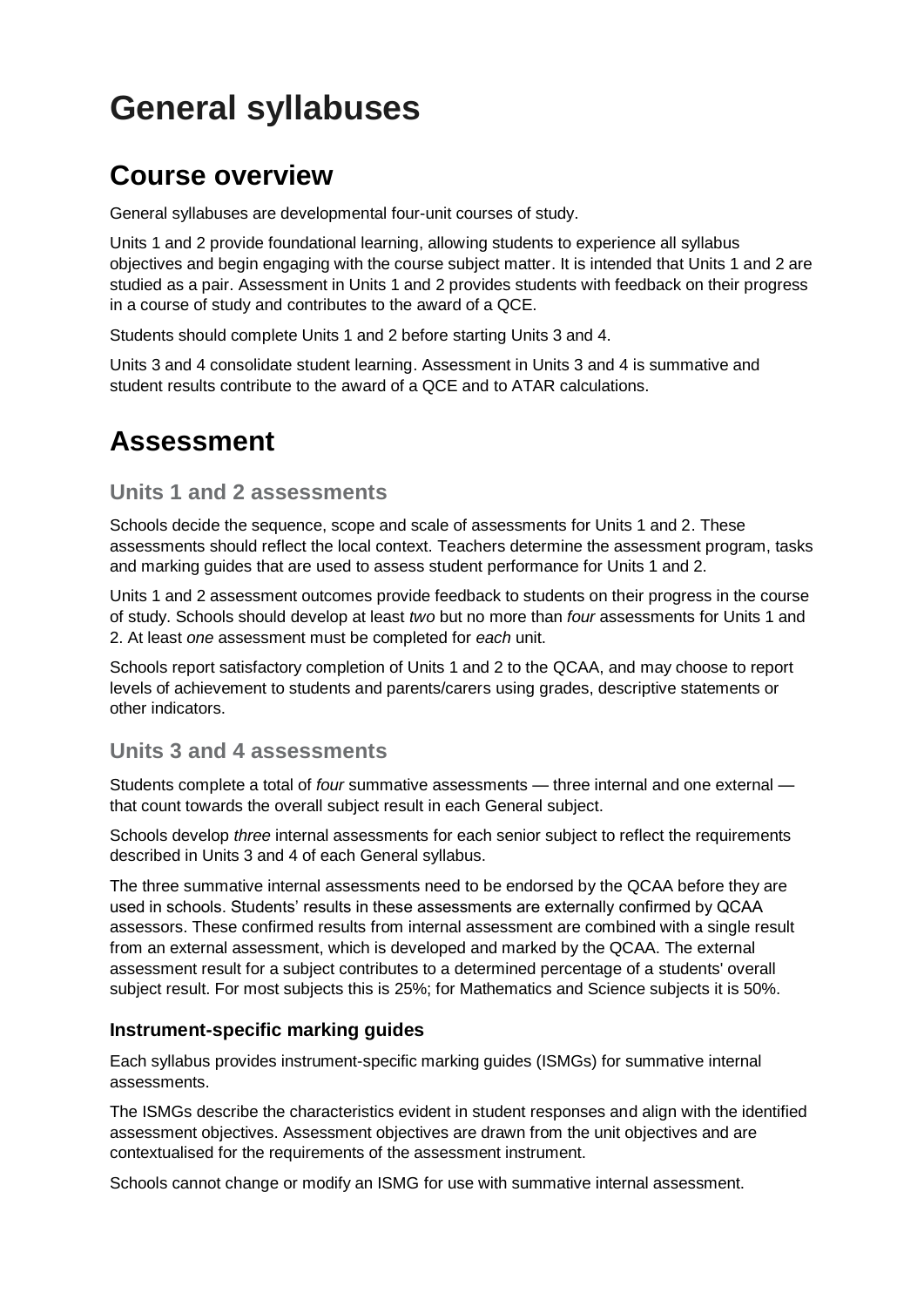As part of quality teaching and learning, schools should discuss ISMGs with students to help them understand the requirements of an assessment task.

#### **External assessment**

External assessment is summative and adds valuable evidence of achievement to a student's profile. External assessment is:

- common to all schools
- administered under the same conditions at the same time and on the same day
- developed and marked by the QCAA according to a commonly applied marking scheme.

The external assessment contributes a determined percentage (see specific subject guides assessment) to the student's overall subject result and is not privileged over summative internal assessment.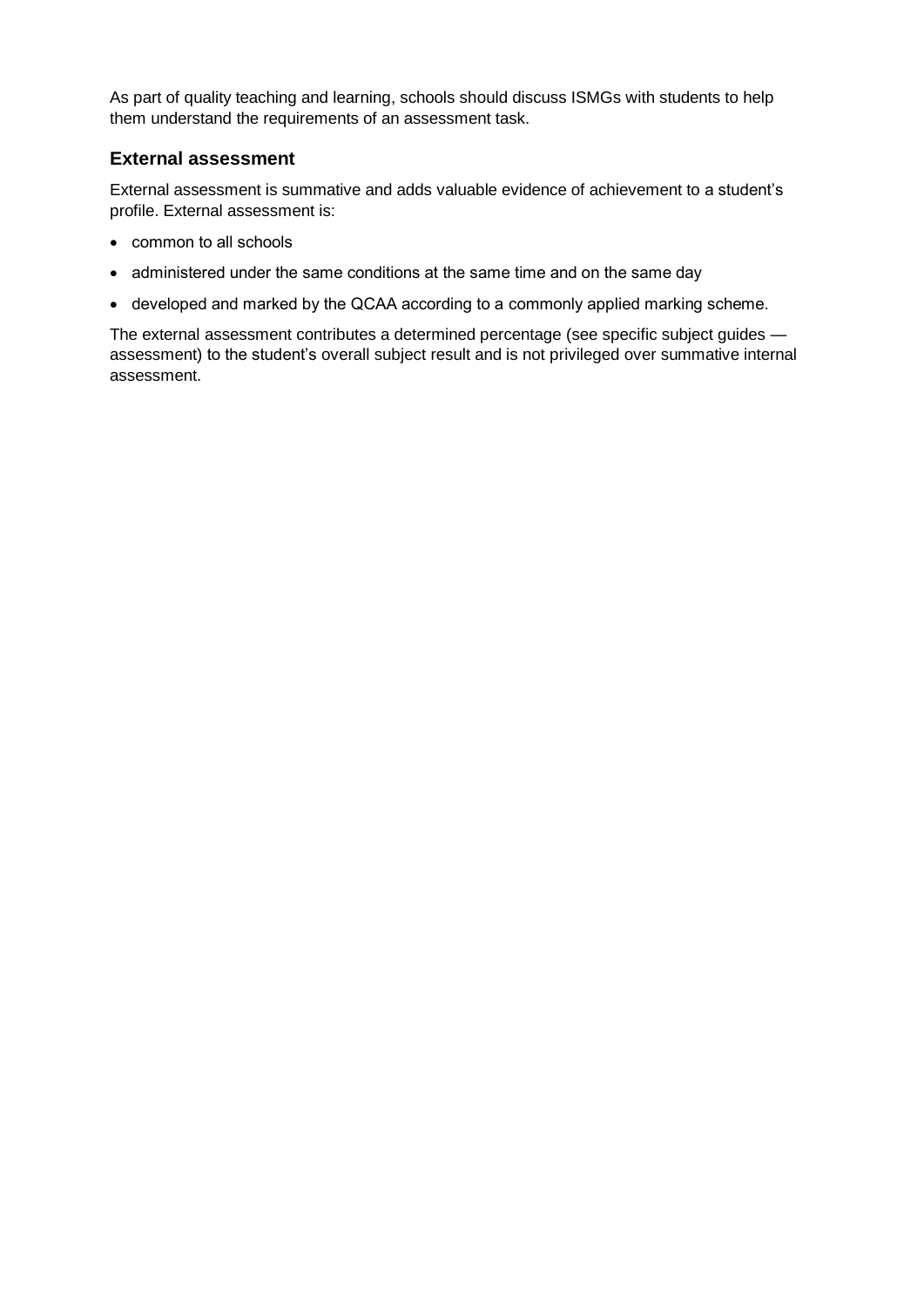# **QCAA senior syllabuses**

# **English Applied**

**General** • English

**Applied**

**General**

**Health and** 

• Essential English

**Physical Education**

• Sport & Recreation

• Physical Education

**Humanities and Social Sciences**

• Social

**Community Studies** 

# **Technologies**

#### **Applied**

- Information, Communication and **Technologies**
- Industrial Technology Skills
- Hospitality Practices

#### **Sciences**

#### **Applied**

- Science in
	- Practice
	- **Agricultural Practices**

**General**

- Biology
- **Chemistry**
- **Physics**

# **VET and Other**

- Certificate III **Childcare**
- Certificate III **Fitness**
- Certificate II Engineering Pathways
- QSMART
- SUN Program
- **Distance** Education

**General**

**Applied**

- **Business**
- **Legal Studies**
- **Modern History**

## **Mathematics**

**Applied**

**Fssential Mathematics** 

**General**

- General Mathematics
- **Mathematical** Methods

#### **The Arts**

**Applied**

• Visual Arts in Practice

**General**

• Visual Art

Please note that subjects offering for 2022 will be based on student enrolment numbers in the subject and staffing.

Subject offerings and choices may be subject to change.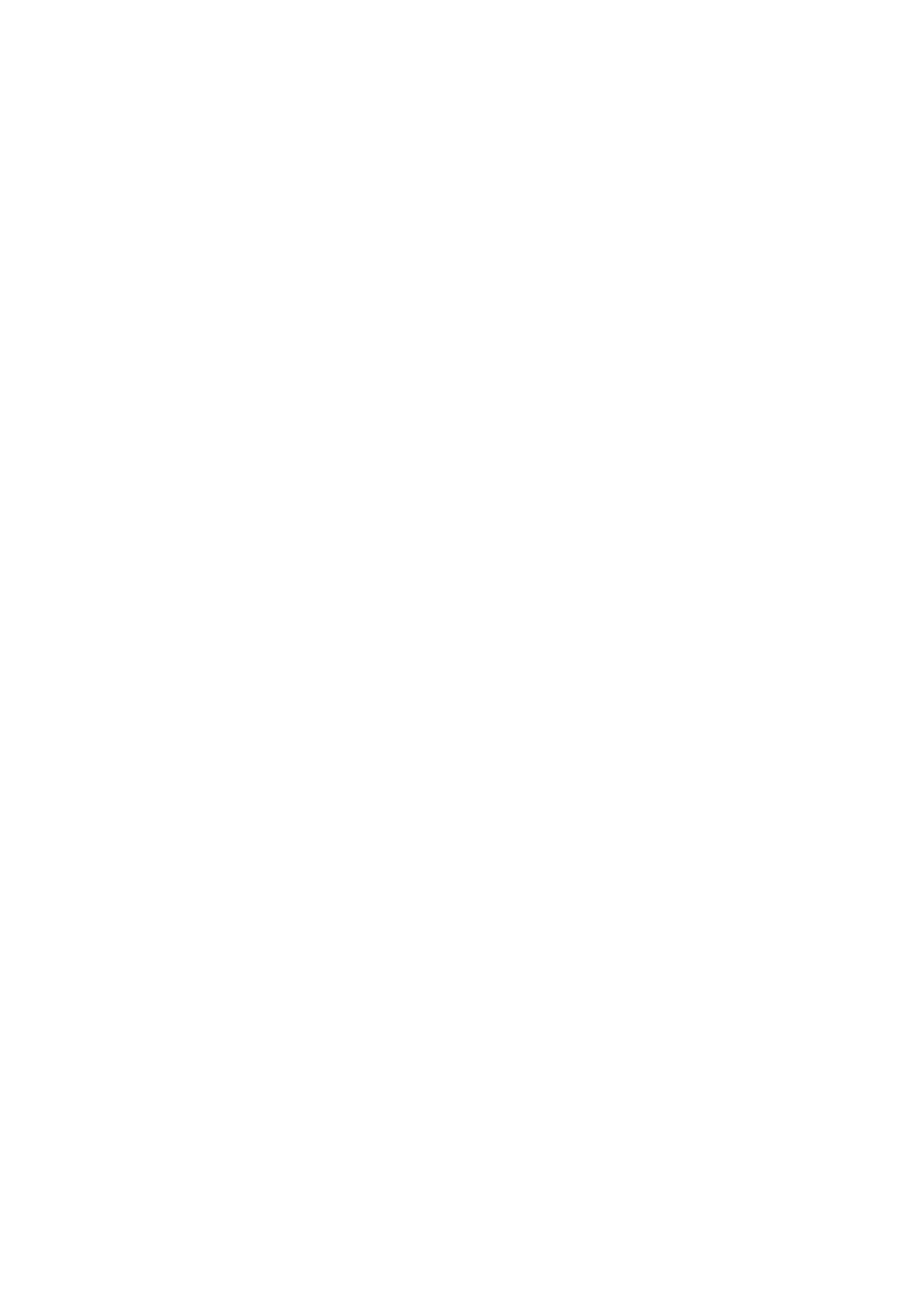# **Essential English**

**Applied senior subject Applied Applied Applied** 

Essential English develops and refines students' understanding of language, literature and literacy to enable them to interact confidently and effectively with others in everyday, community and social contexts. Students recognise language and texts as relevant in their lives now and in the future and learn to understand, accept or challenge the values and attitudes in these texts.

Students engage with language and texts to foster skills to communicate confidently and effectively in Standard Australian English in a variety of contemporary contexts and social situations, including every day, social, community, further education and workrelated contexts. They choose generic structures, language, language features and technologies to best convey meaning. They develop skills to read for meaning and purpose, and to use, critique and appreciate a range of contemporary literary and nonliterary texts.

Students use language effectively to produce texts for a variety of purposes and audiences and engage creative and imaginative thinking to explore their own world and the worlds of others. They actively and critically interact with a range of texts, developing an awareness of how the language they engage with positions them and others.

## **Pathways**

A course of study in Essential English promotes open-mindedness, imagination, critical awareness and intellectual flexibility — skills that prepare students for local and global citizenship, and for lifelong learning across a wide range of contexts.

# **Objectives**

- use patterns and conventions of genres to achieve particular purposes in cultural contexts and social situations
- use appropriate roles and relationships with audiences
- construct and explain representations of identities, places, events and concepts
- make use of and explain the ways cultural assumptions, attitudes, values and beliefs underpin texts and influence meaning
- explain how language features and text structures shape meaning and invite particular responses
- select and use subject matter to support perspectives
- sequence subject matter and use modeappropriate cohesive devices to construct coherent texts
- make mode-appropriate language choices according to register informed by purpose, audience and context
- use language features to achieve particular purposes across modes.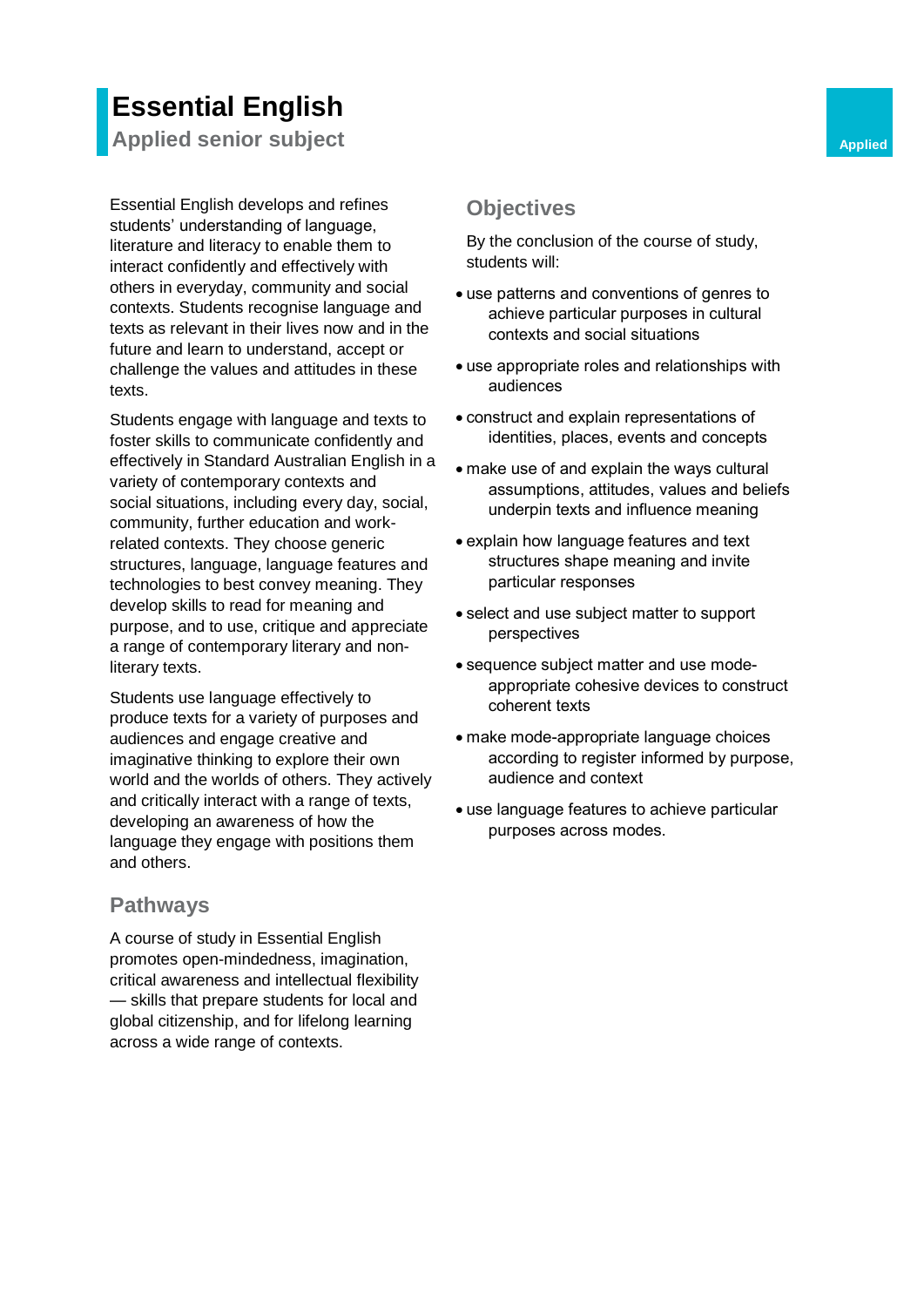| Unit 1                                                                                                                                            | Unit 2                                                                                                                                                | Unit 3                                                                                                                                                                             | Unit 4                                                                                                                                                  |
|---------------------------------------------------------------------------------------------------------------------------------------------------|-------------------------------------------------------------------------------------------------------------------------------------------------------|------------------------------------------------------------------------------------------------------------------------------------------------------------------------------------|---------------------------------------------------------------------------------------------------------------------------------------------------------|
| Language that<br>works                                                                                                                            | <b>Texts and human</b><br>experiences                                                                                                                 | Language that<br>influences                                                                                                                                                        | <b>Representations and</b><br>popular culture texts                                                                                                     |
| Responding to a<br>variety of texts<br>used in and<br>developed for a<br>work context<br>Creating<br>$\bullet$<br>multimodal and<br>written texts | Responding to<br>$\bullet$<br>reflective and<br>nonfiction texts<br>that explore<br>human<br>experiences<br>Creating spoken<br>٠<br>and written texts | Creating and<br>$\bullet$<br>shaping<br>perspectives on<br>community, local<br>and global issues<br>in texts<br>Responding to<br>٠<br>texts that seek to<br>influence<br>audiences | Responding to<br>popular culture<br>texts<br>Creating<br>$\bullet$<br>representations of<br>Australian<br>identifies, places,<br>events and<br>concepts |

## **Assessment**

Schools devise assessments in Units 1 and 2 to suit their local context.

In Units 3 and 4 students complete *four* summative assessments. Schools develop three summative internal assessments and the common internal assessment (CIA) is developed by the QCAA.

| Unit 3                                                                                                                  | Unit 4                                                                                         |
|-------------------------------------------------------------------------------------------------------------------------|------------------------------------------------------------------------------------------------|
| Summative internal assessment 1 (IA1):<br>Extended response - spoken/signed<br>٠<br>response                            | Summative internal assessment 3 (IA3):<br>Extended response - Multimodal response<br>$\bullet$ |
| Summative internal assessment 2 (IA2):<br>Common internal assessment (CIA) - short<br>$\bullet$<br>response examination | Summative internal assessment (IA4):<br>Extended response - Written response<br>$\bullet$      |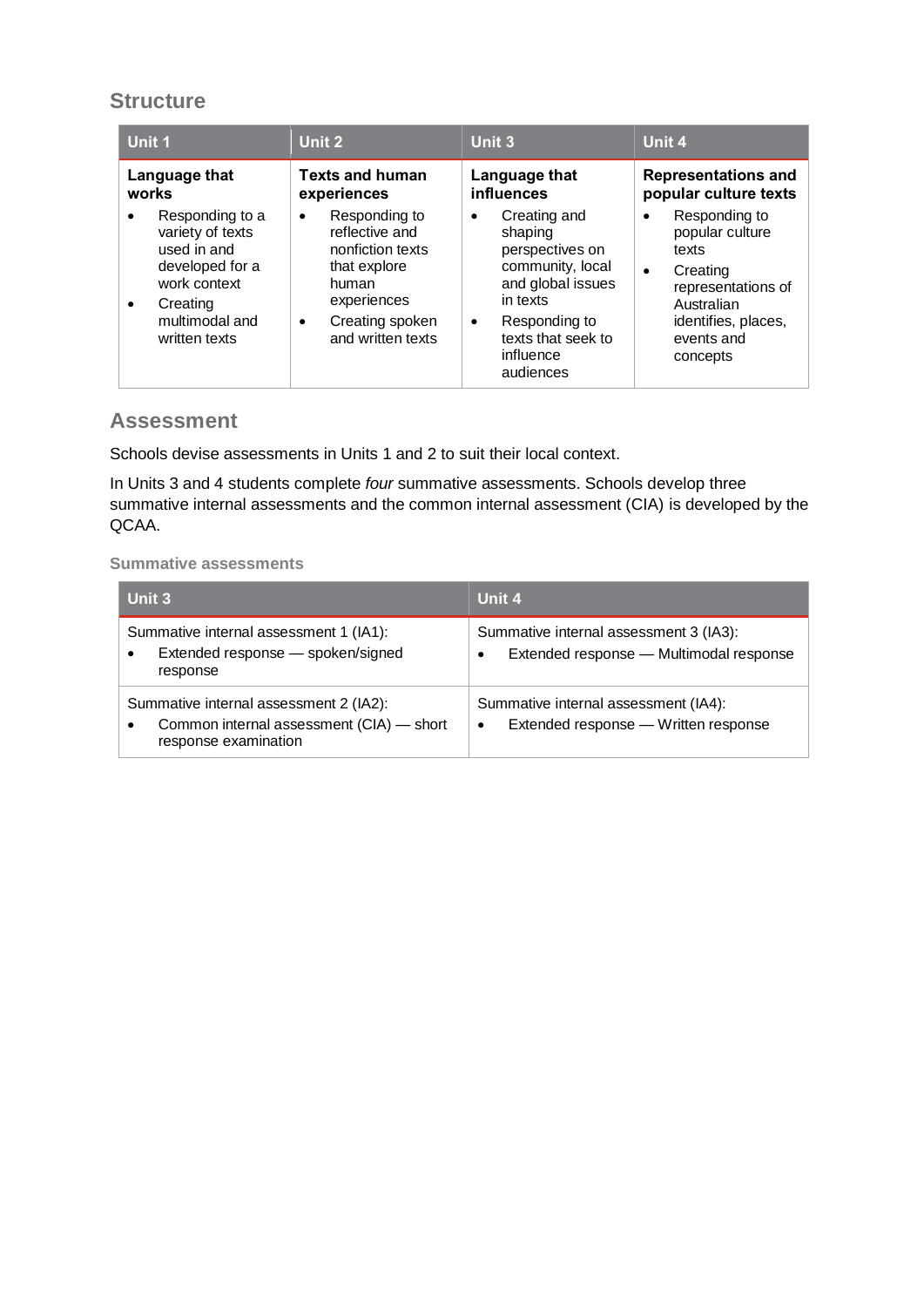# **English General senior subject General General**

English focuses on the study of both literary texts and non-literary texts, developing students as independent, innovative and creative learners and thinkers who appreciate the aesthetic use of language, analyse perspectives and evidence, and challenge ideas and interpretations through the analysis and creation of varied texts.

Students are offered opportunities to interpret and create texts for personal, cultural, social and aesthetic purposes. They learn how language varies according to context, purpose and audience, content, modes and mediums, and how to use it appropriately and effectively for a variety of purposes. Students have opportunities to engage with diverse texts to help them develop a sense of themselves, their world and their place in it.

Students communicate effectively in Standard Australian English for the purposes of responding to and creating texts. They make choices about generic structures, language, textual features and technologies for participating actively in literary analysis and the creation of texts in a range of modes, mediums and forms, for a variety of purposes and audiences. They explore how literary and non-literary texts shape perceptions of the world, and consider ways in which texts may reflect or challenge social and cultural ways of thinking and influence audiences.

#### **Pathways**

A course of study in English promotes openmindedness, imagination, critical awareness and intellectual flexibility — skills that prepare students for local and global

citizenship, and for lifelong learning across a wide range of contexts.

## **Objectives**

- use patterns and conventions of genres to achieve particular purposes in cultural contexts and social situations
- establish and maintain roles of the writer/speaker/signer/designer and relationships with audiences
- create and analyse perspectives and representations of concepts, identities, times and places
- make use of and analyse the ways cultural assumptions, attitudes, values and beliefs underpin texts and invite audiences to take up positions
- use aesthetic features and stylistic devices to achieve purposes and analyse their effects in texts
- select and synthesise subject matter to support perspectives
- organise and sequence subject matter to achieve particular purposes
- use cohesive devices to emphasise ideas and connect parts of texts
- make language choices for particular purposes and contexts
- use grammar and language structures for particular purposes
- use mode-appropriate features to achieve particular purposes.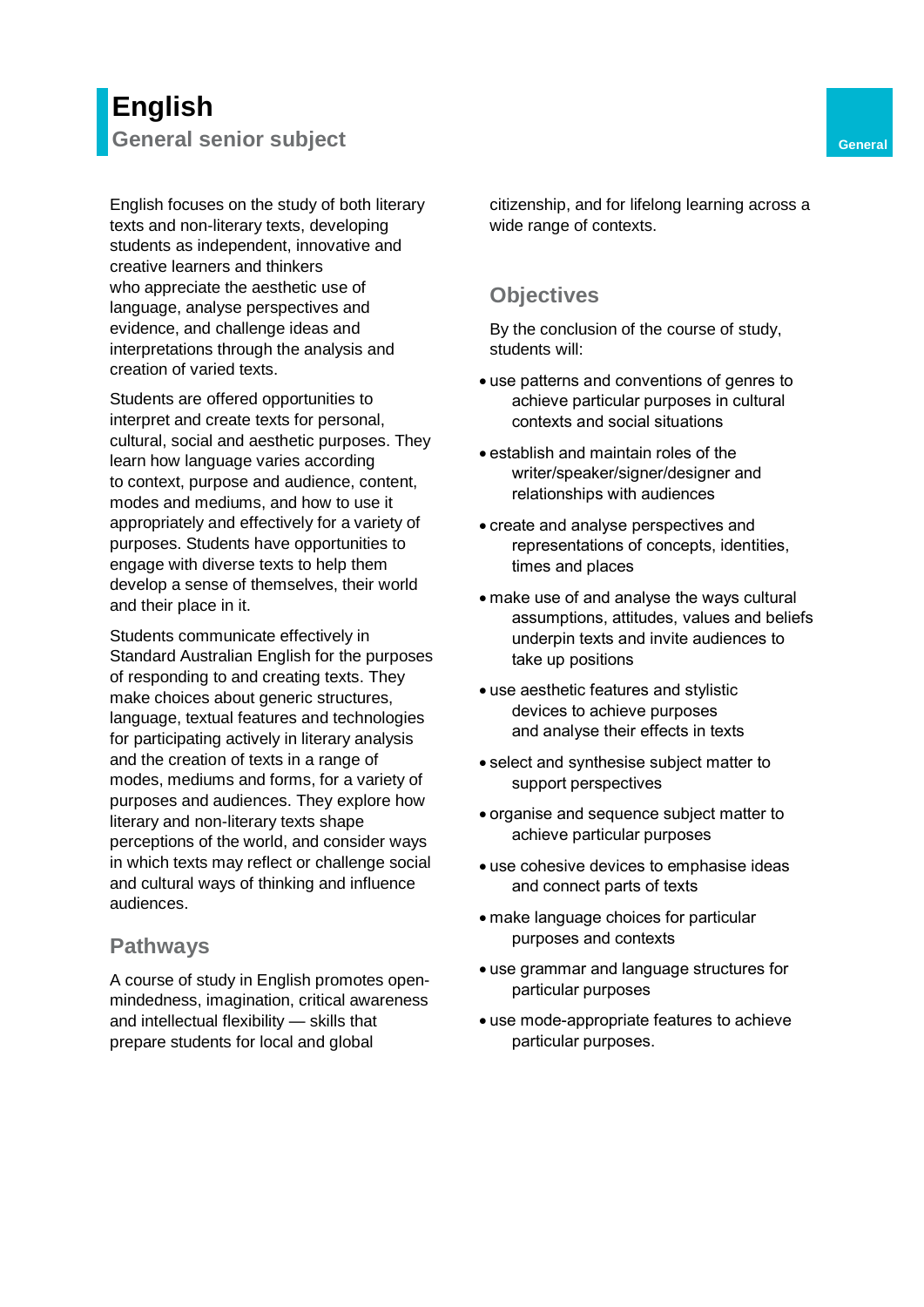| Unit 1                                                                                                                                                                                                                                                  | Unit 2                                                                                                                                                                                                                                                                                | <b>Unit 3</b>                                                                                                                                                                                                                                                                            | Unit 4                                                                                                                                                                                                                                                               |
|---------------------------------------------------------------------------------------------------------------------------------------------------------------------------------------------------------------------------------------------------------|---------------------------------------------------------------------------------------------------------------------------------------------------------------------------------------------------------------------------------------------------------------------------------------|------------------------------------------------------------------------------------------------------------------------------------------------------------------------------------------------------------------------------------------------------------------------------------------|----------------------------------------------------------------------------------------------------------------------------------------------------------------------------------------------------------------------------------------------------------------------|
| <b>Perspectives and</b><br>texts<br>Examining and<br>creating<br>perspectives in<br>texts<br>Responding to a<br>variety of non-<br>literary and literary<br>texts<br>Creating responses<br>$\bullet$<br>for public audiences<br>and persuasive<br>texts | <b>Texts and culture</b><br>Examining and<br>$\bullet$<br>shaping<br>representations of<br>culture in texts<br>Responding to<br>٠<br>literary and non-<br>literary texts,<br>including a focus<br>on Australian texts<br>Creating<br>$\bullet$<br>imaginative and<br>analytical texts | <b>Textual connections</b><br>Exploring<br>connections<br>between texts<br>Examining<br>$\bullet$<br>different<br>perspectives of<br>the same issue in<br>texts and shaping<br>own perspectives<br>Creating<br>$\bullet$<br>responses for<br>public audiences<br>and persuasive<br>texts | Close study of<br>literary texts<br>Engaging with<br>$\bullet$<br>literary texts from<br>diverse times and<br>places<br>Responding to<br>$\bullet$<br>literary texts<br>creatively and<br>critically<br>Creating<br>$\bullet$<br>imaginative and<br>analytical texts |

## **Assessment**

Schools devise assessments in Units 1 and 2 to suit their local context.

In Units 3 and 4 students complete *four* summative assessments. The results from each of the assessments are added together to provide a subject score out of 100. Students will also receive an overall subject result (A–E).

| Unit 3                                                                                                               |            | Unit 4                                                                                               |            |
|----------------------------------------------------------------------------------------------------------------------|------------|------------------------------------------------------------------------------------------------------|------------|
| Summative internal assessment 1 (IA1):<br>Extended response - written<br>$\bullet$<br>response for a public audience | <b>25%</b> | Summative internal assessment 3 (IA3):<br>Examination - imaginative written<br>$\bullet$<br>response | <b>25%</b> |
| Summative internal assessment 2 (IA2):<br>Extended response - persuasive<br>$\bullet$<br>spoken response             | <b>25%</b> | Summative external assessment (EA):<br>Examination - analytical written<br>$\bullet$<br>response     | 25%        |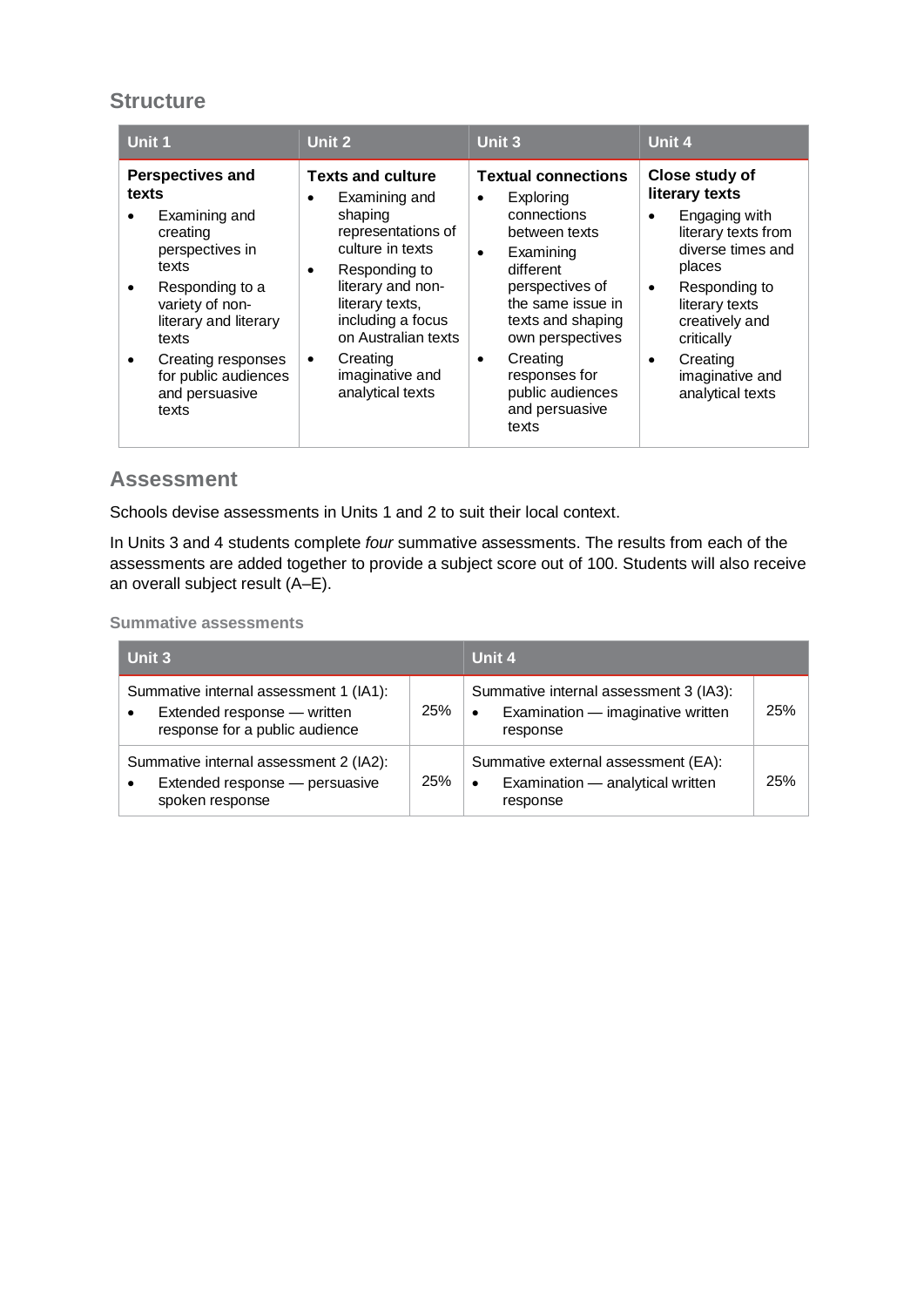# **Sport & Recreation**

**Applied senior subject Applied Applied Applied** 

Sport & Recreation provides students with opportunities to learn in, through and about sport and active recreation activities, examining their role in the lives of individuals and communities.

Students examine the relevance of sport and active recreation in Australian culture, employment growth, health and wellbeing. They consider factors that influence participation in sport and recreation, and how physical skills can enhance participation and performance in sport and recreation activities. Students explore how interpersonal skills support effective interaction with others, and the promotion of safety in sport and recreation activities. They examine technology in sport and recreation activities, and how the sport and recreation industry contributes to individual and community outcomes.

Students are involved in acquiring, applying and evaluating information about and in physical activities and performances, planning and organising activities, investigating solutions to individual and community challenges, and using suitable technologies where relevant. They communicate ideas and information in, about and through sport and recreation activities. They examine the effects of sport and recreation on individuals and communities, investigate the role of sport and recreation in maintaining good health, evaluate strategies to promote health and safety, and investigate personal and interpersonal skills to achieve goals.

# **Pathways**

A course of study in Sport & Recreation can establish a basis for further education and employment in the fields of fitness, outdoor recreation and education, sports administration, community health and recreation and sport performance.

# **Objectives**

- demonstrate physical responses and interpersonal strategies in individual and group situations in sport and recreation activities
- describe concepts and ideas about sport and recreation using terminology and examples
- explain procedures and strategies in, about and through sport and recreation activities for individuals and communities
- apply concepts and adapt procedures, strategies and physical responses in individual and group sport and recreation activities
- manage individual and group sport and recreation activities
- apply strategies in sport and recreation activities to enhance health, wellbeing, and participation for individuals and communities
- use language conventions and textual features to achieve particular purposes
- evaluate individual and group physical responses and interpersonal strategies to improve outcomes in sport and recreation activities
- evaluate the effects of sport and recreation on individuals and communities
- evaluate strategies that seek to enhance health, wellbeing, and participation in sport and recreation activities and provide recommendations
- create communications that convey meaning for particular audiences and purposes.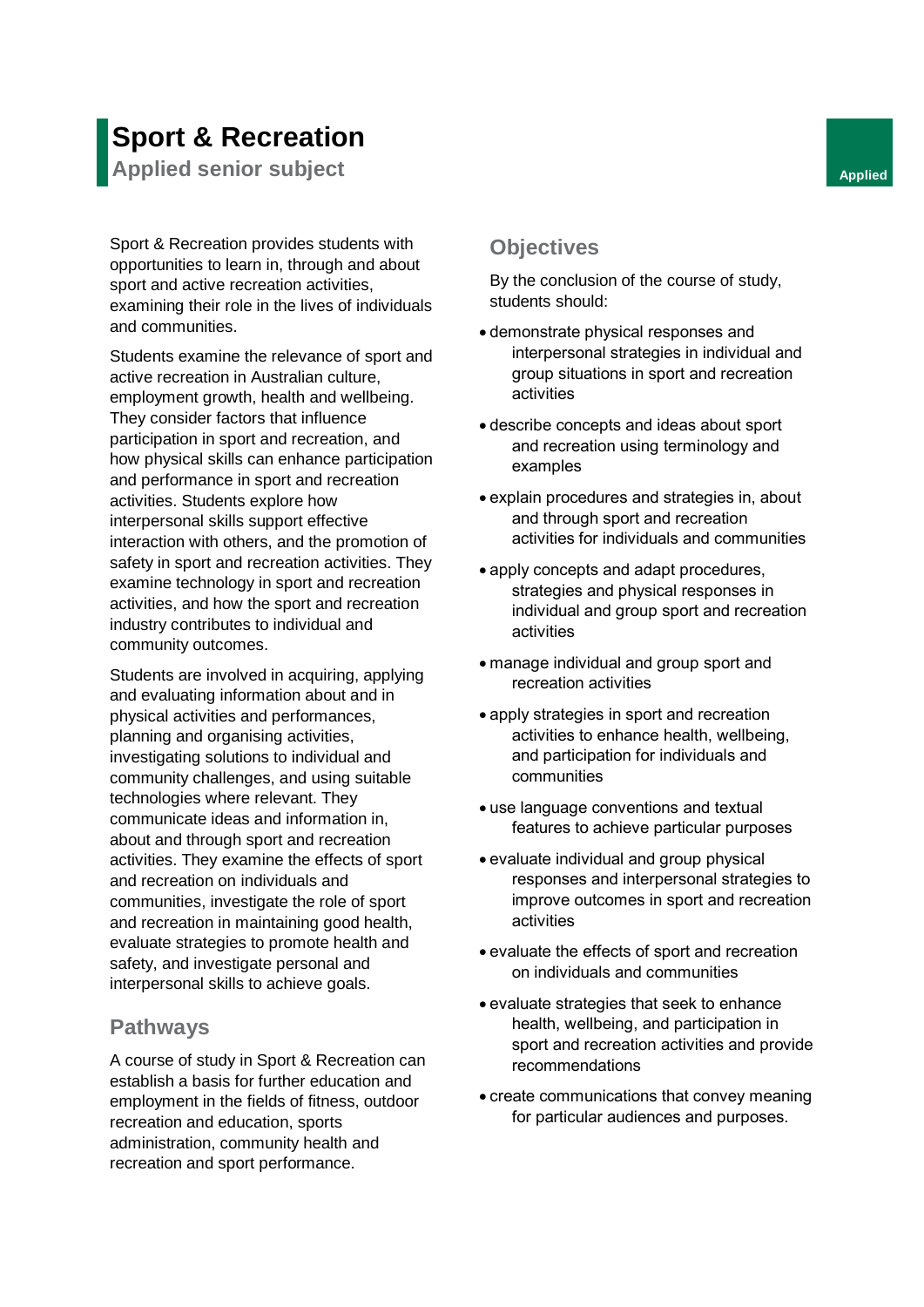The Sport & Recreation course is designed around core and elective topics.

| <b>Core topics</b>                                                                                                                                                                                               | <b>Elective topics</b>                                                                                                                                                  |
|------------------------------------------------------------------------------------------------------------------------------------------------------------------------------------------------------------------|-------------------------------------------------------------------------------------------------------------------------------------------------------------------------|
| Sport and recreation in the community<br>Sport, recreation and healthy living<br>Health and safety in sport and recreation activities<br>Personal and interpersonal skills in sport and<br>recreation activities | Active play and minor games<br>Challenge and adventure activities<br>Games and sports<br>Lifelong physical activities<br>Rhythmic and expressive movement<br>activities |

#### **Assessment**

For Sport & Recreation, assessment from Units 3 and 4 is used to determine the student's exit result, and consists of *four* instruments, including:

- one project (annotated records of the performance is also required)
- one investigation, extended response or examination.

| <b>Project</b>                                                                                                                                                                                                                  | Investigation                                                                                                                                                                 | <b>Extended response</b>                                                                                                                                                  | <b>Performance</b>                                                                                                                                                                                                                   | <b>Examination</b>                                                                                      |
|---------------------------------------------------------------------------------------------------------------------------------------------------------------------------------------------------------------------------------|-------------------------------------------------------------------------------------------------------------------------------------------------------------------------------|---------------------------------------------------------------------------------------------------------------------------------------------------------------------------|--------------------------------------------------------------------------------------------------------------------------------------------------------------------------------------------------------------------------------------|---------------------------------------------------------------------------------------------------------|
| A response to a<br>single task,<br>situation and/or<br>scenario.                                                                                                                                                                | A response that<br>includes locating<br>and using<br>information<br>beyond students'<br>own knowledge<br>and the data they<br>have been given.                                | A technique that<br>assesses the<br>interpretation,<br>analysis/examination<br>and/or evaluation of<br>ideas and information<br>in provided stimulus<br>materials.        | A response<br>involves the<br>application of<br>identified skill/s<br>when responding<br>to a task that<br>involves solving a<br>problem, providing<br>a solution.<br>providing<br>instruction or<br>conveying<br>meaning or intent. | A response<br>that answers a<br>number of<br>provided<br>questions,<br>scenarios<br>and/or<br>problems. |
| At least two<br>different<br>components from<br>the following:<br>written: 500-<br>900 words<br>spoken: $2\frac{1}{2}$<br>٠<br>31/ <sub>2</sub> minutes<br>multimodal:<br>٠<br>3–6 minutes<br>performance:<br>٠<br>2–4 minutes. | Presented in one<br>of the following<br>modes:<br>written: 600-<br>$\bullet$<br>1000 words<br>spoken: 3-4<br>$\bullet$<br>minutes<br>multimodal:<br>$\bullet$<br>4-7 minutes. | Presented in one of the<br>following modes:<br>written: 600-1000<br>$\bullet$<br>words<br>spoken:<br>$\bullet$<br>3-4 minutes<br>multimodal: 4-7<br>$\bullet$<br>minutes. | 2–4 minutes*<br>$\bullet$                                                                                                                                                                                                            | $60 - 90$<br>$\bullet$<br>minutes<br>$50 - 250$<br>$\bullet$<br>words per<br>item                       |

\* Evidence must include annotated records that clearly identify the application of standards to performance.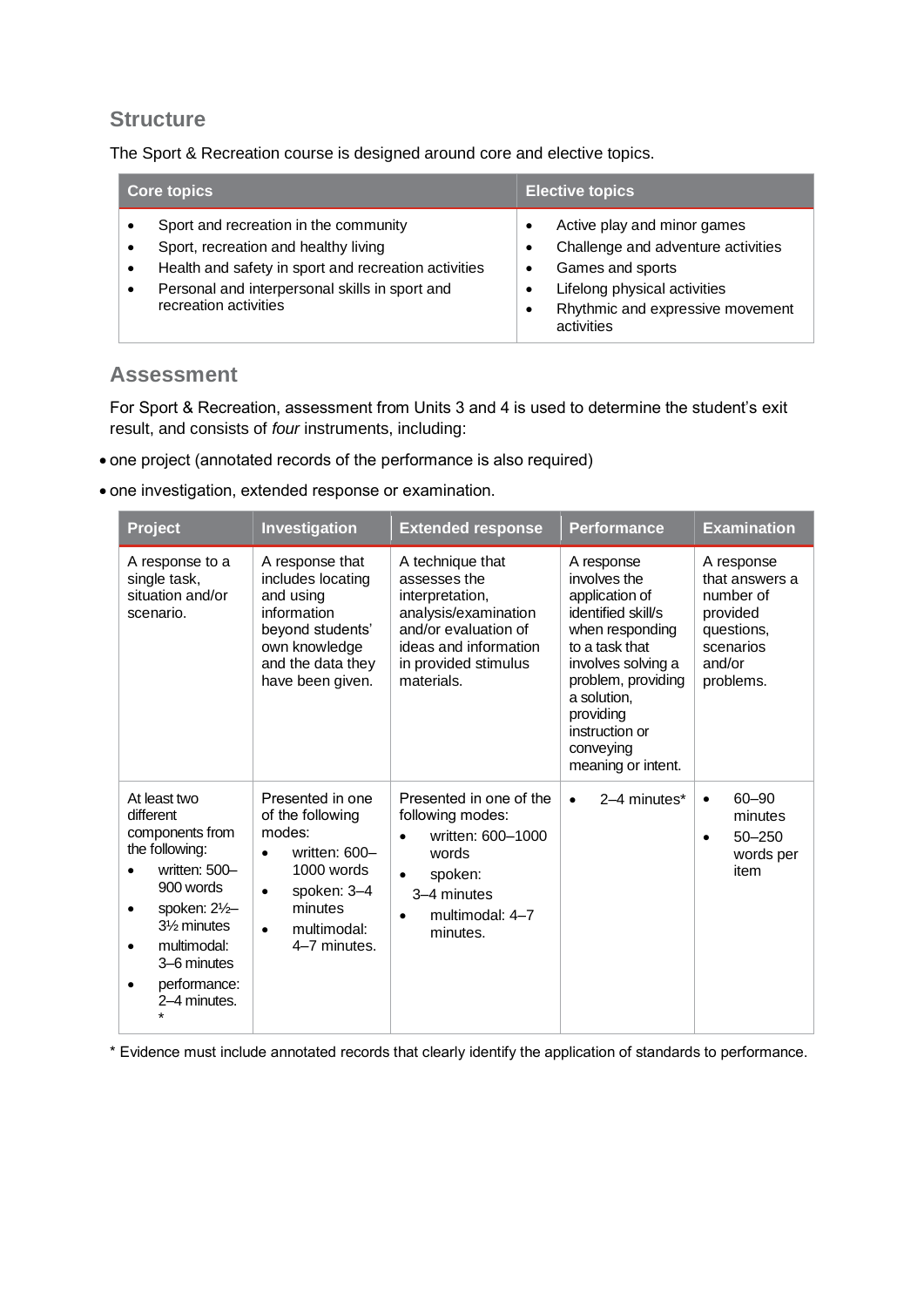# **Physical Education**

**General senior subject General** 

Physical Education provides students with knowledge, understanding and skills to explore and enhance their own and others' health and physical activity in diverse and changing contexts.

Physical Education provides a philosophical and educative framework to promote deep learning in three dimensions: about, through and in physical activity contexts. Students optimise their engagement and performance in physical activity as they develop an understanding and appreciation of the interconnectedness of these dimensions.

Students learn how body and movement concepts and the scientific bases of biophysical, sociocultural and psychological concepts and principles are relevant to their engagement and performance in physical activity. They engage in a range of activities to develop movement sequences and movement strategies.

Students learn experientially through three stages of an inquiry approach to make connections between the scientific bases and the physical activity contexts. They recognise and explain concepts and principles about and through movement, and demonstrate and apply body and movement concepts to movement sequences and movement strategies.

Through their purposeful engagement in physical activities, students gather data to analyse, synthesise and devise strategies to optimise engagement and performance. They engage in reflective decision-making as they evaluate and justify strategies to achieve a particular outcome.

## **Pathways**

A course of study in Physical Education can establish a basis for further education and employment in the fields of exercise science, biomechanics, the allied health professions, psychology, teaching, sport journalism, sport marketing and management, sport promotion, sport development and coaching.

#### **Objectives**

- recognise and explain concepts and principles about movement
- demonstrate specialised movement sequences and movement strategies
- apply concepts to specialised movement sequences and movement strategies
- analyse and synthesise data to devise strategies about movement
- evaluate strategies about and in movement
- justify strategies about and in movement
- make decisions about and use language, conventions and mode-appropriate features for particular purposes and contexts.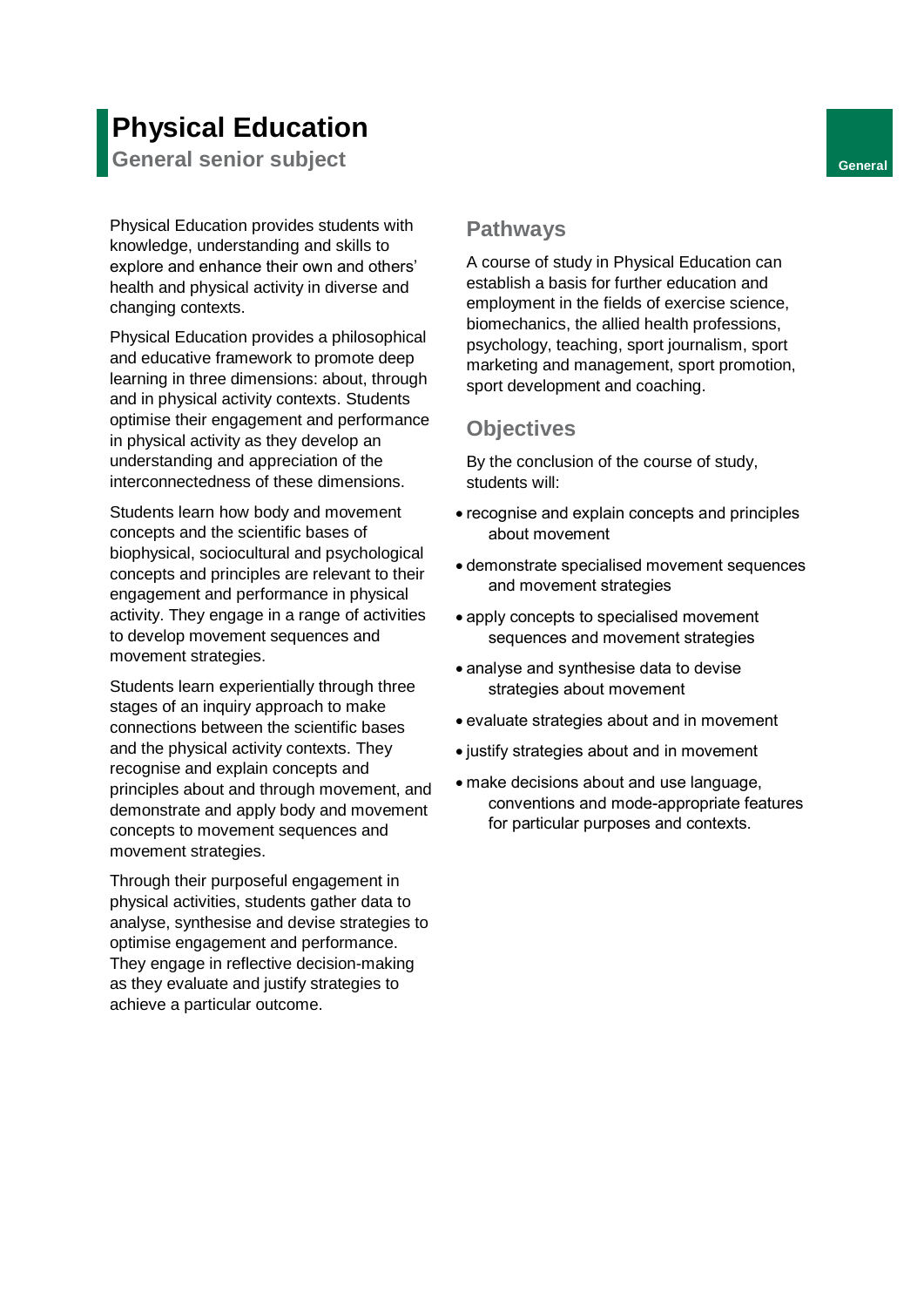| Unit 1                                                                                                                                                                                                                                                     | Unit 2                                                                                                                                                              | <b>Unit 3</b>                                                                                                                                                                                                                                         | Unit 4                                                                                                                                                                                                 |
|------------------------------------------------------------------------------------------------------------------------------------------------------------------------------------------------------------------------------------------------------------|---------------------------------------------------------------------------------------------------------------------------------------------------------------------|-------------------------------------------------------------------------------------------------------------------------------------------------------------------------------------------------------------------------------------------------------|--------------------------------------------------------------------------------------------------------------------------------------------------------------------------------------------------------|
| Motor learning,<br>functional anatomy,<br>biomechanics and<br>physical activity<br>Motor learning<br>integrated with a<br>selected physical<br>activity<br>Functional<br>anatomy and<br>biomechanics<br>integrated with a<br>selected physical<br>activity | Sport psychology,<br>equity and physical<br>activity<br>Sport psychology<br>integrated with a<br>selected physical<br>activity<br>Equity — barriers<br>and enablers | <b>Tactical awareness,</b><br>ethics and integrity<br>and physical activity<br>Tactical<br>$\bullet$<br>awareness<br>integrated with<br>one selected<br>'Invasion' or 'Net<br>and court' physical<br>activity<br>Ethics and<br>$\bullet$<br>integrity | Energy, fitness and<br>training and physical<br>activity<br>Energy, fitness<br>and training<br>integrated with one<br>selected 'Invasion',<br>'Net and court' or<br>'Performance'<br>physical activity |

#### **Assessment**

Schools devise assessments in Units 1 and 2 to suit their local context.

In Units 3 and 4 students complete *four* summative assessments. The results from each of the assessments are added together to provide a subject score out of 100. Students will also receive an overall subject result (A–E).

| Unit 3                                                                        |            | Unit 4                                                                       |     |
|-------------------------------------------------------------------------------|------------|------------------------------------------------------------------------------|-----|
| Summative internal assessment 1 (IA1):<br>Project — folio<br>$\bullet$        | 25%        | Summative internal assessment 3 (IA3):<br>Project - folio<br>٠               | 30% |
| Summative internal assessment 2 (IA2):<br>Investigation - report<br>$\bullet$ | <b>20%</b> | Summative external assessment (EA):<br>Examination – combination<br>response | 25% |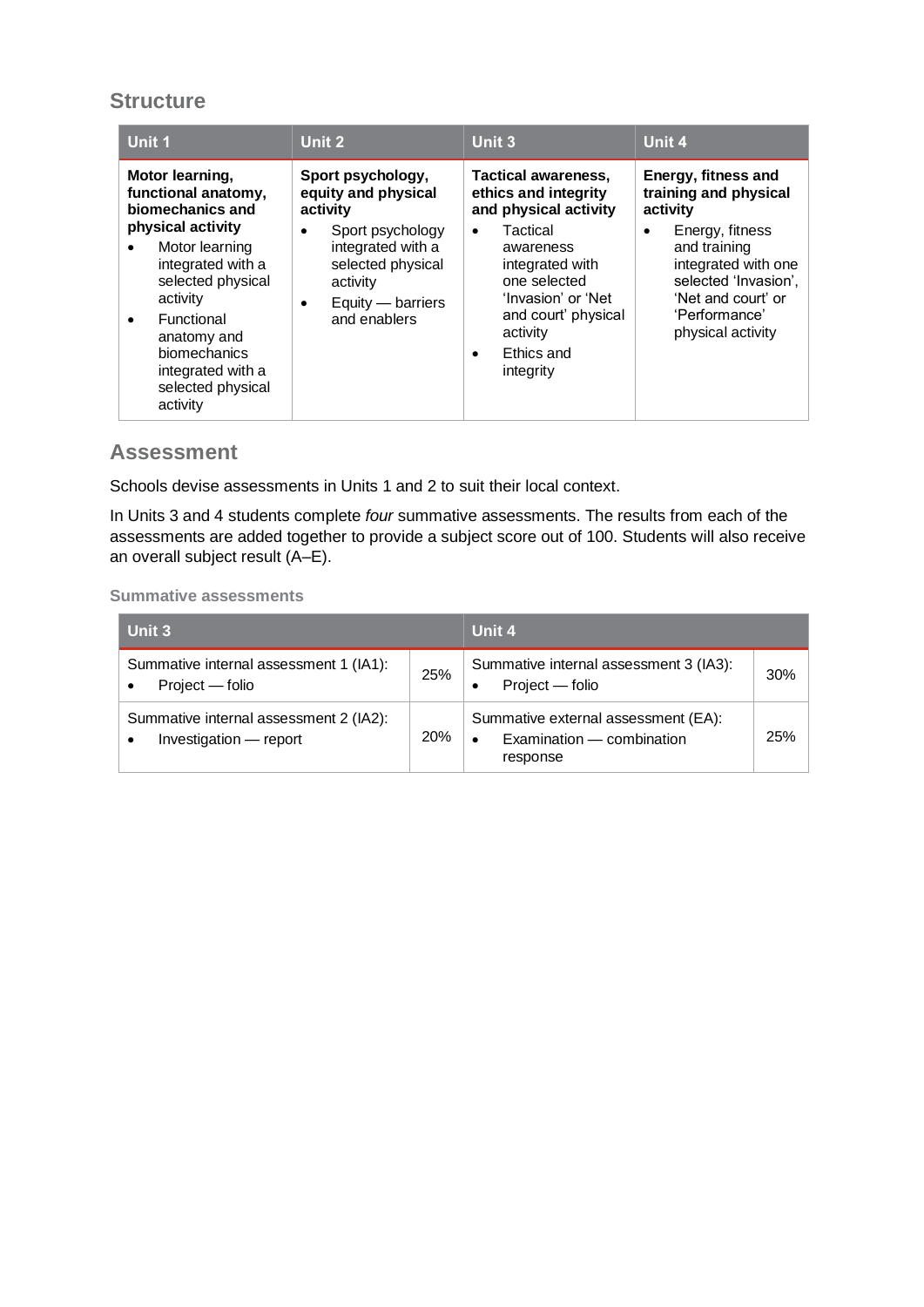# **Social and Communities Studies**

**Applied senior subject Applied Applied Applied** 

The Social and Community Studies Applied syllabus deals with the skills students need to function efficiently, effectively and positively in current and future life roles. It encourages them to recognise that emotional and social wellbeing are significant to individuals, families, the community and society as a whole.

Social and Community Studies fosters personal development and social skills which lead to self-reliance, self-management and concern for others. It fosters appreciation of, and respect for, cultural diversity and encourages responsible attitudes and behaviours required for effective participation in the community and for thinking critically, creatively and constructively about their future role in it.

In collaborative learning environments, students use an inquiry approach to investigate the dynamics of society and the benefits of working with others in the community, allowing them to establish positive relationships and networks, and to be active and informed citizens.

Social and Community Studies encourages students to explore and refine personal values and lifestyle choices. In partnership with families, the school community and the community beyond the school, including virtual communities, schools may offer a range of contexts and experiences that provide students with opportunities to practise, develop and value social, community and workplace participation skills.

#### **Pathways**

A course of study in Social and Community Studies can establish a basis for further education and employment, as it helps students develop the personal, interpersonal and citizenship skills and attributes necessary in all workplaces. It allows them to manage change, to be resilient and adaptive, and to develop strategies so that they can cope with the demands, not only of everyday life, but also of continuing studies, employment and future careers.

# **Objectives**

- recognise and describe concepts and ideas related to the development of personal, interpersonal and citizenship skills
- recognise and explain the ways life skills relate to social contexts
- explain issues and viewpoints related to social investigations.
- organise information and material related to social contexts and issues
- analyse and compare viewpoints about social contexts and issues
- apply concepts and ideas to make decisions about social investigations
- use language conventions and features to communicate ideas and information, according to purposes.
- plan and undertake social investigations
- communicate the outcomes of social investigations, to suit audiences
- appraise inquiry processes and the outcomes of social investigations.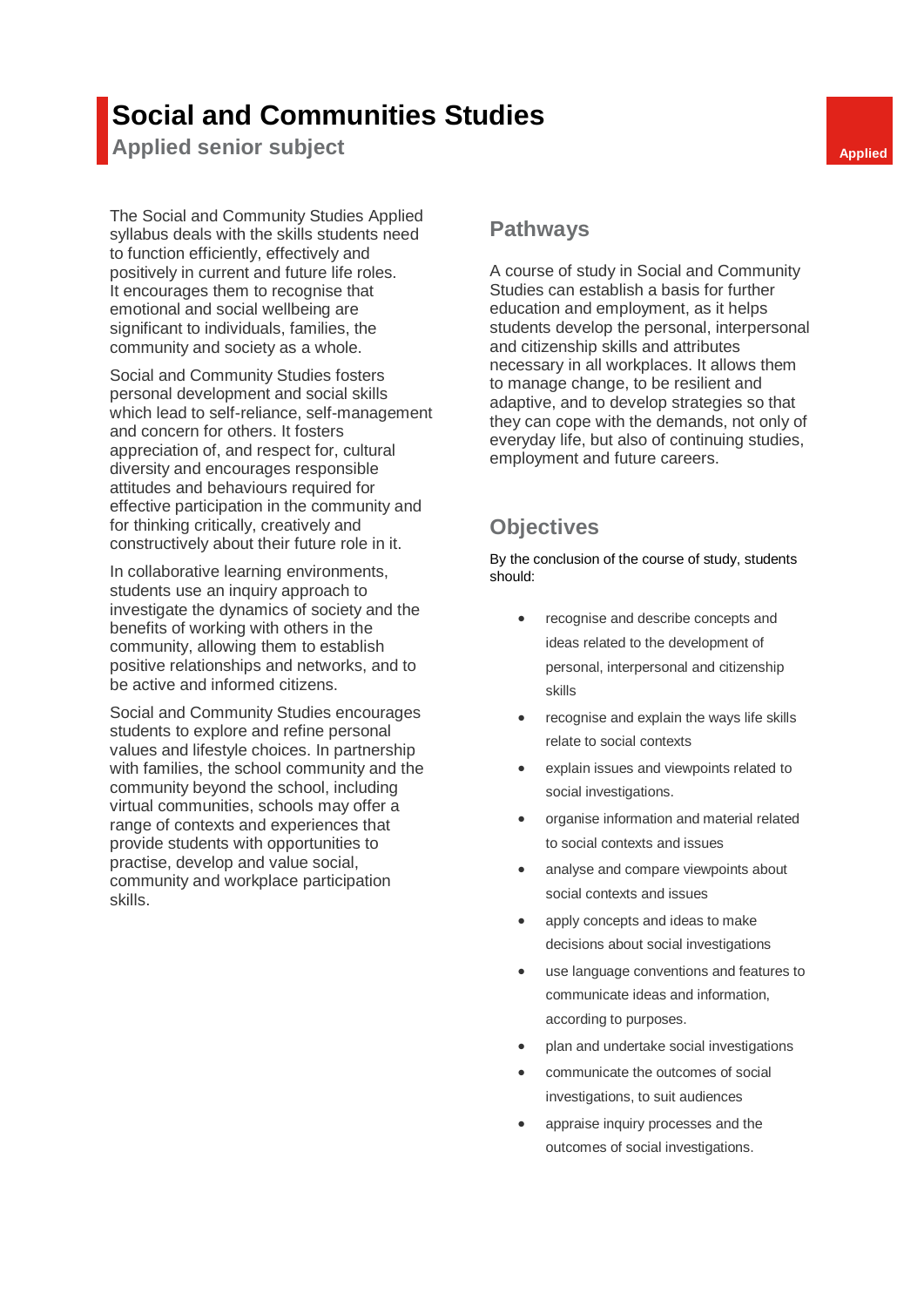The Social and Communiity Studies course is designed around core and elective topics.

| <b>Core topics</b>                                                   | <b>Elective topics</b>                                                                                                                                                                                                                                                                                                                                                                                      |
|----------------------------------------------------------------------|-------------------------------------------------------------------------------------------------------------------------------------------------------------------------------------------------------------------------------------------------------------------------------------------------------------------------------------------------------------------------------------------------------------|
| <b>Personal Skills</b><br>Interpersonal Skills<br>Citizenship Skills | The Arts and the community<br>$\bullet$<br>Australia's place in the world<br>٠<br>Gender and identify<br>$\bullet$<br>Health-food and nutrition<br>$\bullet$<br>Health-recreation and leisure<br>$\bullet$<br>Into relationships<br>$\bullet$<br>Legally, it could be you<br>٠<br>Money management<br>$\bullet$<br>Science and technology<br>$\bullet$<br>Today's society<br>$\bullet$<br>The world of work |

#### **Assessment**

For Social and Community Studies assessment from Units 3 and 4 is used to determine the student's exit result, and consists of *four* instruments, including:

- one project or investigation
- one examination.

| <b>Project</b>                                                                                                                                                                                                                                | Investigation                                                                                                                                                             | <b>Extended response</b>                                                                                                                                     | <b>Examination</b>                                                                                |
|-----------------------------------------------------------------------------------------------------------------------------------------------------------------------------------------------------------------------------------------------|---------------------------------------------------------------------------------------------------------------------------------------------------------------------------|--------------------------------------------------------------------------------------------------------------------------------------------------------------|---------------------------------------------------------------------------------------------------|
| A response to a<br>single task,<br>situation and/or<br>scenario.                                                                                                                                                                              | A response that includes<br>locating and using<br>information beyond<br>students' own<br>knowledge and the data<br>they have been given.                                  | A technique that assesses the<br>interpretation,<br>analysis/examination and/or<br>evaluation of ideas and<br>information in provided<br>stimulus materials. | A response that<br>answers a number<br>of provided<br>questions,<br>scenarios and/or<br>problems. |
| At least two different<br>components from the<br>following:<br>written: 500-<br>900 words<br>spoken: 21/ <sub>2</sub> -31/ <sub>2</sub><br>$\bullet$<br>minutes<br>multimodal: 3-6<br>$\bullet$<br>minutes<br>performance: 2-<br>4 minutes. * | Presented in one of the<br>following modes:<br>written: 600-1000<br>$\bullet$<br>words<br>spoken: 3-4<br>$\bullet$<br>minutes<br>multimodal: 4-7<br>$\bullet$<br>minutes. | Presented in one of the<br>following modes:<br>written: 600-1000 words<br>spoken:<br>3-4 minutes<br>multimodal: 4-7 minutes.                                 | 60–90 minutes<br>50–250 words<br>$\bullet$<br>per item                                            |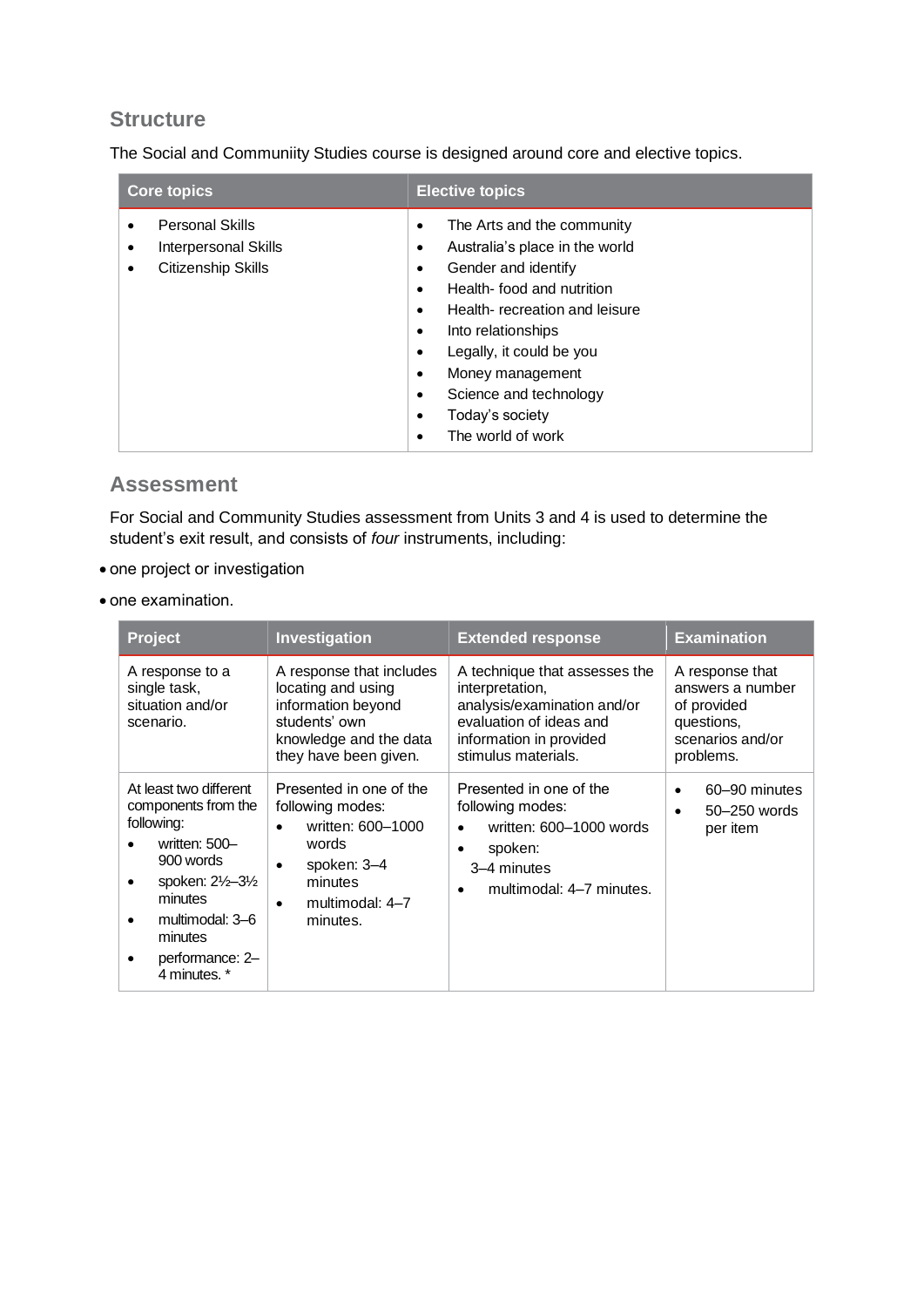# **Business General senior subject General**

Business provides opportunities for students to develop business knowledge and skills to contribute meaningfully to society, the workforce and the marketplace and prepares them as potential employees, employers, leaders, managers and entrepreneurs.

Students investigate the business life cycle, develop skills in examining business data and information and learn business concepts, theories, processes and strategies relevant to leadership, management and entrepreneurship. They investigate the influence of, and implications for, strategic development in the functional areas of finance, human resources, marketing and operations.

Students use a variety of technological, communication and analytical tools to comprehend, analyse, interpret and synthesise business data and information. They engage with the dynamic business world (in both national and global contexts), the changing workforce and emerging digital technologies.

#### **Pathways**

A course of study in Business can establish a basis for further education and employment in the fields of business management, business development, entrepreneurship, business analytics, economics, business law, accounting and finance, international business, marketing, human resources management and business information systems.

## **Objectives**

- describe business environments and situations
- explain business concepts, strategies and processes
- select and analyse business data and information
- interpret business relationships, patterns and trends to draw conclusions
- evaluate business practices and strategies to make decisions and propose recommendations
- create responses that communicate meaning to suit purpose and audience.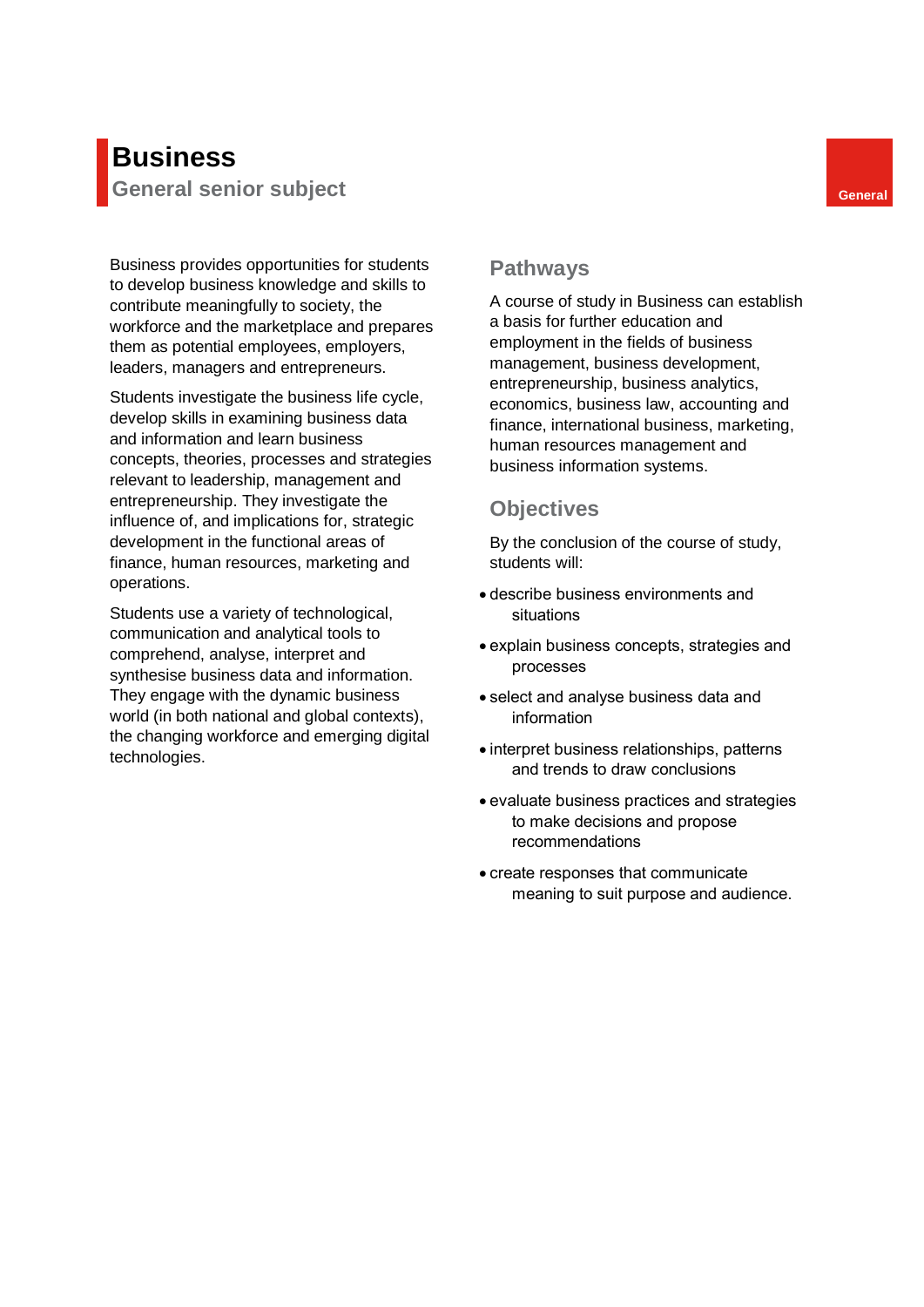| Unit 1                                                                                   | Unit 2                                                                              | Unit 3                                                                             | Unit 4                                                                                      |
|------------------------------------------------------------------------------------------|-------------------------------------------------------------------------------------|------------------------------------------------------------------------------------|---------------------------------------------------------------------------------------------|
| <b>Business creation</b><br>Fundamentals of<br>business<br>Creation of business<br>ideas | <b>Business growth</b><br>Establishment of a<br>business<br><b>Entering markets</b> | <b>Business</b><br>diversification<br>Competitive markets<br>Strategic development | <b>Business evolution</b><br>Repositioning a<br>business<br>Transformation of a<br>business |

#### **Assessment**

Schools devise assessments in Units 1 and 2 to suit their local context.

In Units 3 and 4 students complete *four* summative assessments. The results from each of the assessments are added together to provide a subject score out of 100. Students will also receive an overall subject result (A–E).

| Unit 3                                                                       |     | Unit 4                                                                           |     |
|------------------------------------------------------------------------------|-----|----------------------------------------------------------------------------------|-----|
| Summative internal assessment 1 (IA1):<br>Examination - combination response | 25% | Summative internal assessment 3 (IA3):<br>Extended response - feasibility report | 25% |
| Summative internal assessment 2 (IA2):<br>Investigation - business report    | 25% | Summative external assessment (EA):<br>Examination - combination response        | 25% |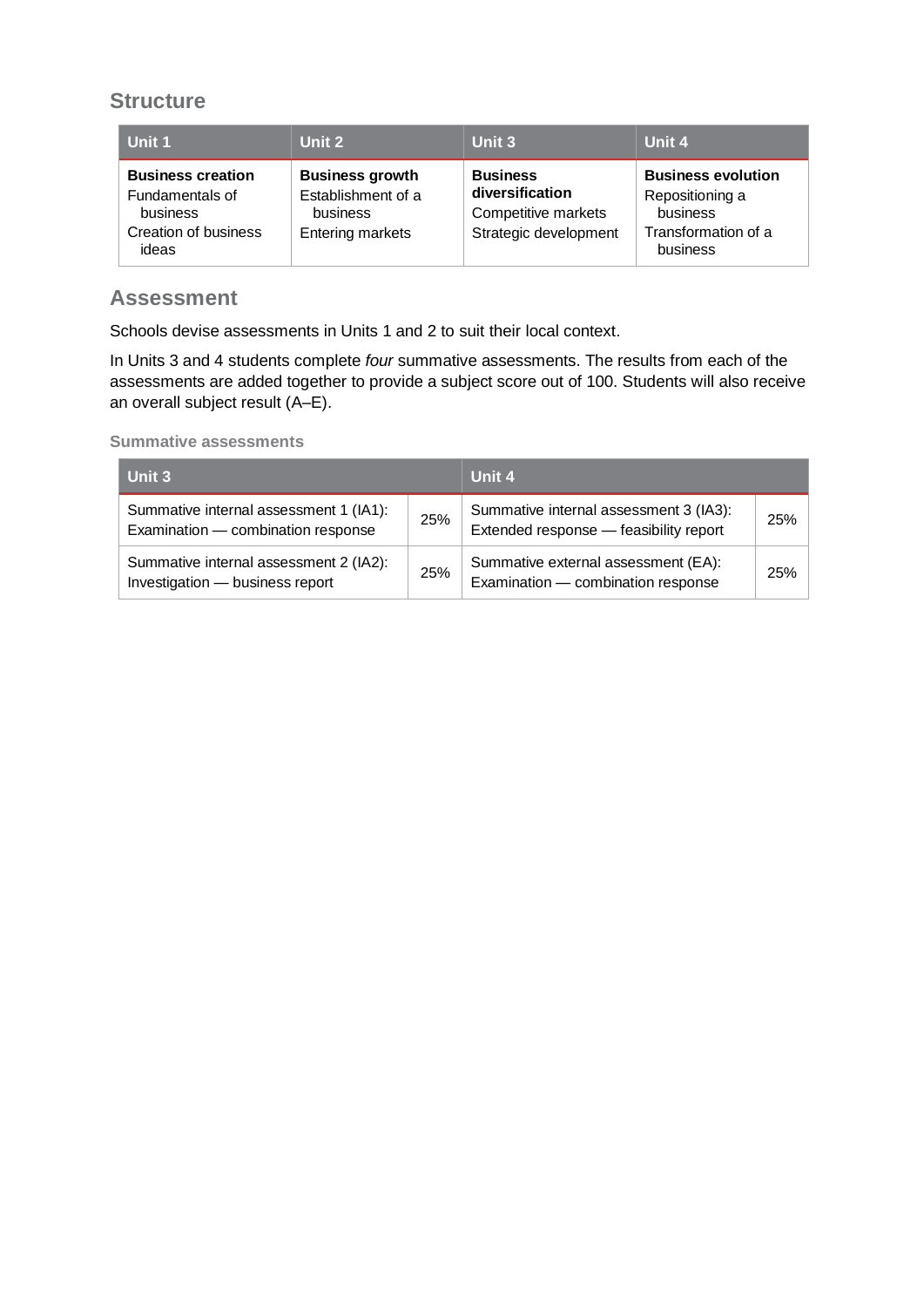# **Legal Studies General senior subject General**

Legal Studies focuses on the interaction between society and the discipline of law and explores the role and development of law in response to current issues. Students study the legal system and how it regulates activities and aims to protect the rights of individuals, while balancing these with obligations and responsibilities.

Students study the foundations of law, the criminal justice process and the civil justice system. They critically examine issues of governance, explore contemporary issues of law reform and change, and consider Australian and international human rights issues.

Students develop skills of inquiry, critical thinking, problem-solving and reasoning to make informed and ethical decisions and recommendations. They identify and describe legal issues, explore information and data, analyse, evaluate to make decisions or propose recommendations, and create responses that convey legal meaning. They question, explore and discuss tensions between changing social values, justice and equitable outcomes.

#### **Pathways**

A course of study in Legal Studies can establish a basis for further education and employment in the fields of law, law enforcement, criminology, justice studies and politics. The knowledge, skills and attitudes students gain are transferable to all discipline areas and post-schooling tertiary pathways. The research and analytical skills this course develop are universally valued in business, health, science and engineering industries.

#### **Objectives**

- comprehend legal concepts, principles and processes
- select legal information from sources
- analyse legal issues
- evaluate legal situations
- create responses that communicate meaning.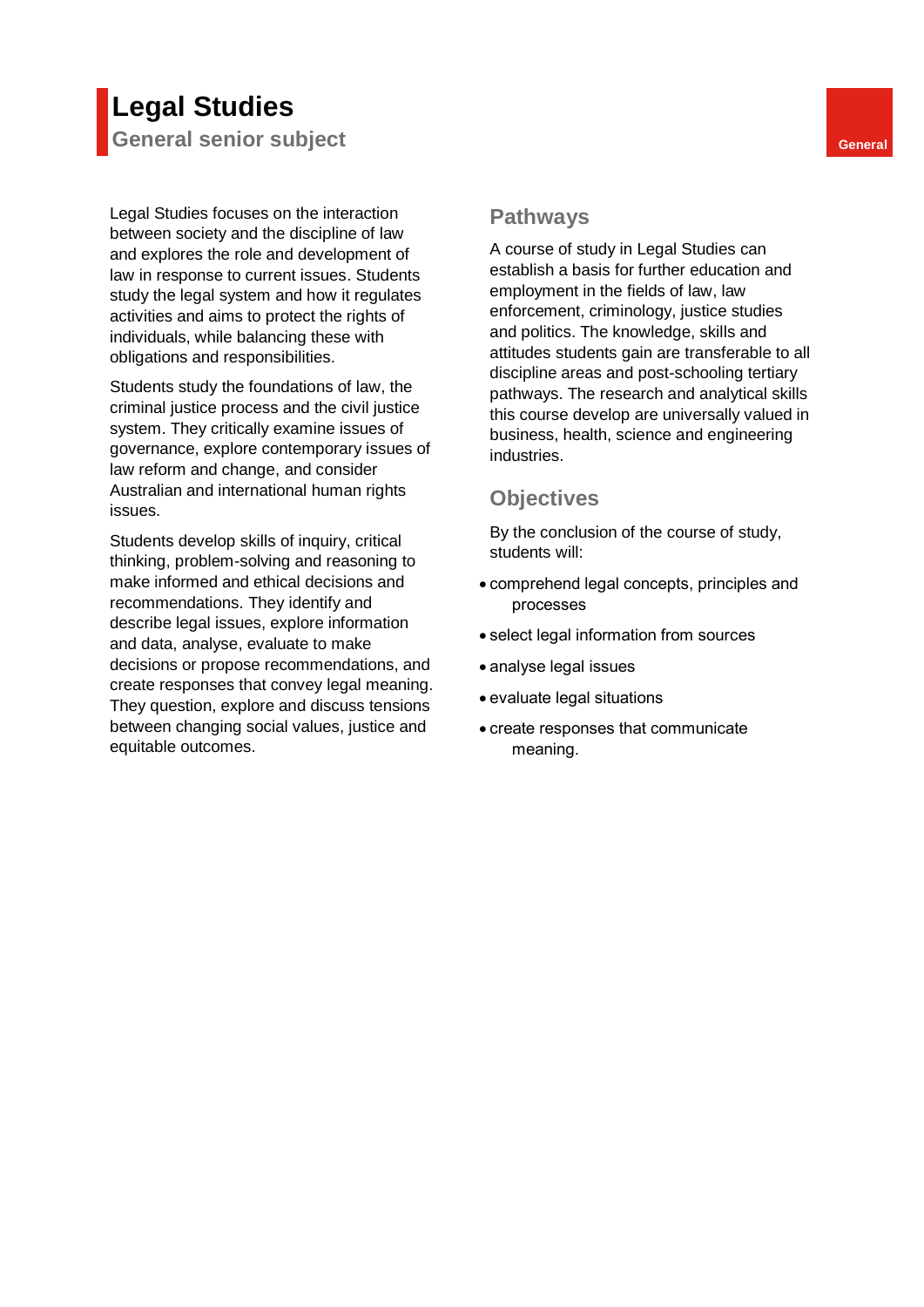| Unit 1                                                                                                                                                | Unit 2                                                                                                                       | Unit 3                                                                                                | Unit 4                                                                                                                                   |
|-------------------------------------------------------------------------------------------------------------------------------------------------------|------------------------------------------------------------------------------------------------------------------------------|-------------------------------------------------------------------------------------------------------|------------------------------------------------------------------------------------------------------------------------------------------|
| <b>Beyond reasonable</b><br>doubt<br>Legal foundations<br>Criminal investigation<br>process<br>Criminal trial process<br>Punishment and<br>sentencing | <b>Balance of</b><br>probabilities<br>Civil law foundations<br>Contractual obligations<br>Negligence and the<br>duty of care | Law, governance and<br>change<br>Governance in<br>Australia<br>Law reform within a<br>dynamic society | Human rights in legal<br>contexts<br>Human rights<br>The effectiveness of<br>international law<br>Human rights in<br>Australian contexts |

## **Assessment**

Schools devise assessments in Units 1 and 2 to suit their local context.

In Units 3 and 4 students complete *four* summative assessments. The results from each of the assessments are added together to provide a subject score out of 100. Students will also receive an overall subject result (A–E).

| Unit 3                                                                       |     | Unit 4                                                                              |     |
|------------------------------------------------------------------------------|-----|-------------------------------------------------------------------------------------|-----|
| Summative internal assessment 1 (IA1):<br>Examination - combination response | 25% | Summative internal assessment 3<br>$(IA3)$ :<br>Investigation - argumentative essay | 25% |
| Summative internal assessment 2 (IA2):<br>Investigation - inquiry report     | 25% | Summative external assessment<br>$(EA)$ :<br>Examination - combination<br>response  | 25% |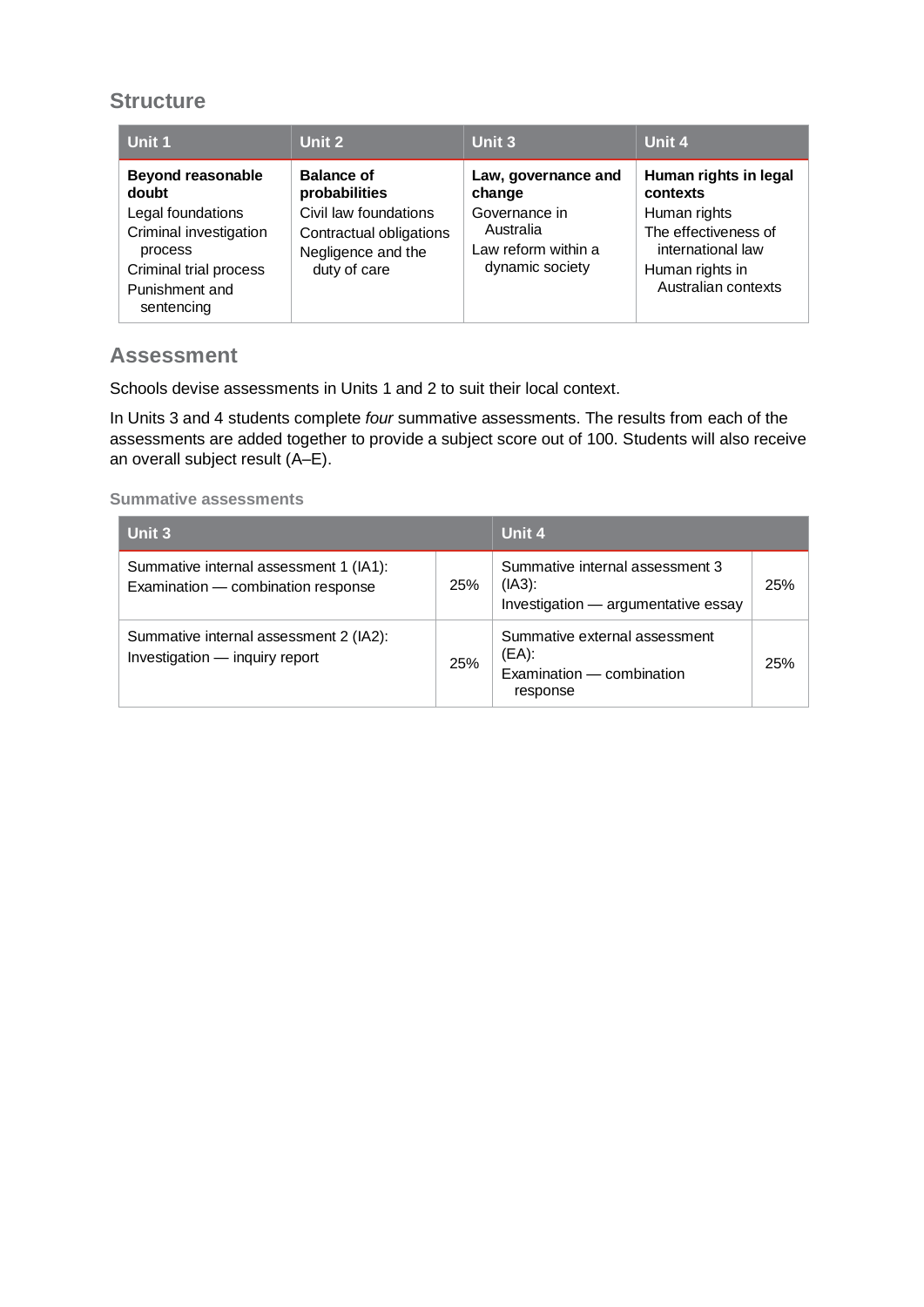# **Modern History**

**General senior subject General** 

Modern History provides opportunities for students to gain historical knowledge and understanding about some of the main forces that have contributed to the development of the Modern World and to think historically and form a historical consciousness in relation to these same forces.

Modern History enables students to empathise with others and make meaningful connections between the past, present and possible futures.

Students learn that the past is contestable and tentative. Through inquiry into ideas, movements, national experiences and international experiences they discover how the past consists of various perspectives and interpretations.

Students gain a range of transferable skills that will help them become empathetic and critically-literate citizens who are equipped to embrace a multicultural, pluralistic, inclusive, democratic, compassionate and sustainable future.

#### **Pathways**

A course of study in Modern History can establish a basis for further education and employment in the fields of history, education, psychology, sociology, law, business, economics, politics, journalism, the media, writing, academia and strategic analysis.

## **Objectives**

By the conclusion of the course of study, students will:

- comprehend terms, concepts and issues
- devise historical questions and conduct research
- analyse evidence from historical sources to show understanding
- synthesise evidence from historical sources to form a historical argument
- evaluate evidence from historical sources to make judgments
- create responses that communicate meaning to suit purpose.

| Unit 1                                                                                                                                                                                                                                    | Unit 2                                                                                                                                                                                                                                                           | Unit 3                                                                                                                                                                                                                                                                                      | Unit 4                                                                                                                                                                                                                                                                                            |
|-------------------------------------------------------------------------------------------------------------------------------------------------------------------------------------------------------------------------------------------|------------------------------------------------------------------------------------------------------------------------------------------------------------------------------------------------------------------------------------------------------------------|---------------------------------------------------------------------------------------------------------------------------------------------------------------------------------------------------------------------------------------------------------------------------------------------|---------------------------------------------------------------------------------------------------------------------------------------------------------------------------------------------------------------------------------------------------------------------------------------------------|
| Ideas in the modern<br>world<br><b>Australian Frontier</b><br>Wars,<br>1788–1930s<br>Age of Enlightenment,<br>1750s-1789<br>Industrial Revolution,<br>1760s-1890s<br>American Revolution,<br>1763-1783<br>French Revolution,<br>1789-1799 | Movements in the<br>modern world<br>Australian Indigenous<br>rights movement<br>since 1967<br>Independence<br>movement in India,<br>1857-1947<br>Workers' movement<br>since the 1860s<br>Women's movement<br>since 1893<br>May Fourth Movement<br>in China, 1919 | <b>National experiences</b><br>in the modern world<br>Australia, 1914-1949<br>England, 1756-1837<br>France, 1799-1815<br>New Zealand, 1841-<br>1934<br>Germany, 1914-1945<br>United States of<br>America, 1917-1945<br>Soviet Union, 1920s-<br>1945<br>Japan, 1931-1967<br>China, 1931-1976 | <b>International</b><br>experiences in the<br>modern world<br>Australian engagement<br>with Asia since 1945<br>Search for collective<br>peace and<br>security since 1815<br>Trade and commerce<br>between nations since<br>1833<br>Mass migrations since<br>1848<br>Information Age since<br>1936 |

#### **Structure**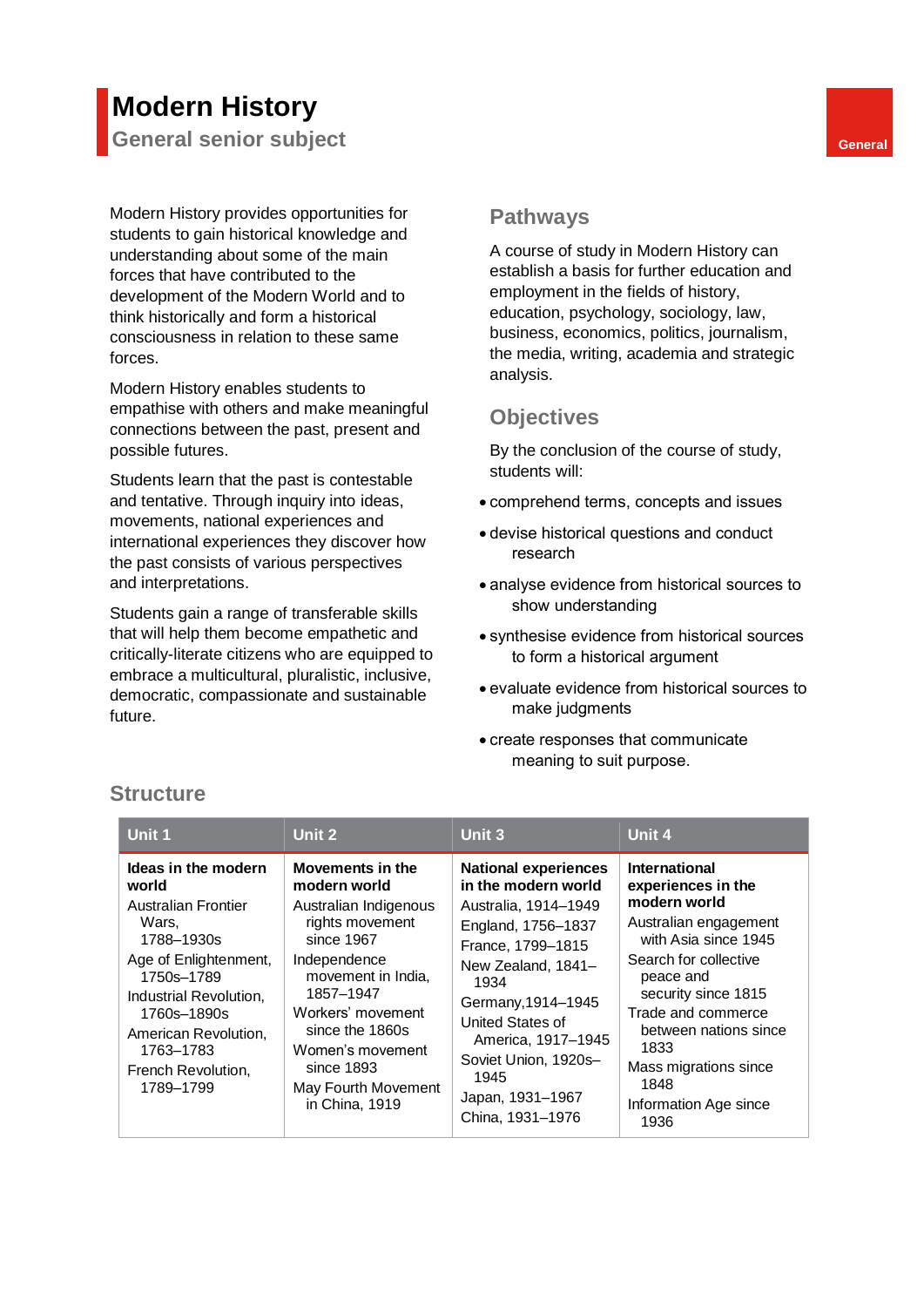| Unit 1                                                                                                                                                                                                                                                                           | Unit 2                                                                                                                                                                                                                                                                                                                                                                                                                                    | Unit 3                                                                                      | Unit 4                                                                                                                                                                                                                                                                                                                                                                      |
|----------------------------------------------------------------------------------------------------------------------------------------------------------------------------------------------------------------------------------------------------------------------------------|-------------------------------------------------------------------------------------------------------------------------------------------------------------------------------------------------------------------------------------------------------------------------------------------------------------------------------------------------------------------------------------------------------------------------------------------|---------------------------------------------------------------------------------------------|-----------------------------------------------------------------------------------------------------------------------------------------------------------------------------------------------------------------------------------------------------------------------------------------------------------------------------------------------------------------------------|
| Age of Imperialism,<br>1848-1914<br>Meiji Restoration,<br>1868-1912<br>Boxer Rebellion.<br>1900-1901<br>Russian Revolution,<br>1905-1920s<br>Xinhai Revolution,<br>1911-1912<br>Iranian Revolution,<br>1977-1979<br>Arab Spring since<br>2010<br>Alternative topic for<br>Unit 1 | Independence<br>movement in<br>Algeria, 1945-1962<br>Independence<br>movement in<br>Vietnam, 1945-1975<br>Anti-apartheid<br>movement in South<br>Africa, 1948-1991<br>African-American civil<br>rights movement,<br>1954-1968<br>Environmental<br>movement since the<br>1960s<br><b>LGBTIQ civil</b><br>rights movement<br>since 1969<br>Pro-democracy<br>movement in<br>Myanmar (Burma)<br>since 1988<br>Alternative topic for<br>Unit 2 | Indonesia, 1942-1975<br>India, 1947-1974<br>Israel, 1948–1993<br>South Korea, 1948-<br>1972 | Genocides and ethnic<br>cleansings since the<br>1930s<br>Nuclear Age since 1945<br>Cold War, 1945-1991<br>Struggle for peace in<br>the Middle East since<br>1948<br>Cultural<br>globalisation since 1956<br>Space exploration since<br>1957<br>Rights and recognition<br>of First Peoples since<br>1982<br>Terrorism, anti-terrorism<br>and counter-terrorism<br>since 1984 |

#### **Assessment**

Schools devise assessments in Units 1 and 2 to suit their local context.

In Units 3 and 4 students complete *four* summative assessments. The results from each of the assessments are added together to provide a subject score out of 100. Students will also receive an overall subject result (A–E).

| Unit 3                                                                                             |     | Unit 4                                                                                          |     |
|----------------------------------------------------------------------------------------------------|-----|-------------------------------------------------------------------------------------------------|-----|
| Summative internal assessment 1 (IA1):<br>Examination - essay in response to<br>historical sources | 25% | Summative internal assessment 3 (IA3):<br>Investigation - historical essay based on<br>research | 25% |
| Summative internal assessment 2 (IA2):<br>Independent source investigation                         | 25% | Summative external assessment (EA):<br>Examination - short responses to<br>historical sources   | 25% |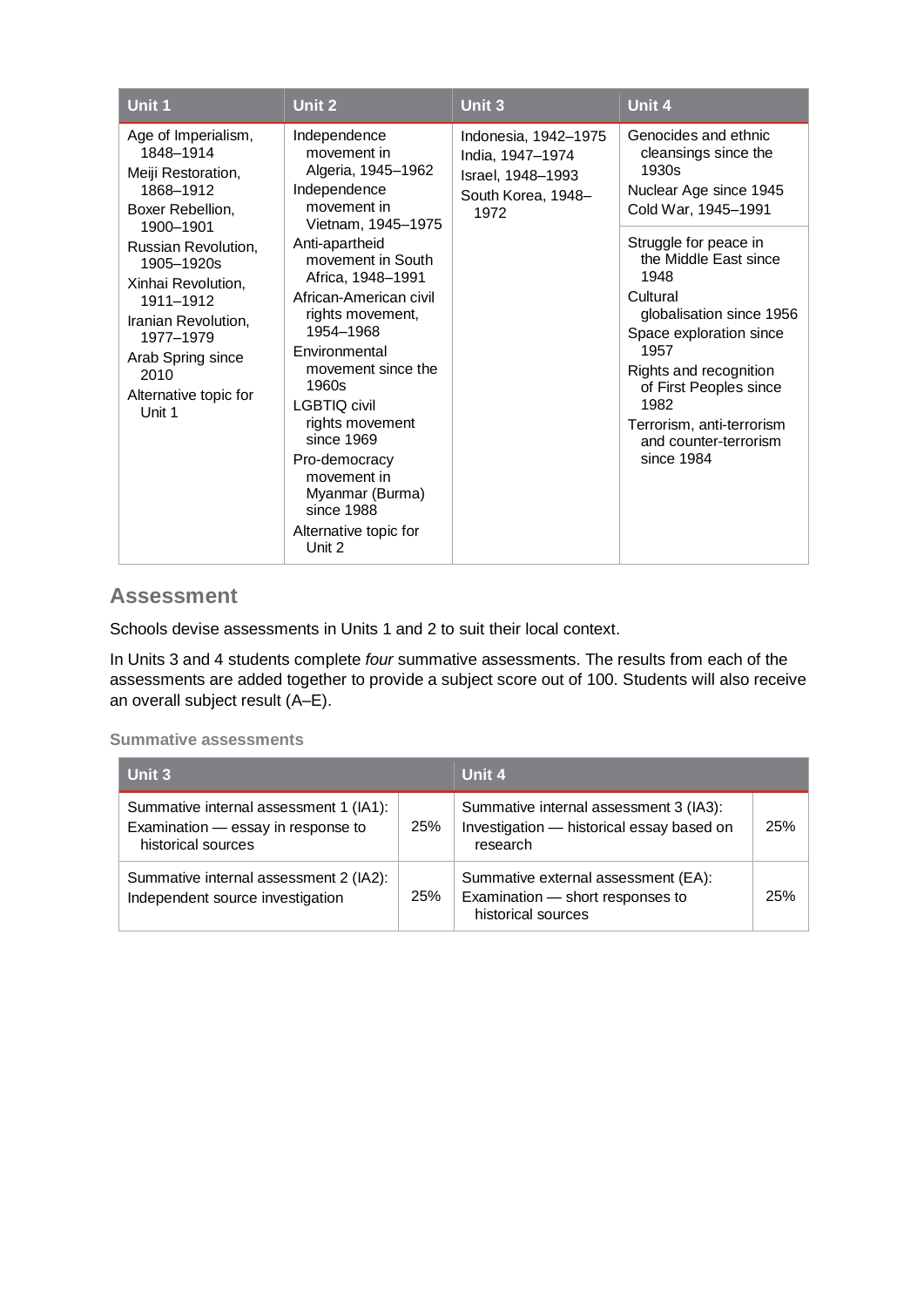# **Essential Mathematics**

**Applied senior subject Applied Applied Applied** 

Essential Mathematics' major domains are Number, Data, Location and time, Measurement and Finance.

Essential Mathematics benefits students because they develop skills that go beyond the traditional ideas of numeracy.

Students develop their conceptual understanding when they undertake tasks that require them to connect mathematical concepts, operations and relations. They learn to recognise definitions, rules and facts from everyday mathematics and data, and to calculate using appropriate mathematical processes.

Students interpret and use mathematics to make informed predictions and decisions about personal and financial priorities. This is achieved through an emphasis on estimation, problem-solving and reasoning, which develops students into thinking citizens.

#### **Pathways**

A course of study in Essential Mathematics can establish a basis for further education and employment in the fields of trade, industry, business and community services. Students learn within a practical context related to general employment and successful participation in society, drawing

on the mathematics used by various professional and industry groups.

#### **Objectives**

- select, recall and use facts, rules, definitions and procedures drawn from Number, Data, Location and time, Measurement and Finance
- comprehend mathematical concepts and techniques drawn from Number, Data, Location and time, Measurement and Finance
- communicate using mathematical, statistical and everyday language and conventions
- evaluate the reasonableness of solutions
- justify procedures and decisions by explaining mathematical reasoning
- solve problems by applying mathematical concepts and techniques drawn from Number, Data, Location and time, Measurement and Finance.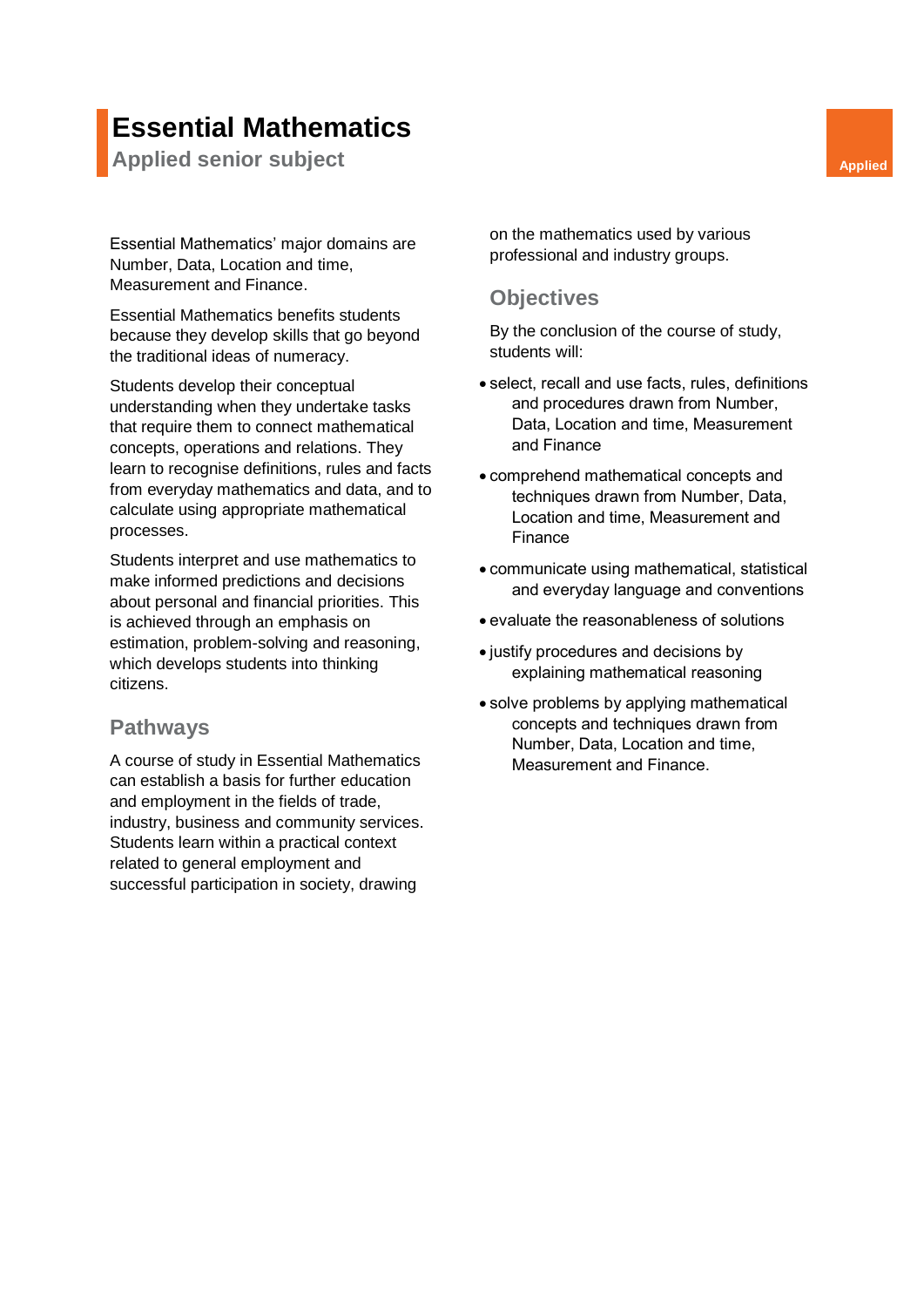| Unit 1                                                                                                                          | Unit 2                                                                                                                 | Unit 3                                                                                                                                                                    | Unit 4                                                                                                                                                                     |
|---------------------------------------------------------------------------------------------------------------------------------|------------------------------------------------------------------------------------------------------------------------|---------------------------------------------------------------------------------------------------------------------------------------------------------------------------|----------------------------------------------------------------------------------------------------------------------------------------------------------------------------|
| Number, data and<br>graphs                                                                                                      | Money, travel and<br>data                                                                                              | <b>Measurement, scales</b><br>and data                                                                                                                                    | Graphs, chance and<br>loans                                                                                                                                                |
| Fundamental<br>$\bullet$<br>topic: Calculations<br>Number<br>$\bullet$<br>Representing data<br>$\bullet$<br>Graphs<br>$\bullet$ | Fundamental<br>$\bullet$<br>topic: Calculations<br>Managing money<br>٠<br>Time and motion<br>٠<br>Data collection<br>٠ | Fundamental<br>$\bullet$<br>topic: Calculations<br>Measurement<br>$\bullet$<br>Scales, plans and<br>$\bullet$<br>models<br>Summarising and<br>$\bullet$<br>comparing data | Fundamental<br>$\bullet$<br>topic: Calculations<br>Bivariate graphs<br>$\bullet$<br>Probability and<br>٠<br>relative<br>frequencies<br>Loans and<br>٠<br>compound interest |

#### **Assessment**

Schools devise assessments in Units 1 and 2 to suit their local context.

In Units 3 and 4 students complete *four* summative assessments. Schools develop three summative internal assessments and the common internal assessment (CIA) is developed by the QCAA.

| Unit 3                                                                                    | Unit 4                                                                       |
|-------------------------------------------------------------------------------------------|------------------------------------------------------------------------------|
| Summative internal assessment 1 (IA1):<br>Problem-solving and modelling task<br>$\bullet$ | Summative internal assessment 3 (IA3):<br>Problem-solving and modelling task |
| Summative internal assessment 2 (IA2):<br>Common internal assessment (CIA)<br>$\bullet$   | Summative internal assessment (IA4):<br>Examination                          |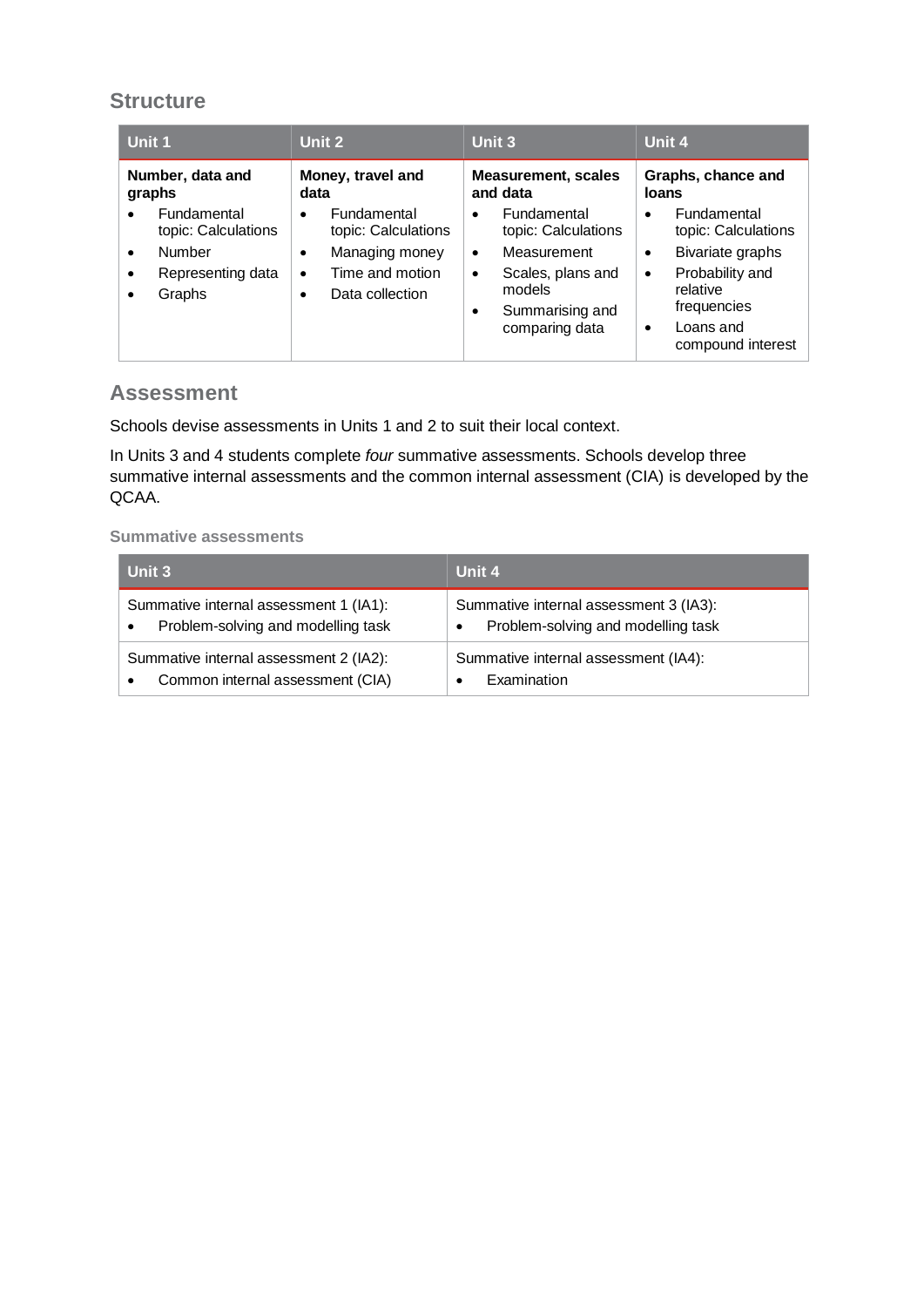# **General Mathematics**

**General senior subject General** 

General Mathematics' major domains are Number and algebra, Measurement and geometry, Statistics, and Networks and matrices, building on the content of the P–10 Australian Curriculum.

General Mathematics is designed for students who want to extend their mathematical skills beyond Year 10 but whose future studies or employment pathways do not require calculus.

Students build on and develop key mathematical ideas, including rates and percentages, concepts from financial mathematics, linear and non-linear expressions, sequences, the use of matrices and networks to model and solve authentic problems, the use of trigonometry to find solutions to practical problems, and the exploration of real-world phenomena in statistics.

Students engage in a practical approach that equips learners for their needs as future citizens. They learn to ask appropriate questions, map out pathways, reason about complex solutions, set up models and communicate in different forms. They experience the relevance of mathematics to their daily lives, communities and cultural backgrounds. They develop the ability to understand, analyse and take action regarding social issues in their world.

#### **Pathways**

A course of study in General Mathematics can establish a basis for further education and employment in the fields of business,

commerce, education, finance, IT, social science and the arts.

#### **Objectives**

- select, recall and use facts, rules, definitions and procedures drawn from Number and algebra, Measurement and geometry, Statistics, and Networks and matrices
- comprehend mathematical concepts and techniques drawn from Number and algebra, Measurement and geometry, Statistics, and Networks and matrices
- communicate using mathematical, statistical and everyday language and conventions
- evaluate the reasonableness of solutions
- justify procedures and decisions by explaining mathematical reasoning
- solve problems by applying mathematical concepts and techniques drawn from Number and algebra, Measurement and geometry, Statistics, and Networks and matrices.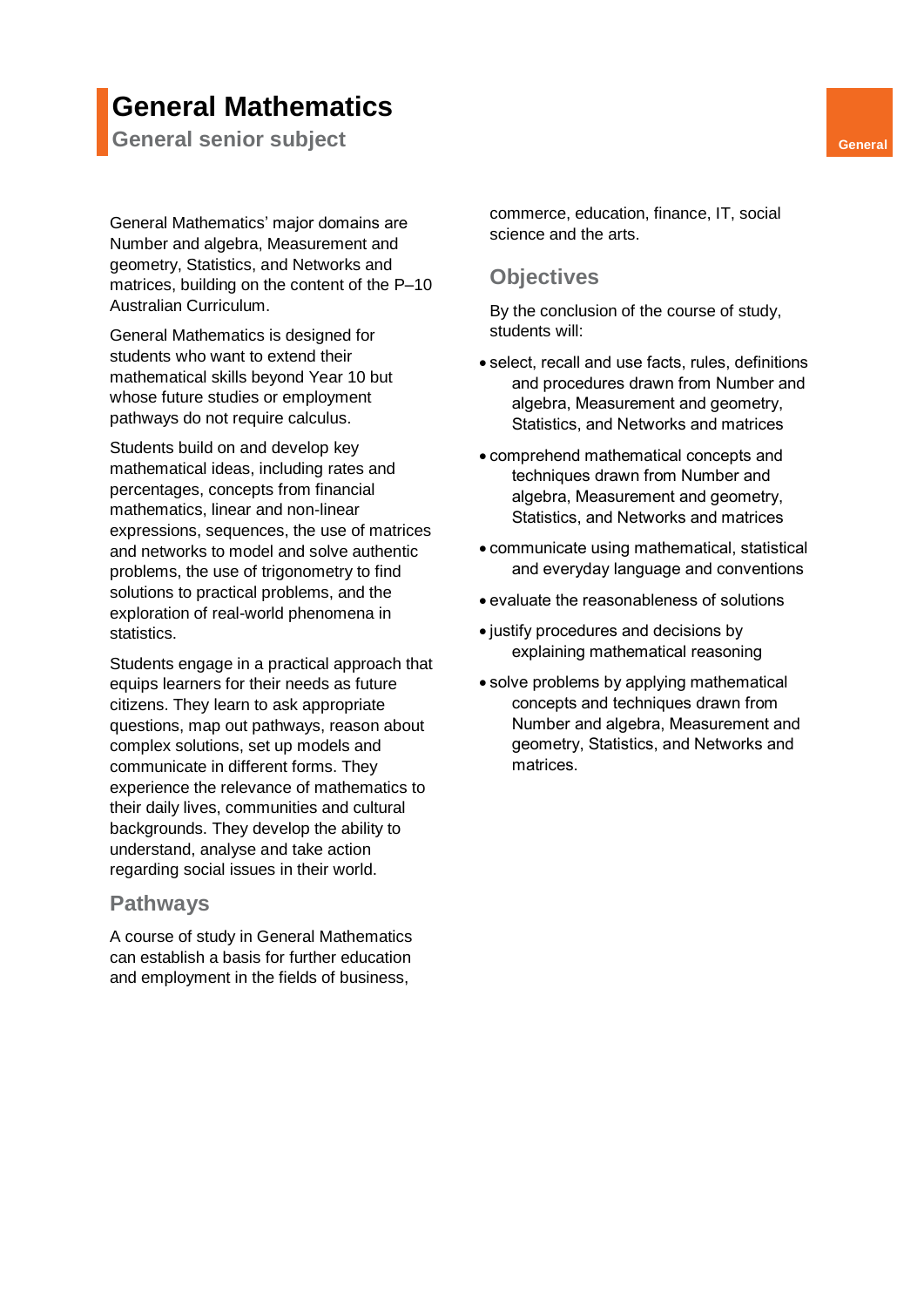| Unit 1                                                                                                                                 | Unit 2                                                                                                                                                                                                | Unit 3                                                                                                                                                                                                                                                 | Unit 4                                                                                                                                            |
|----------------------------------------------------------------------------------------------------------------------------------------|-------------------------------------------------------------------------------------------------------------------------------------------------------------------------------------------------------|--------------------------------------------------------------------------------------------------------------------------------------------------------------------------------------------------------------------------------------------------------|---------------------------------------------------------------------------------------------------------------------------------------------------|
| Money, measurement<br>and relations<br>Consumer<br>arithmetic<br>Shape and<br>٠<br>measurement<br>Linear equations<br>and their graphs | Applied trigonometry,<br>algebra, matrices and<br>univariate data<br>Applications of<br>$\bullet$<br>trigonometry<br>Algebra and<br>$\bullet$<br>matrices<br>Univariate data<br>$\bullet$<br>analysis | Bivariate data,<br>sequences and<br>change, and Earth<br>geometry<br>Bivariate data<br>$\bullet$<br>analysis<br>Time series<br>$\bullet$<br>analysis<br>Growth and decay<br>$\bullet$<br>in sequences<br>Earth geometry<br>$\bullet$<br>and time zones | <b>Investing and</b><br>networking<br>Loans,<br>investments and<br>annuities<br>Graphs and<br>networks<br>Networks and<br>decision<br>mathematics |

## **Assessment**

Schools devise assessments in Units 1 and 2 to suit their local context.

In Units 3 and 4 students complete *four* summative assessments. The results from each of the assessments are added together to provide a subject score out of 100. Students will also receive an overall subject result (A–E).

| Unit 3                                                                       |     | Unit 4                                                     |     |
|------------------------------------------------------------------------------|-----|------------------------------------------------------------|-----|
| Summative internal assessment 1 (IA1):<br>Problem-solving and modelling task | 20% | Summative internal assessment 3 (IA3):<br>Examination<br>٠ | 15% |
| Summative internal assessment 2 (IA2):<br>Examination                        | 15% |                                                            |     |
| Summative external assessment (EA): 50%<br>Examination<br>$\bullet$          |     |                                                            |     |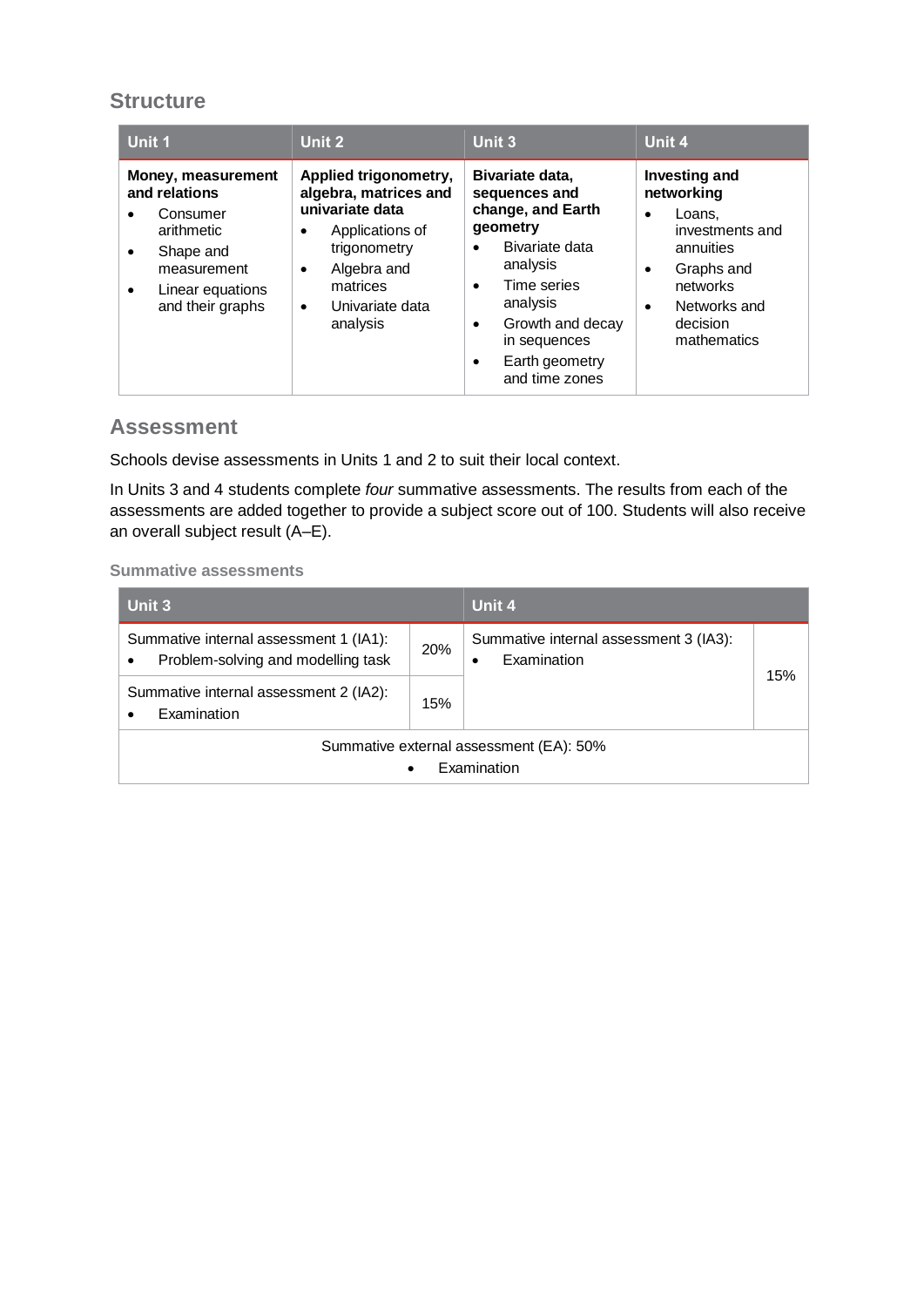# **Mathematical Methods**

**General senior subject General** 

Mathematical Methods' major domains are Algebra, Functions, relations and their graphs, Calculus and Statistics.

Mathematical Methods enables students to see the connections between mathematics and other areas of the curriculum and apply their mathematical skills to real-world problems, becoming critical thinkers, innovators and problem-solvers.

Students learn topics that are developed systematically, with increasing levels of sophistication, complexity and connection, and build on algebra, functions and their graphs, and probability from the P–10 Australian Curriculum. Calculus is essential for developing an understanding of the physical world. The domain Statistics is used to describe and analyse phenomena involving uncertainty and variation. Both are the basis for developing effective models of the world and solving complex and abstract mathematical problems.

Students develop the ability to translate written, numerical, algebraic, symbolic and graphical information from one representation to another. They make complex use of factual knowledge to successfully formulate, represent and solve mathematical problems.

#### **Pathways**

A course of study in Mathematical Methods can establish a basis for further education and employment in the fields of natural and physical sciences (especially physics and chemistry), mathematics and science education, medical and health sciences (including human biology, biomedical science, nanoscience and forensics), engineering (including chemical, civil, electrical and mechanical engineering, avionics, communications and mining),

computer science (including electronics and software design), psychology and business.

#### **Objectives**

- select, recall and use facts, rules, definitions and procedures drawn from Algebra, Functions, relations and their graphs, Calculus and Statistics
- comprehend mathematical concepts and techniques drawn from Algebra, Functions, relations and their graphs, Calculus and Statistics
- communicate using mathematical, statistical and everyday language and conventions
- evaluate the reasonableness of solutions
- justify procedures and decisions by explaining mathematical reasoning
- solve problems by applying mathematical concepts and techniques drawn from Algebra, Functions, relations and their graphs, Calculus and Statistics.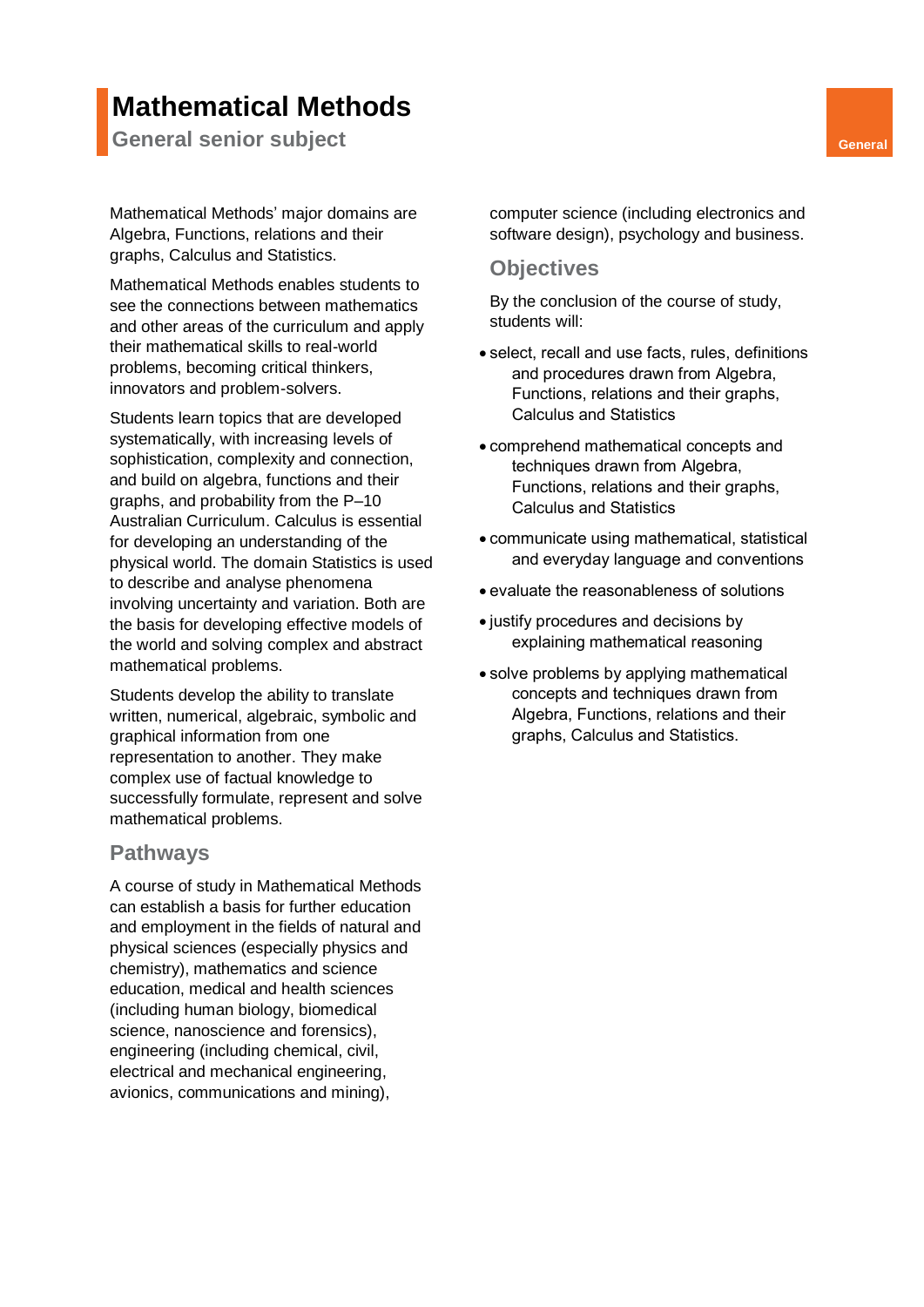| Unit 1                                                                                                                                                                                                                                    | Unit 2                                                                                                                                                                                                                                                                                                      | Unit 3                                                                                                                                                   | Unit 4                                                                                                                                                                                                                                                                                                                                 |
|-------------------------------------------------------------------------------------------------------------------------------------------------------------------------------------------------------------------------------------------|-------------------------------------------------------------------------------------------------------------------------------------------------------------------------------------------------------------------------------------------------------------------------------------------------------------|----------------------------------------------------------------------------------------------------------------------------------------------------------|----------------------------------------------------------------------------------------------------------------------------------------------------------------------------------------------------------------------------------------------------------------------------------------------------------------------------------------|
| Algebra, statistics<br>and functions<br>Arithmetic and<br>geometric<br>sequences and<br>series 1<br>Functions and<br>graphs<br>Counting and<br>probability<br>Exponential<br>functions 1<br>Arithmetic and<br>٠<br>geometric<br>sequences | <b>Calculus and further</b><br>functions<br>Exponential<br>٠<br>functions 2<br>The logarithmic<br>$\bullet$<br>function 1<br>Trigonometric<br>functions 1<br>Introduction to<br>$\bullet$<br>differential<br>calculus<br>Further<br>differentiation and<br>applications 1<br>Discrete random<br>variables 1 | <b>Further calculus</b><br>The logarithmic<br>$\bullet$<br>function 2<br>Further<br>$\bullet$<br>differentiation and<br>applications 2<br>Integrals<br>٠ | <b>Further functions and</b><br>statistics<br>Further<br>$\bullet$<br>differentiation and<br>applications 3<br>Trigonometric<br>$\bullet$<br>functions 2<br>Discrete random<br>$\bullet$<br>variables 2<br>Continuous<br>$\bullet$<br>random variables<br>and the normal<br>distribution<br>Interval estimates<br>٠<br>for proportions |

# **Assessment**

Schools devise assessments in Units 1 and 2 to suit their local context.

In Units 3 and 4 students complete *four* summative assessments. The results from each of the assessments are added together to provide a subject score out of 100. Students will also receive an overall subject result (A–E).

| Unit 3                                                                                    |     | Unit 4                                                |     |
|-------------------------------------------------------------------------------------------|-----|-------------------------------------------------------|-----|
| Summative internal assessment 1 (IA1):<br>Problem-solving and modelling task<br>$\bullet$ | 20% | Summative internal assessment 3 (IA3):<br>Examination | 15% |
| Summative internal assessment 2 (IA2):<br>Examination<br>$\bullet$                        | 15% |                                                       |     |
| Summative external assessment (EA): 50%<br>Examination<br>$\bullet$                       |     |                                                       |     |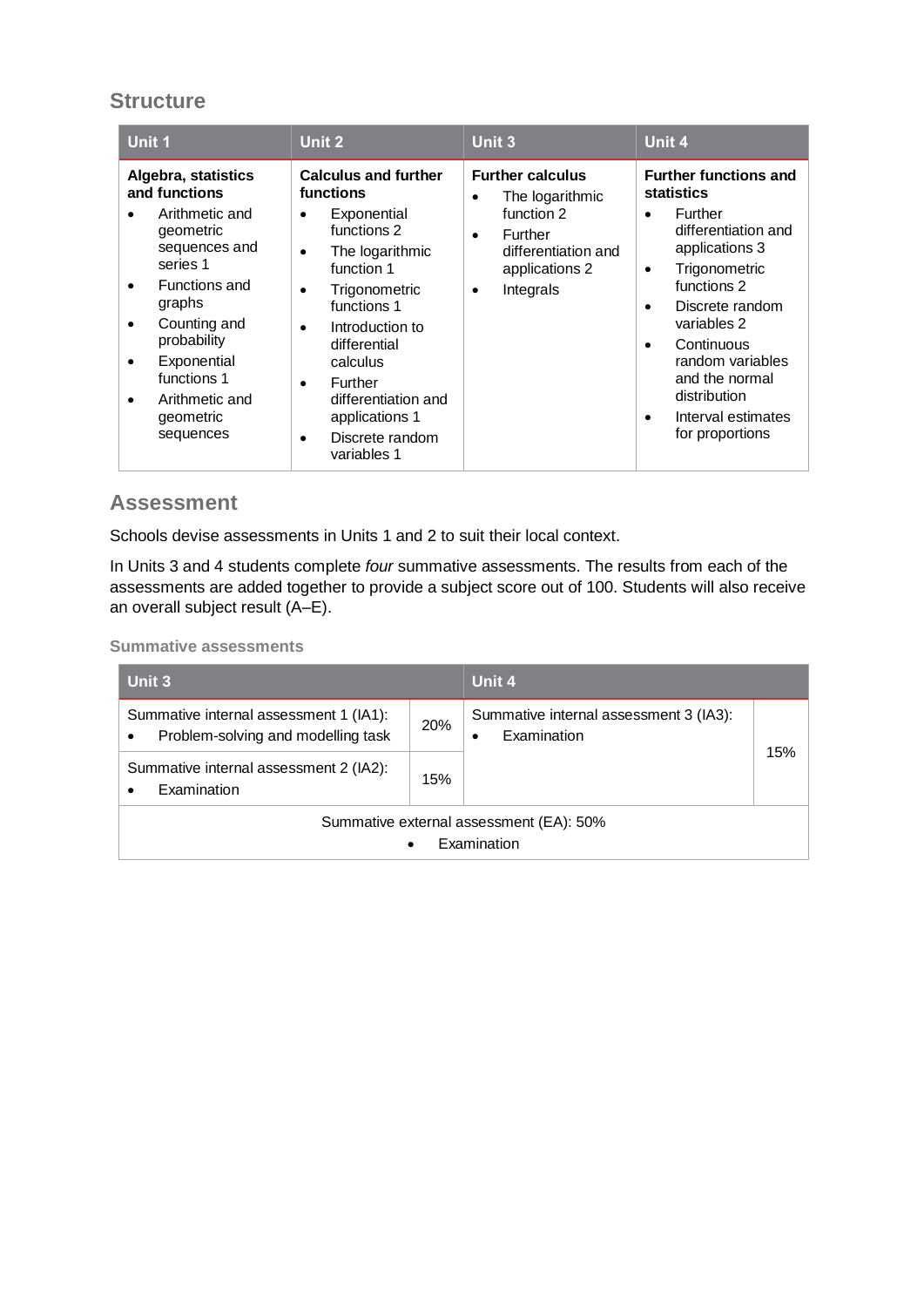# **Science In Practice**

**Applied** senior subject **Applied** 

Senior secondary students are able to ask increasingly sophisticated questions about new ideas and information. Science in Practice supports and focuses the development of these questions by encouraging inquiry and a respect for evidence and reasoning. It develops critical thinking skills through the evaluation of claims using systematic reasoning and an enhanced scientific understanding of the natural and physical world. Science in Practice is practical, with experiments and hands-on investigations at its heart. Practical activities engage students, producing excitement and curiosity. Investigations develop a deeper understanding of the nature of science and of a particular topic or context. They foster problem-solving skills that are transferable to new situations.

The core of Science in Practice focuses on 'Scientific literacy and working scientifically', 'Workplace health and safety', and 'Communication and self-management'. Science in Practice uses a contextualised approach, where modules of work deliver the core through electives — 'Science for the workplace', 'Resources, energy and sustainability', 'Health and lifestyles', 'Environments', and 'Discovery and change'. Learning experiences within modules of work are interdisciplinary, including aspects of at least two science disciplines — Biology, Chemistry, Earth and Environmental Science and Physics. The objectives of the course ensure that students apply what they know and understand to plan investigations, analyse research and evaluate evidence.

#### **Pathways**

A course of study in Science in Practice is inclusive and caters for a wide range of students with a variety of backgrounds, interests and career aspirations. It can establish a basis for further education and employment in many fields, e.g. animal welfare, food technology, forensics, health and medicine, the pharmaceutical industry, recreation and tourism, research, and the resources sector.

## **Objectives**

- describe and explain scientific facts, concepts and phenomena in a range of situations
- describe and explain scientific skills, techniques, methods and risks.
- analyse data, situations and relationships
- apply scientific knowledge, understanding and skills to generate solutions
- communicate using scientific terminology, diagrams, conventions and symbols.
- plan scientific activities and investigations
- evaluate reliability and validity of plans and procedures, and data and information
- draw conclusions, and make decisions and recommendations using scientific evidence.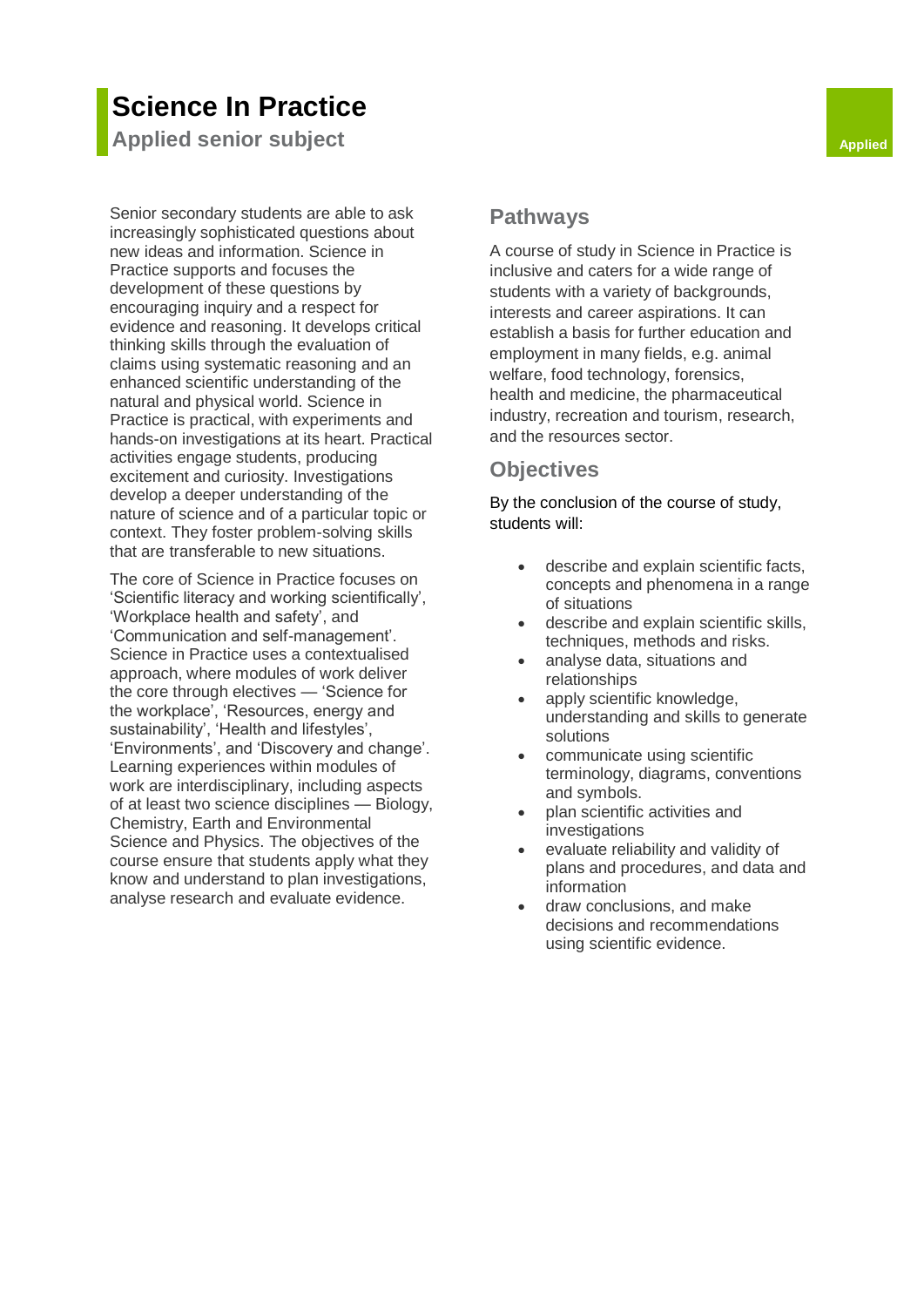The Science in Practice course is designed around core and elective topics.

| <b>Core topics</b>                                                                                                 | <b>Elective topics</b>                                                                                                            |
|--------------------------------------------------------------------------------------------------------------------|-----------------------------------------------------------------------------------------------------------------------------------|
| Scientific literacy and working scientifically<br>Workplace health and safety<br>Communication and self-management | Science in the workplace<br>Resources, energy and sustainability<br>Health and lifestyles<br>Environments<br>Discovery and change |

## **Assessment**

For Science in Practice assessment from Units 3 and 4 is used to determine the student's exit result, and consists of *four* instruments, including:

- one investigation
- one project, extended response, collection of work or examination.

| Project                                                                                                                                                                                                                    | Investigation                                                                                                                                                                   | <b>Extended response</b>                                                                                                                                                  | <b>Examination</b>                                                                                      | <b>Collection of</b><br><b>Work</b>                                                                                                                                                                                                                                    |
|----------------------------------------------------------------------------------------------------------------------------------------------------------------------------------------------------------------------------|---------------------------------------------------------------------------------------------------------------------------------------------------------------------------------|---------------------------------------------------------------------------------------------------------------------------------------------------------------------------|---------------------------------------------------------------------------------------------------------|------------------------------------------------------------------------------------------------------------------------------------------------------------------------------------------------------------------------------------------------------------------------|
| A response to a<br>single task,<br>situation and/or<br>scenario.                                                                                                                                                           | A response that<br>includes locating<br>and using<br>information<br>beyond students'<br>own knowledge<br>and the data they<br>have been given.                                  | A technique that<br>assesses the<br>interpretation,<br>analysis/examination<br>and/or evaluation of<br>ideas and information<br>in provided stimulus<br>materials.        | A response<br>that answers a<br>number of<br>provided<br>questions,<br>scenarios<br>and/or<br>problems. | A series of tasks<br>relating to a single<br>topic, which may<br>be provided at<br>different time and<br>contexts                                                                                                                                                      |
| At least two<br>different<br>components from<br>the following:<br>written: 500-<br>900 words<br>spoken: $2\frac{1}{2}$<br>٠<br>31/ <sub>2</sub> minutes<br>multimodal:<br>٠<br>3–6 minutes<br>performance:<br>2-4 minutes. | Presented in one<br>of the following<br>modes:<br>written: 600-<br>$\bullet$<br>$1000$ words<br>spoken: 3-4<br>$\bullet$<br>minutes<br>multimodal:<br>$\bullet$<br>4-7 minutes. | Presented in one of<br>the following modes:<br>written: 600-1000<br>$\bullet$<br>words<br>spoken:<br>$\bullet$<br>3-4 minutes<br>multimodal: 4-7<br>$\bullet$<br>minutes. | $60 - 90$<br>$\bullet$<br>minutes<br>$50 - 250$<br>$\bullet$<br>words per<br>item                       | Presented in one<br>of the following<br>modes:<br>written: 600-<br>$\bullet$<br>1000 words<br>spoken:<br>3–4 minutes<br>multimodal:<br>$\bullet$<br>4-7 minutes.<br>Performance<br>$\bullet$<br>Examination:<br>$\bullet$<br>20-30 minutes<br>50-250 words<br>per item |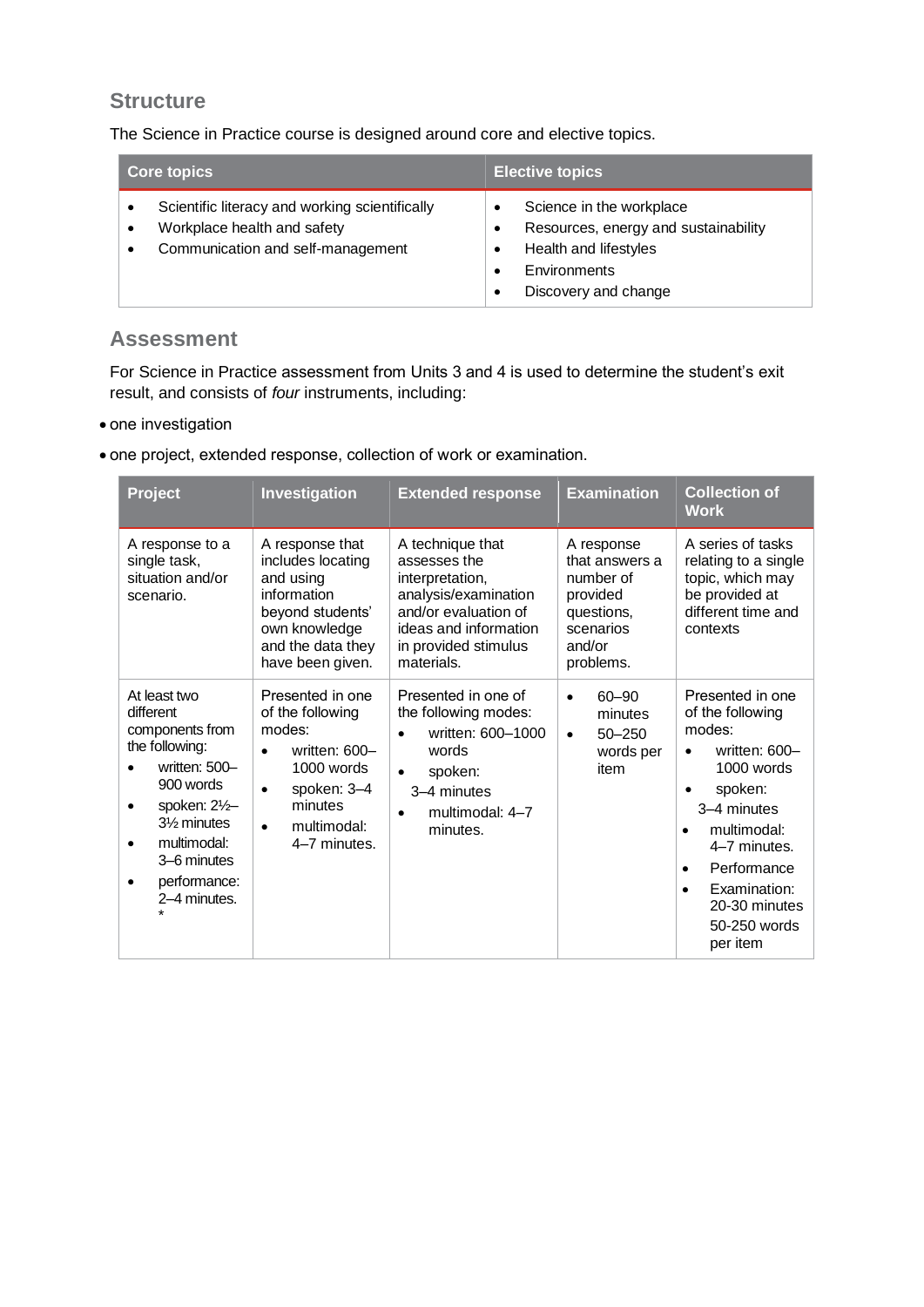# **Agricultural Practices**

**Applied senior subject Applied Applied Applied** 

Agricultural Practices provides opportunities for students to explore, experience and learn knowledge and practical skills valued in agricultural workplaces and other settings. Through these learning experiences, students build their understanding of expectations for work in agricultural settings and develop an understanding of career pathways, jobs and other opportunities available for participating in and contributing to agricultural activities.

Agricultural Practices includes two areas of study, 'Animal studies' and 'Plant studies', which focus on building knowledge and skills suited to practical situations in agricultural workplaces. Schools decide whether to include one or both of the areas of study in their course of study. Learning in the selected areas of study is delivered through modules of work set in specific animal and plant contexts, such as poultry, vegetables or conservation areas.

'Safety and management practices' are embedded across both areas of study and focus on building knowledge and skills in working safely, effectively and efficiently in practical agricultural situations. These practices include skills needed to work effectively as an individual and as part of a team, to build relationships with peers, colleagues and wider networks, to collaborate and communicate appropriately with others, and to plan, organise and complete tasks on time. These skills are valued in all settings where people work together, and therefore position students for successful transition to work, training and other collaborative environments

#### **Pathways**

A course of study in Agricultural Practices can establish a basis for further education, training and employment in agriculture, aquaculture, food technology, environmental management and agribusiness. The subject also provides a basis for participating in and contributing to community associations, events and activities, such as agricultural shows.

## **Objectives**

- demonstrate procedures to complete tasks in agricultural activities
- describe and explain concepts, ideas and processes relevant to agricultural activities.
- . analyse agricultural information
- apply knowledge, understanding and skills relevant to agricultural activities
- use appropriate language conventions and features for communication of agricultural information.
- plan processes for agricultural activities
- make decisions and recommendations with evidence for agricultural activities
- evaluate processes and decisions regarding safety and effectiveness.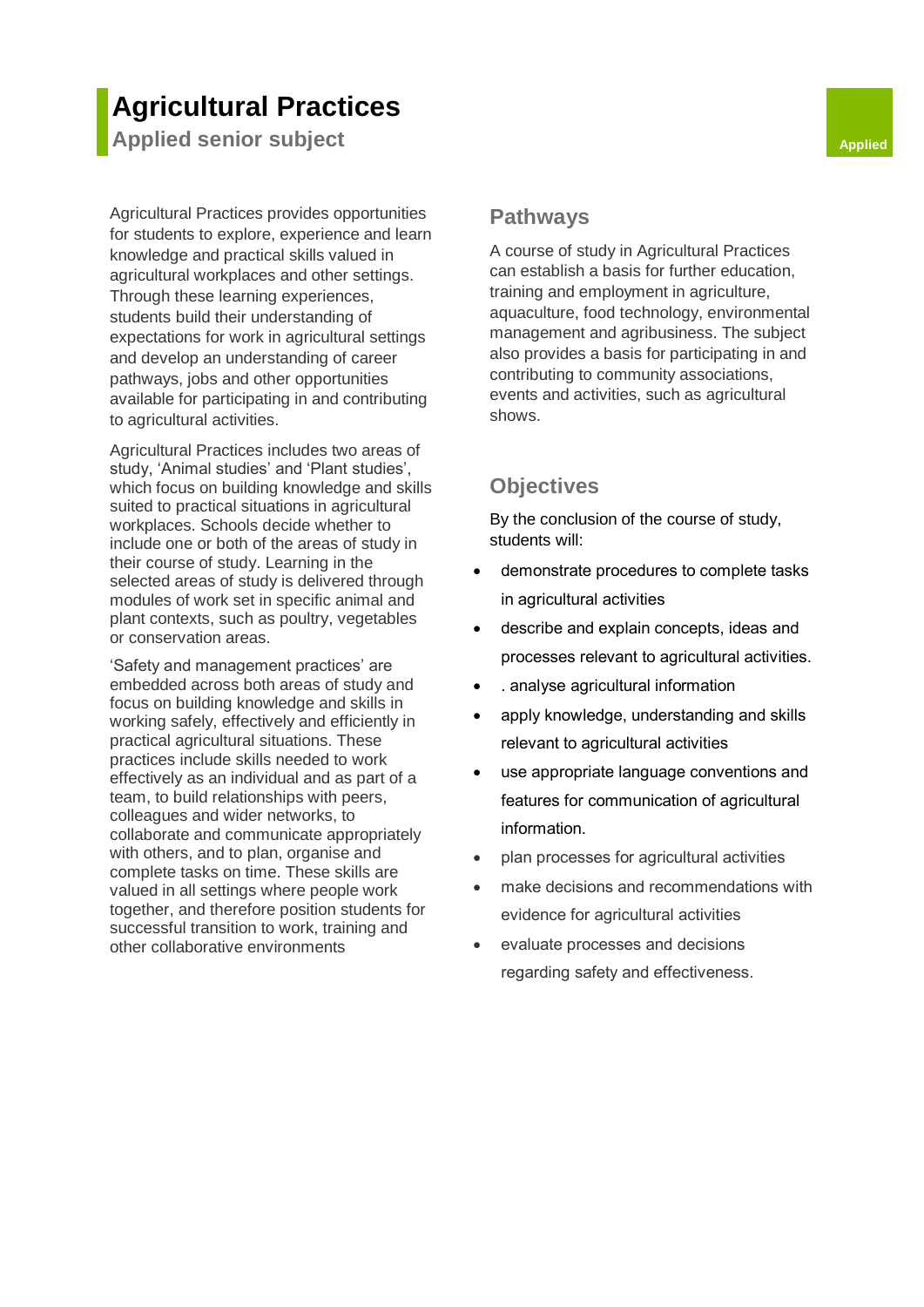The Agricultral Pracitces course is designed around core and elective topics.

| <b>Core topics</b>                                                                                    | <b>Elective topics</b>                                                                                                                                                                                                                       |
|-------------------------------------------------------------------------------------------------------|----------------------------------------------------------------------------------------------------------------------------------------------------------------------------------------------------------------------------------------------|
| Rules, regulations and recommendations<br>Equipment maintenance and operation<br>Management practices | • Operating machinery<br><b>Animal Studies</b><br>Infrastructure<br>$\bullet$<br>Production<br>$\bullet$<br>Agribusiness<br>$\bullet$<br><b>Plant Studies</b><br>Infrastructure<br>$\bullet$<br>Production<br>$\bullet$<br>Agribusiness<br>٠ |

#### **Assessment**

For Agricultural Practices assessments from Units 3 and 4 is used to determine the student's exit result, and consists of *four* instruments, including:

- one project
- one investigation, extended response, collection of work or examination.

| Project                                                                                                                                                                                                 | Investigation                                                                                                                                                                 | <b>Extended response</b>                                                                                                                                           | <b>Examination</b>                                                                                      | <b>Collection of</b><br><b>Work</b>                                                                                                                                                                                                                       |
|---------------------------------------------------------------------------------------------------------------------------------------------------------------------------------------------------------|-------------------------------------------------------------------------------------------------------------------------------------------------------------------------------|--------------------------------------------------------------------------------------------------------------------------------------------------------------------|---------------------------------------------------------------------------------------------------------|-----------------------------------------------------------------------------------------------------------------------------------------------------------------------------------------------------------------------------------------------------------|
| A response to a<br>single task,<br>situation and/or<br>scenario.                                                                                                                                        | A response that<br>includes locating<br>and using<br>information<br>beyond students'<br>own knowledge<br>and the data they<br>have been given.                                | A technique that<br>assesses the<br>interpretation,<br>analysis/examination<br>and/or evaluation of<br>ideas and information<br>in provided stimulus<br>materials. | A response<br>that answers a<br>number of<br>provided<br>questions,<br>scenarios<br>and/or<br>problems. | A series of tasks<br>relating to a single<br>topic, which may<br>be provided at<br>different time and<br>contexts                                                                                                                                         |
| At least two<br>different<br>components from<br>the following:<br>written: 500-<br>900 words<br>spoken: 21/2-<br>31/ <sub>2</sub> minutes<br>multimodal:<br>3–6 minutes<br>performance:<br>2–4 minutes. | Presented in one<br>of the following<br>modes:<br>written: 600-<br>$\bullet$<br>1000 words<br>spoken: 3-4<br>$\bullet$<br>minutes<br>multimodal:<br>$\bullet$<br>4-7 minutes. | Presented in one of<br>the following modes:<br>written: 600-1000<br>words<br>spoken:<br>$\bullet$<br>3–4 minutes<br>multimodal: 4-7<br>٠<br>minutes.               | $60 - 90$<br>$\bullet$<br>minutes<br>$50 - 250$<br>$\bullet$<br>words per<br>item                       | Presented in one<br>of the following<br>modes:<br>written: 600-<br>1000 words<br>spoken:<br>3–4 minutes<br>multimodal:<br>$\bullet$<br>4-7 minutes.<br>Performance<br>$\bullet$<br>Examination:<br>$\bullet$<br>20-30 minutes<br>50-250 words<br>per item |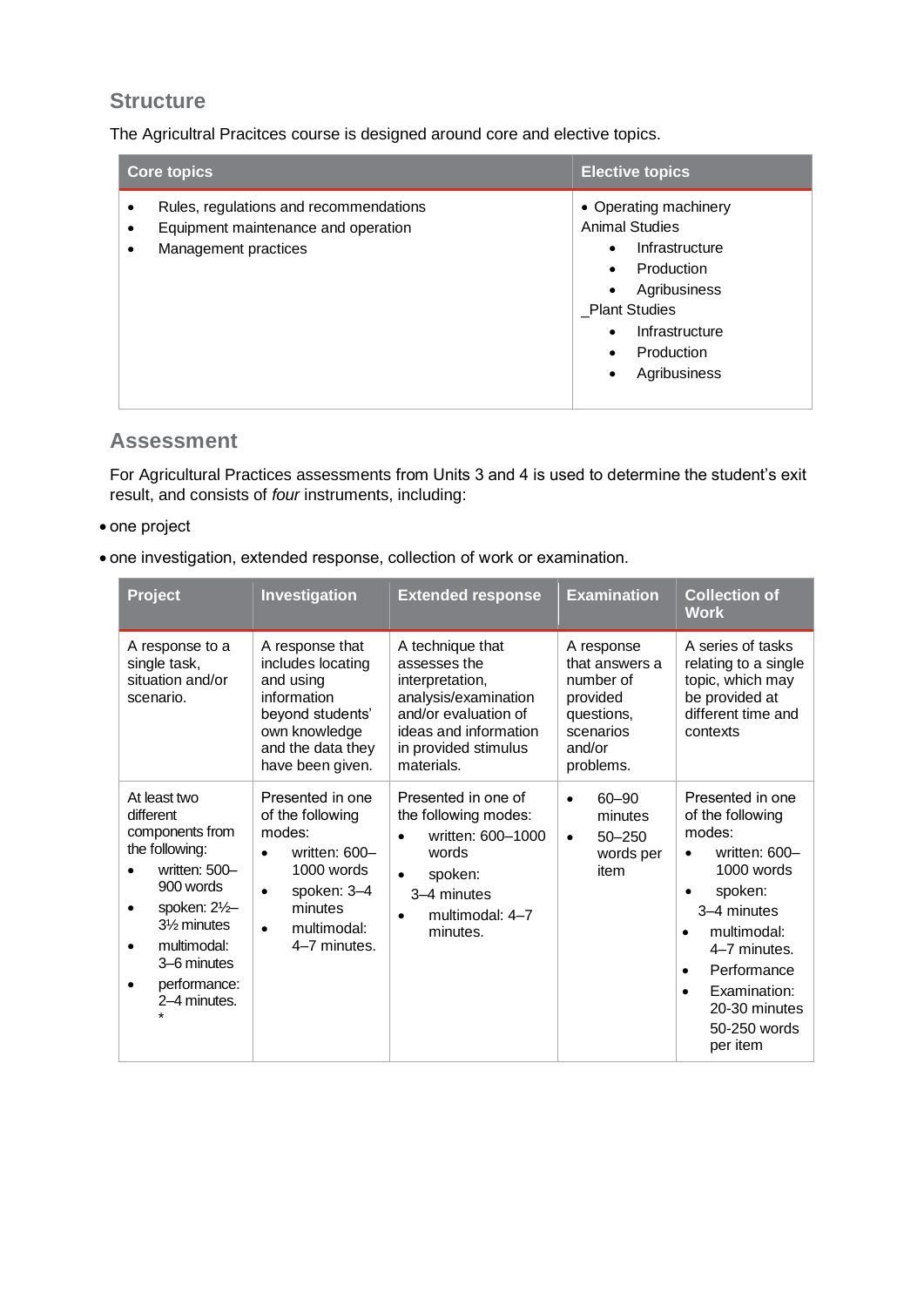# **Biology General senior subject General**

Students develop their understanding of cells and multicellular organisms. They engage with the concept of maintaining the internal environment. They study biodiversity and the interconnectedness of life. This knowledge is linked with the concepts of heredity and the continuity of life.

Students learn and apply aspects of the knowledge and skills of the discipline (thinking, experimentation, problem-solving and research skills), understand how it works and how it may impact society. They develop their sense of wonder and curiosity about life; respect for all living things and the environment; understanding of biological systems, concepts, theories and models; appreciation of how biological knowledge has developed over time and continues to develop; a sense of how biological knowledge influences society.

Students plan and carry out fieldwork, laboratory and other research investigations; interpret evidence; use sound, evidencebased arguments creatively and analytically when evaluating claims and applying biological knowledge; and communicate biological understanding, findings, arguments and conclusions using appropriate representations, modes and genres.

#### **Pathways**

A course of study in Biology can establish a basis for further education and employment in the fields of medicine, forensics, veterinary, food and marine sciences, agriculture, biotechnology, environmental

rehabilitation, biosecurity, quarantine, conservation and sustainability.

#### **Objectives**

- describe and explain scientific concepts, theories, models and systems and their limitations
- apply understanding of scientific concepts, theories, models and systems within their limitations
- analyse evidence
- interpret evidence
- investigate phenomena
- evaluate processes, claims and conclusions
- communicate understandings, findings, arguments and conclusions.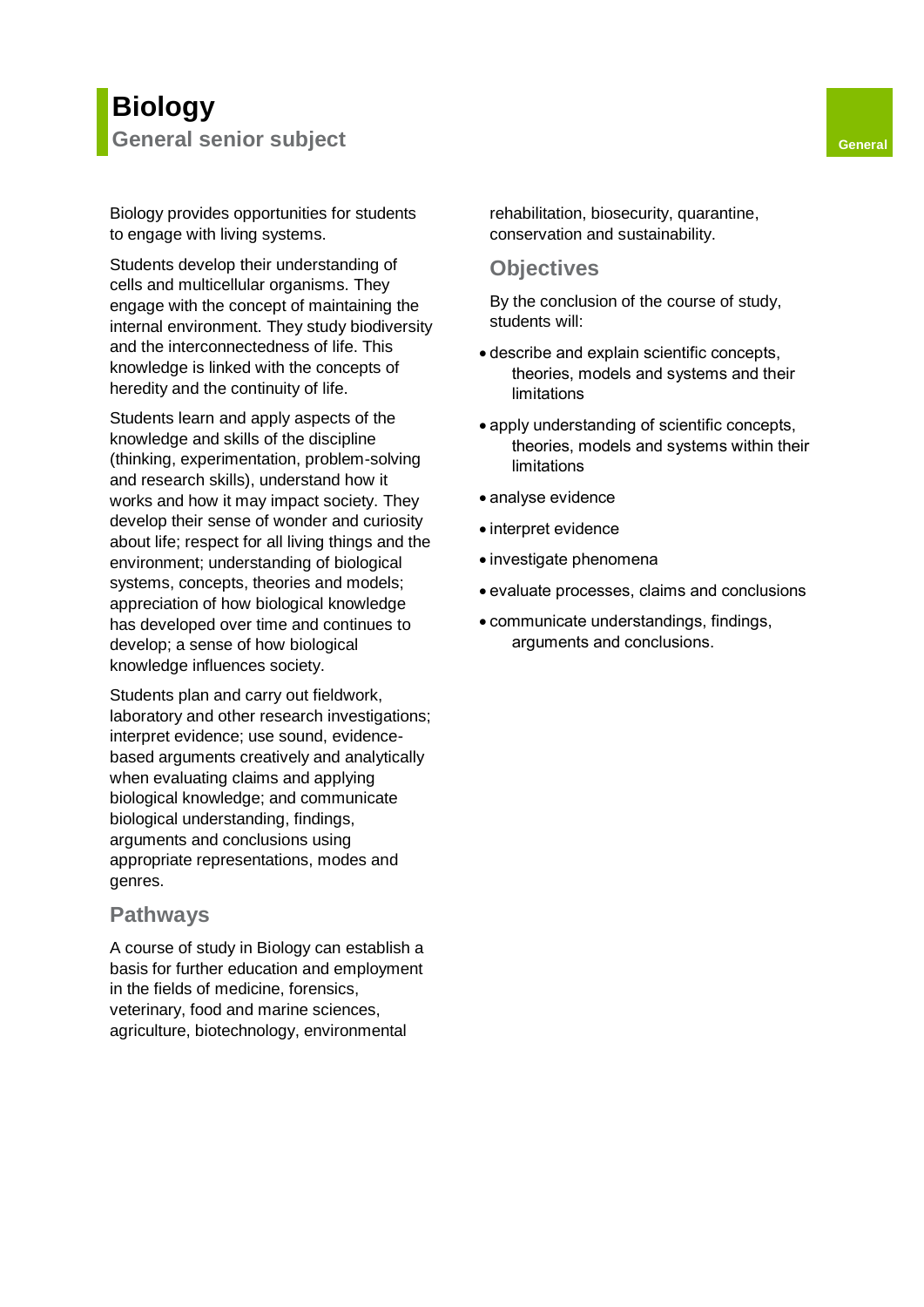| Unit 1                                                                                                                           | Unit 2                                                                                               | Unit 3                                                                                                                                | Unit 4                                                                                                                                       |
|----------------------------------------------------------------------------------------------------------------------------------|------------------------------------------------------------------------------------------------------|---------------------------------------------------------------------------------------------------------------------------------------|----------------------------------------------------------------------------------------------------------------------------------------------|
| Cells and<br>multicellular<br>organisms<br>Cells as the basis<br>$\bullet$<br>of life<br>Multicellular<br>$\bullet$<br>organisms | <b>Maintaining the</b><br>internal environment<br>Homeostasis<br>Infectious<br>$\bullet$<br>diseases | <b>Biodiversity and the</b><br>interconnectedness of<br>life<br>Describing<br>٠<br>biodiversity<br>Ecosystem<br>$\bullet$<br>dynamics | <b>Heredity and</b><br>continuity of life<br>DNA, genes and<br>٠<br>the continuity of<br>life<br>Continuity of life<br>$\bullet$<br>on Earth |

# **Assessment**

Schools devise assessments in Units 1 and 2 to suit their local context.

In Units 3 and 4 students complete *four* summative assessments. The results from each of the assessments are added together to provide a subject score out of 100. Students will also receive an overall subject result (A–E).

| Unit 3                                                              |     | Unit 4                                                                |            |
|---------------------------------------------------------------------|-----|-----------------------------------------------------------------------|------------|
| Summative internal assessment 1 (IA1):<br>Data test<br>$\bullet$    | 10% | Summative internal assessment 3 (IA3):<br>Research investigation<br>٠ | <b>20%</b> |
| Summative internal assessment 2 (IA2):<br>Student experiment        |     |                                                                       |            |
| Summative external assessment (EA): 50%<br>Examination<br>$\bullet$ |     |                                                                       |            |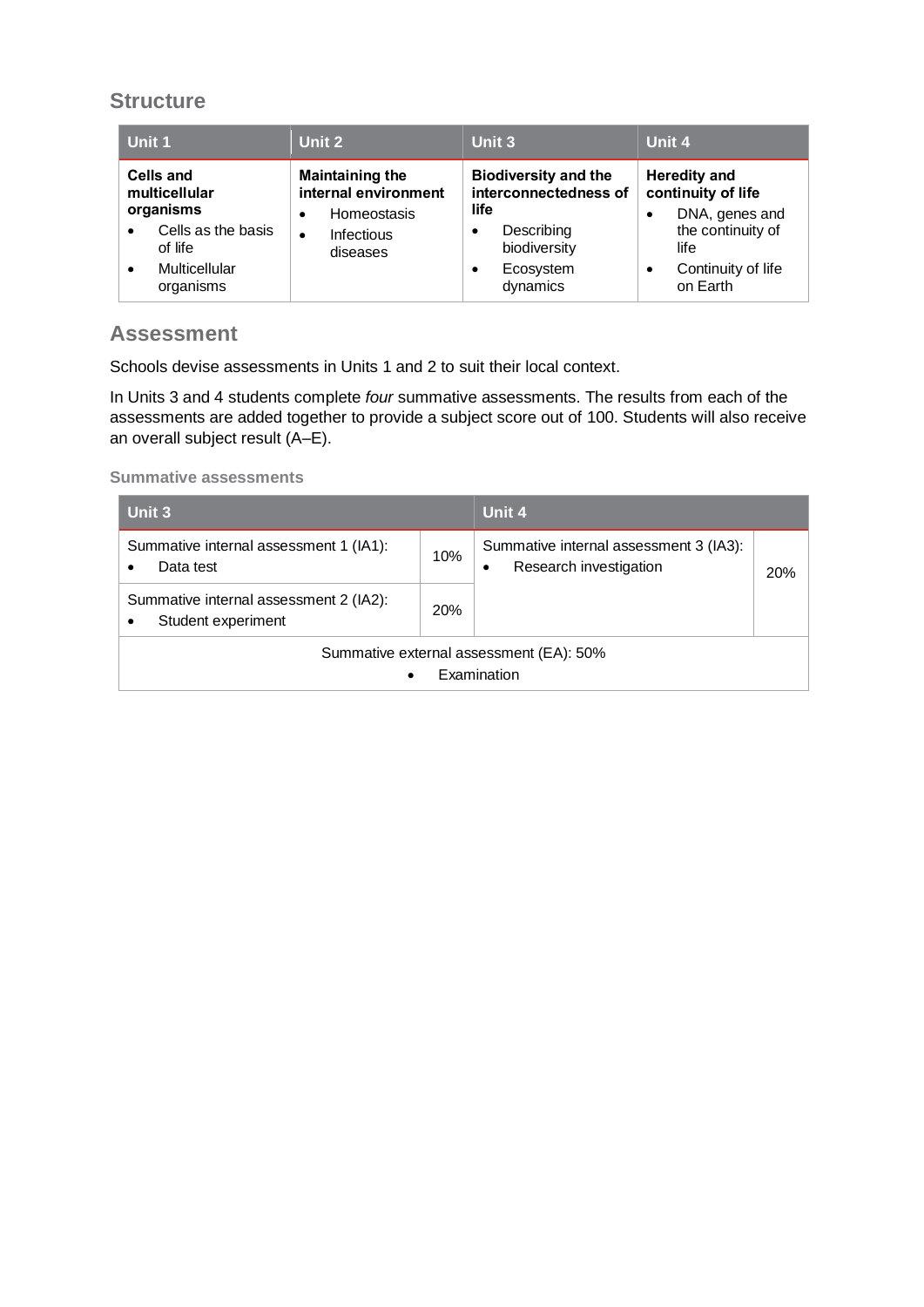# **Chemistry General senior subject General**

Chemistry is the study of materials and their properties and structure.

Students study atomic theory, chemical bonding, and the structure and properties of elements and compounds. They explore intermolecular forces, gases, aqueous solutions, acidity and rates of reaction. They study equilibrium processes and redox reactions. They explore organic chemistry, synthesis and design to examine the characteristic chemical properties and chemical reactions displayed by different classes of organic compounds.

Students develop their appreciation of chemistry and its usefulness; understanding of chemical theories, models and chemical systems; expertise in conducting scientific investigations. They critically evaluate and debate scientific arguments and claims in order to solve problems and generate informed, responsible and ethical conclusions, and communicate chemical understanding and findings through the use of appropriate representations, language and nomenclature.

Students learn and apply aspects of the knowledge and skills of the discipline (thinking, experimentation, problem-solving and research skills), understand how it works and how it may impact society.

#### **Pathways**

A course of study in Chemistry can establish a basis for further education and employment in the fields of forensic science,

environmental science, engineering, medicine, pharmacy and sports science.

#### **Objectives**

- describe and explain scientific concepts, theories, models and systems and their limitations
- apply understanding of scientific concepts, theories, models and systems within their limitations
- analyse evidence
- interpret evidence
- investigate phenomena
- evaluate processes, claims and conclusions
- communicate understandings, findings, arguments and conclusions.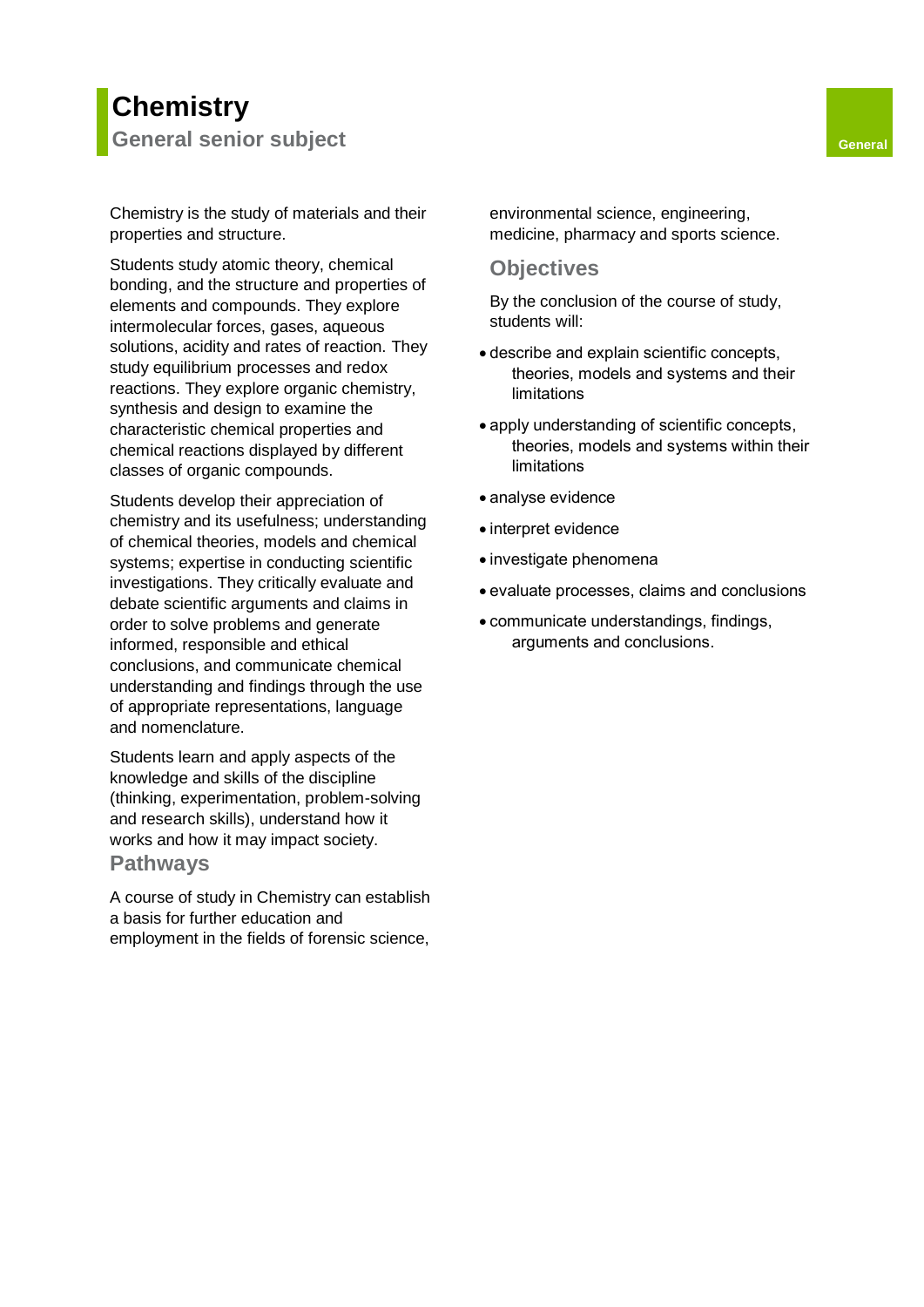| Unit 1                                                                                                                                                                                                                                            | Unit 2                                                                                                                                                                                    | <b>Unit 3</b>                                                                                                                           | Unit 4                                                                                                                                                    |
|---------------------------------------------------------------------------------------------------------------------------------------------------------------------------------------------------------------------------------------------------|-------------------------------------------------------------------------------------------------------------------------------------------------------------------------------------------|-----------------------------------------------------------------------------------------------------------------------------------------|-----------------------------------------------------------------------------------------------------------------------------------------------------------|
| <b>Chemical</b><br>fundamentals -<br>structure, properties<br>and reactions<br>Properties and<br>structure of atoms<br>Properties and<br>٠<br>structure of<br>materials<br>Chemical<br>reactions –<br>reactants,<br>products and<br>energy change | <b>Molecular interactions</b><br>and reactions<br>Intermolecular<br>$\bullet$<br>forces and gases<br>Aqueous solutions<br>$\bullet$<br>and acidity<br>Rates of chemical<br>٠<br>reactions | Equilibrium, acids<br>and redox reactions<br>Chemical<br>$\bullet$<br>equilibrium<br>systems<br>Oxidation and<br>$\bullet$<br>reduction | <b>Structure, synthesis</b><br>and design<br>Properties and<br>٠<br>structure of<br>organic materials<br>Chemical<br>$\bullet$<br>synthesis and<br>design |

#### **Assessment**

Schools devise assessments in Units 1 and 2 to suit their local context.

In Units 3 and 4 students complete *four* summative assessments. The results from each of the assessments are added together to provide a subject score out of 100. Students will also receive an overall subject result (A–E).

| Unit 3                                                                    |     | Unit 4                                                                |            |
|---------------------------------------------------------------------------|-----|-----------------------------------------------------------------------|------------|
| Summative internal assessment 1 (IA1):<br>Data test<br>$\bullet$          | 10% | Summative internal assessment 3 (IA3):<br>Research investigation<br>٠ | <b>20%</b> |
| Summative internal assessment 2 (IA2):<br>Student experiment<br>$\bullet$ |     |                                                                       |            |
| Summative external assessment (EA): 50%<br>Examination<br>$\bullet$       |     |                                                                       |            |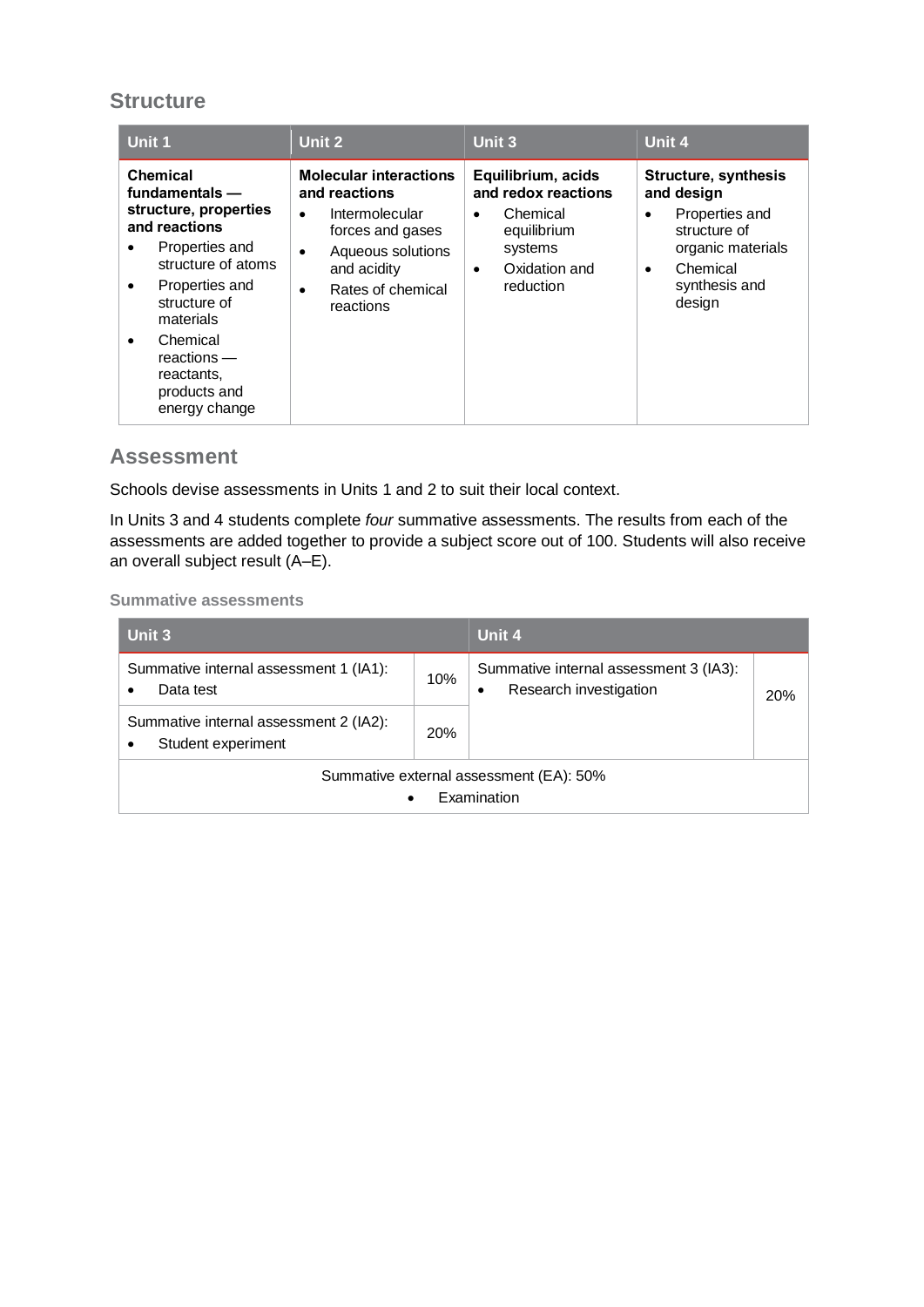Physics provides opportunities for students to engage with classical and modern understandings of the universe.

Students learn about the fundamental concepts of thermodynamics, electricity and nuclear processes; and about the concepts and theories that predict and describe the linear motion of objects. Further, they explore how scientists explain some phenomena using an understanding of waves. They engage with the concept of gravitational and electromagnetic fields and the relevant forces associated with them. They study modern physics theories and models that, despite being counterintuitive, are fundamental to our understanding of many common observable phenomena.

Students develop appreciation of the contribution physics makes to society: understanding that diverse natural phenomena may be explained, analysed and predicted using concepts, models and theories that provide a reliable basis for action; and that matter and energy interact in physical systems across a range of scales. They understand how models and theories are refined, and new ones developed in physics; investigate phenomena and solve problems; collect and analyse data; and interpret evidence. Students use accurate and precise measurement, valid and reliable evidence, and scepticism and intellectual rigour to evaluate claims; and communicate physics understanding, findings, arguments and conclusions using appropriate representations, modes and genres.

Students learn and apply aspects of the knowledge and skills of the discipline (thinking, experimentation, problem-solving and research skills), understand how it works and how it may impact society.

#### **Pathways**

A course of study in Physics can establish a basis for further education and employment in the fields of science, engineering, medicine and technology.

#### **Objectives**

- describe and explain scientific concepts, theories, models and systems and their limitations
- apply understanding of scientific concepts, theories, models and systems within their limitations
- analyse evidence
- interpret evidence
- investigate phenomena
- evaluate processes, claims and conclusions
- communicate understandings, findings, arguments and conclusions.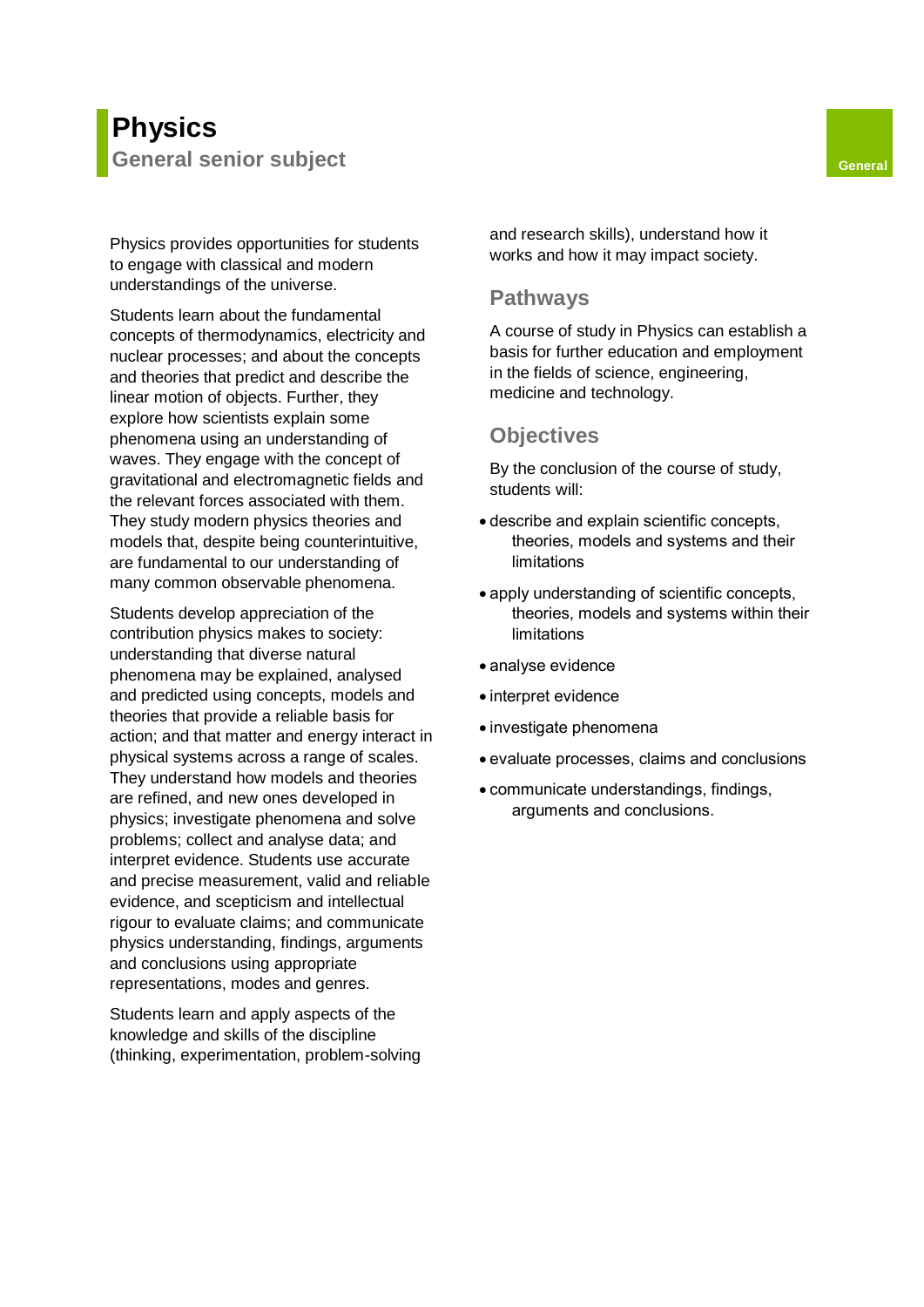| Unit 1                                                                                                                                   | Unit 2                                                        | <b>Unit 3</b>                                            | Unit 4                                                                                               |
|------------------------------------------------------------------------------------------------------------------------------------------|---------------------------------------------------------------|----------------------------------------------------------|------------------------------------------------------------------------------------------------------|
| Thermal, nuclear and<br>electrical physics                                                                                               | Linear motion and<br>waves                                    | <b>Gravity and</b><br>electromagnetism                   | <b>Revolutions in</b><br>modern physics                                                              |
| Heating processes<br>$\bullet$<br>lonising radiation<br>$\bullet$<br>and nuclear<br>reactions<br><b>Electrical circuits</b><br>$\bullet$ | Linear motion and<br>$\bullet$<br>force<br>Waves<br>$\bullet$ | Gravity and motion<br>$\bullet$<br>Electromagnetism<br>٠ | Special relativity<br>$\bullet$<br>Quantum theory<br>$\bullet$<br>The Standard<br>$\bullet$<br>Model |

## **Assessment**

Schools devise assessments in Units 1 and 2 to suit their local context.

In Units 3 and 4 students complete *four* summative assessments. The results from each of the assessments are added together to provide a subject score out of 100. Students will also receive an overall subject result (A–E).

| Unit 3                                                                           |     | Unit 4                                                                |     |
|----------------------------------------------------------------------------------|-----|-----------------------------------------------------------------------|-----|
| Summative internal assessment 1 (IA1):<br>Data test                              | 10% | Summative internal assessment 3 (IA3):<br>Research investigation<br>٠ | 20% |
| Summative internal assessment 2 (IA2):<br>20%<br>Student experiment<br>$\bullet$ |     |                                                                       |     |
| Summative external assessment (EA): 50%<br>Examination<br>$\bullet$              |     |                                                                       |     |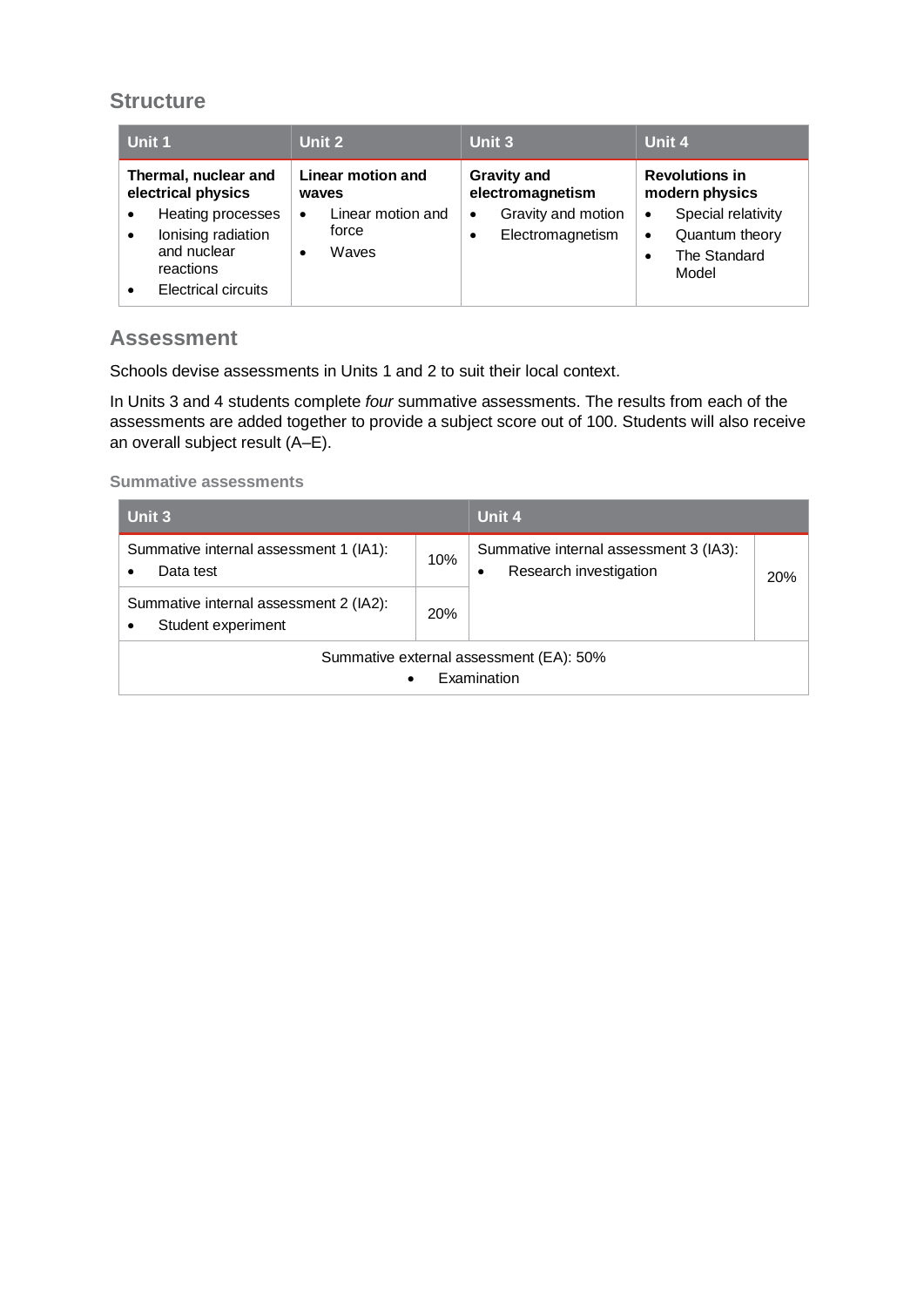# **Information, Communication and Technologies**

**Applied senior subject Applied Applied Applied** 

The subject Information and Communication Technology (ICT) focuses on the knowledge, understanding and skills related to engagement with information and communication technology through a variety of elective contexts derived from work, study and leisure environments of today

Across business, industry, government, education and leisure sectors, rapidly changing ICT practices and protocols create corresponding vocational opportunities. To enable students to take advantage of these opportunities, this subject area will equip them with knowledge of current and emerging hardware and software combinations, an understanding of how to apply them in real-world contexts and the skills to use them to solve technical and/or creative problems. Students will develop knowledge, understanding and skills across multiple platforms and operating systems, and will be ethical and responsible users and advocates of ICT, aware of the social, environmental and legal impacts of their actions.

The subject Information and Communication Technology is concerned with skills in applying knowledge of ICT to produce solutions to simulated problems referenced to business, industry, government, education and leisure contexts. Through practice in problem-solving in a variety of contexts, both individually and collaboratively, it promotes adaptable, competent and self-motivated users and consumers of ICT who can work with clients and colleagues to identify issues and solve problems

#### **Pathways**

A course of study in Information and Communication Technology can establish a basis for further education and employment in many fields especially the fields of ICT operations, help desk, sales support, digital media support, office administration, records and data management, and call centres

# **Objectives**

- identify and explain hardware and software requirements related to ICT problems
- identify and explain the use of ICT in society.
- analyse ICT problems to identify solutions
- communicate ICT information to audiences using visual representations and language conventions and features
- apply software and hardware concepts, ideas and skills to complete tasks in ICT contexts.
- synthesise ICT concepts and ideas to plan solutions to given ICT problems
- produce solutions that address ICT problems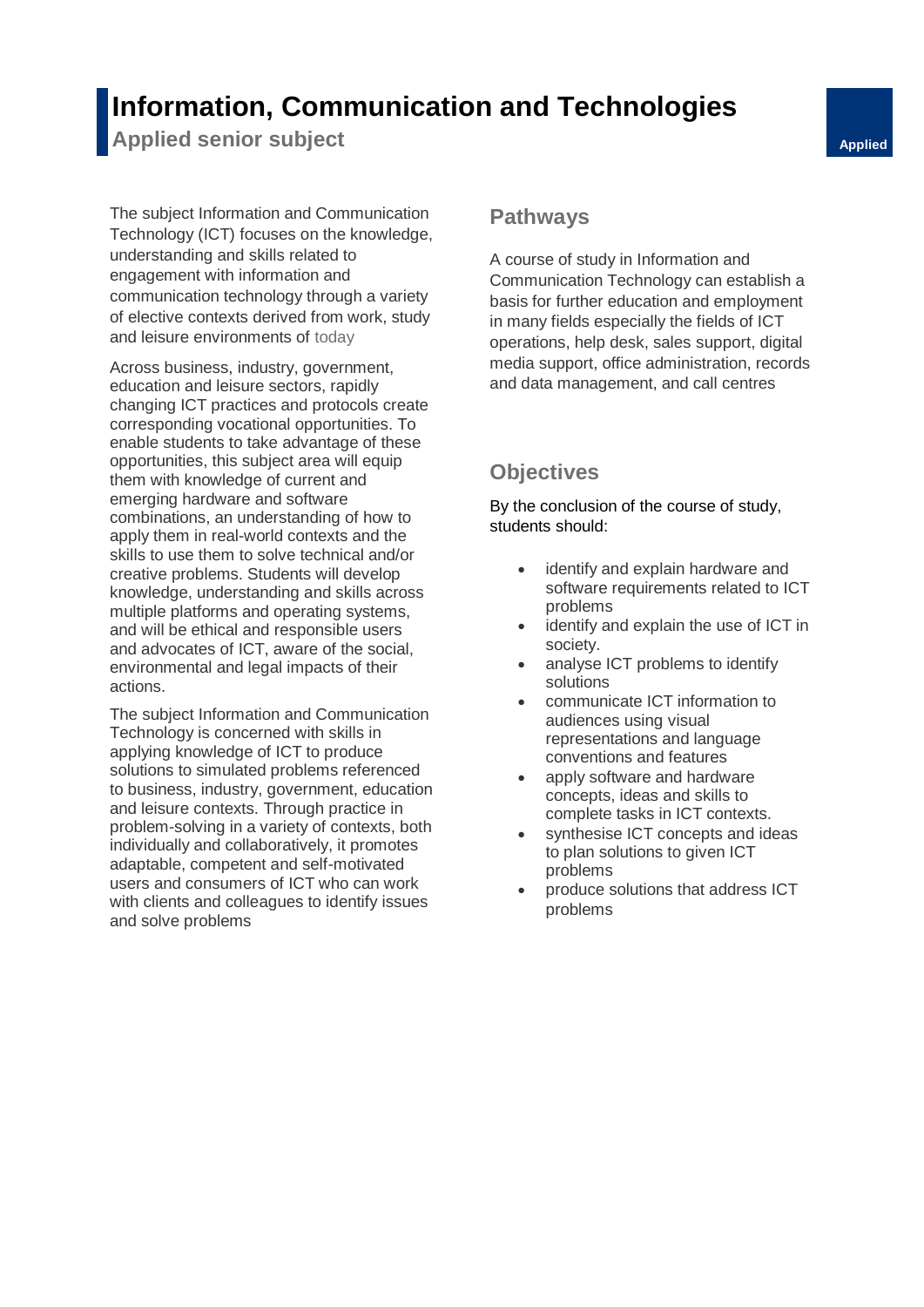The Information, Communication and Technologies course is designed around core and elective topics.

| <b>Core topics</b>                                           | <b>Elective topics</b>                                                                                                                                                                                                                |
|--------------------------------------------------------------|---------------------------------------------------------------------------------------------------------------------------------------------------------------------------------------------------------------------------------------|
| $\bullet$ Hardware<br>$\bullet$ Software<br>• ICT in society | • Animation<br>• Application development<br>• Audio and video production<br>• Data management<br>• Digital imaging and modelling<br>• Document production<br>• Network fundamentals<br>• Online communication<br>• Website production |

#### **Assessment**

For Information, Communication and Technolgies assessment from Units 3 and 4 is used to determine the student's exit result, and consists of *four* instruments, including:

- at least two projects
- at least one one extended response

| <b>Project</b>                                                                                                                                                                | <b>Extendend Response</b>                                                                                                                                    |
|-------------------------------------------------------------------------------------------------------------------------------------------------------------------------------|--------------------------------------------------------------------------------------------------------------------------------------------------------------|
| A response to a single task,<br>situation and/or scenario.                                                                                                                    | A technique that assesses the<br>interpretation,<br>analysis/examination and/or<br>evaluation of ideas and<br>information in provided stimulus<br>materials. |
| A project consists of a product<br>component and one other<br>component from the following:<br>written: 500-900 words<br>spoken: 21/2-31/2 minutes<br>multimodal: 3–6 minutes | Presented in one of the<br>following modes:<br>written: 600-1000 words<br>$\bullet$<br>spoken:<br>٠<br>3-4 minutes<br>• multimodal: 4-7 minutes.             |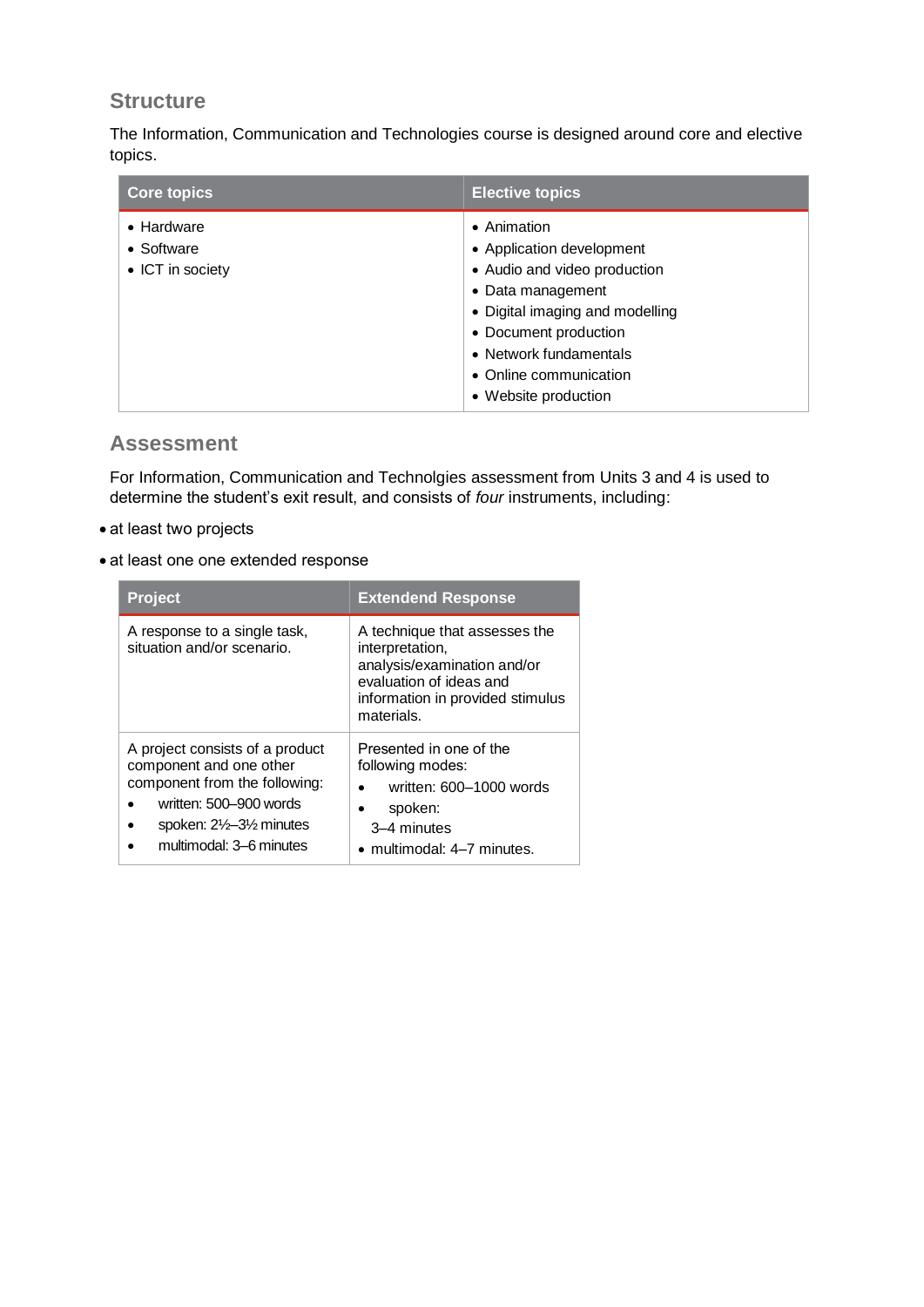# **Industrial Technology Skills**

**Applied senior subject Applied Applied Applied** 

The Industrial Technology Skills subject focuses on the underpinning industry practices and production processes required to manufacture products in a variety of industries, including aero skills, automotive, building and construction, engineering, furnishing and plastics. It provides a unique opportunity for students to experience the challenge and personal satisfaction of undertaking practical work while developing beneficial vocational and life skills.

Through both individual and collaborative learning experiences, students learn to meet customer expectations of product quality at a specific price and time. The majority of learning is done through manufacturing tasks that relate to business and industry, and that promote adaptable, competent, self-motivated and safe individuals who can work with colleagues to solve problems and complete practical work.

#### **Pathways**

A course of study in Industrial Technology Skills can establish a basis for further education and employment in manufacturing industries, and help students understand the different careers available. With additional training and experience, potential employment opportunities may be found in the industry areas of aero skills, automotive, building and construction, engineering, furnishing, industrial graphics and plastics

# **Objectives**

- describe industry practices in manufacturing tasks
- demonstrate fundamental production skills
- interpret drawings and technical information.
- analyse manufacturing tasks to organise materials and resources
- select and apply production skills and procedures in manufacturing tasks
- use visual representations and language conventions and features to communicate for particular purposes.
- plan and adapt production processes
- create products from specifications
- evaluate industry practices. production processes and products, and make recommendations.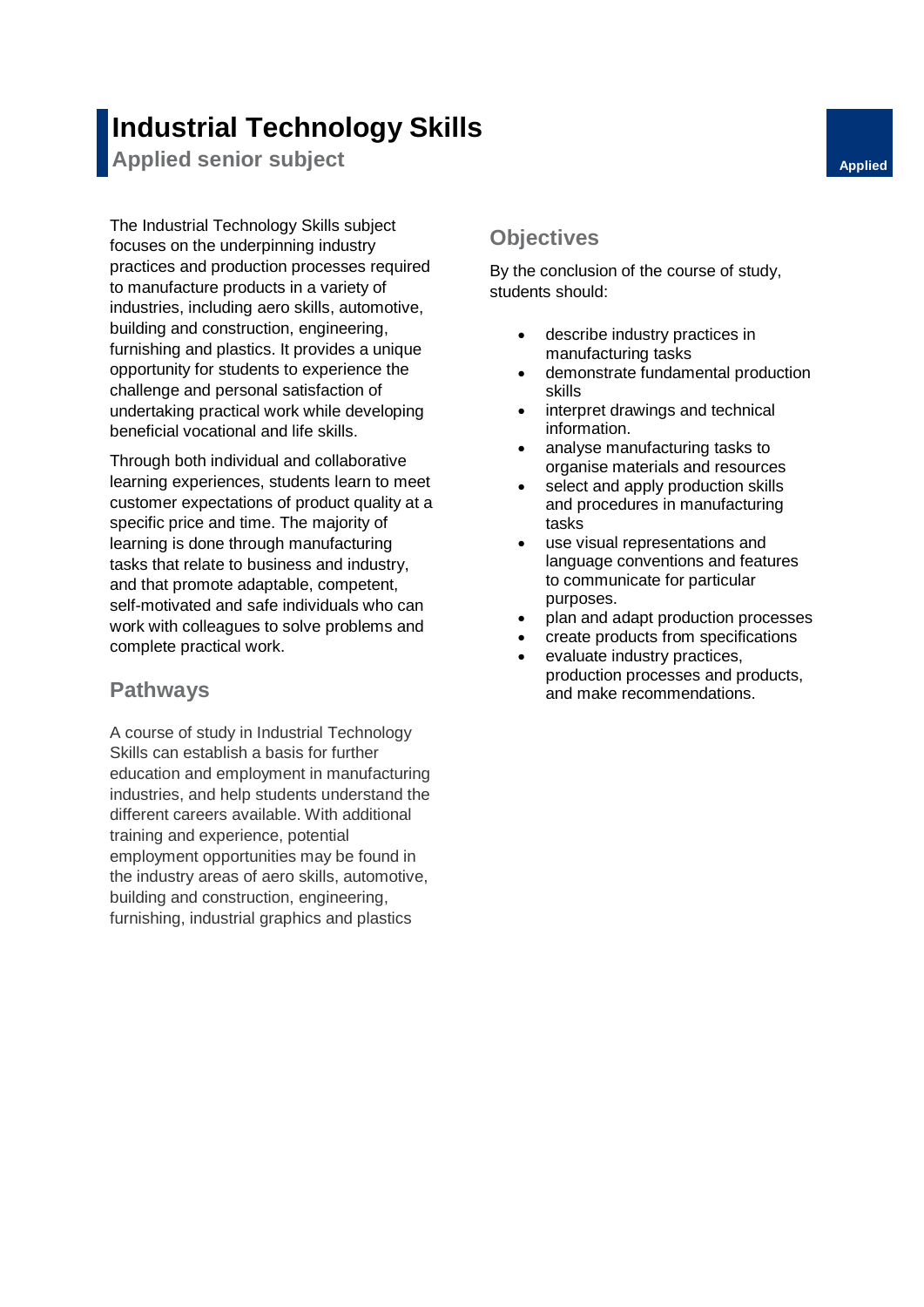The Industrial Technology Skills course is designed around core and elective topics.

| <b>Core topics</b>                                                  | <b>Elective topics</b>                                                                                                                       |
|---------------------------------------------------------------------|----------------------------------------------------------------------------------------------------------------------------------------------|
| • Industry practices<br>• Production processes<br>• Risk management | $\bullet$ Aero skills<br>• Automotive<br>• Building and construction<br>• Engineering<br>• Furnishing<br>• Industrial graphics<br>• Plastics |

#### **Assessment**

For Industrial Technology Skills, assessment from Units 3 and 4 is used to determine the student's exit result, and consists of *four* instruments, including:

#### • at least two projects

• at least one practical demonstration (separate to the assessable component of a project).

| <b>Project</b>                                                                                                                                                                                      | <b>Practical demonstration</b>                                                                                                       | <b>Examination</b>                                                                       |
|-----------------------------------------------------------------------------------------------------------------------------------------------------------------------------------------------------|--------------------------------------------------------------------------------------------------------------------------------------|------------------------------------------------------------------------------------------|
| A response to a single task,<br>situation and/or scenario.                                                                                                                                          | A task that assesses the<br>practical application of a specific<br>set of teacher-identified<br>production skills and<br>procedures. | A response that answers a<br>number of provided questions,<br>scenarios and/or problems. |
| A project consists of a product<br>component and one other<br>component from the following:<br>written: 500-900 words<br>spoken: $2\frac{1}{2}$ -3 $\frac{1}{2}$ minutes<br>multimodal: 3-6 minutes | Students demonstrate<br>production skills and procedures<br>in class under teacher<br>supervision.                                   | $\bullet$ 60–90 minutes<br>• 50–250 words per item                                       |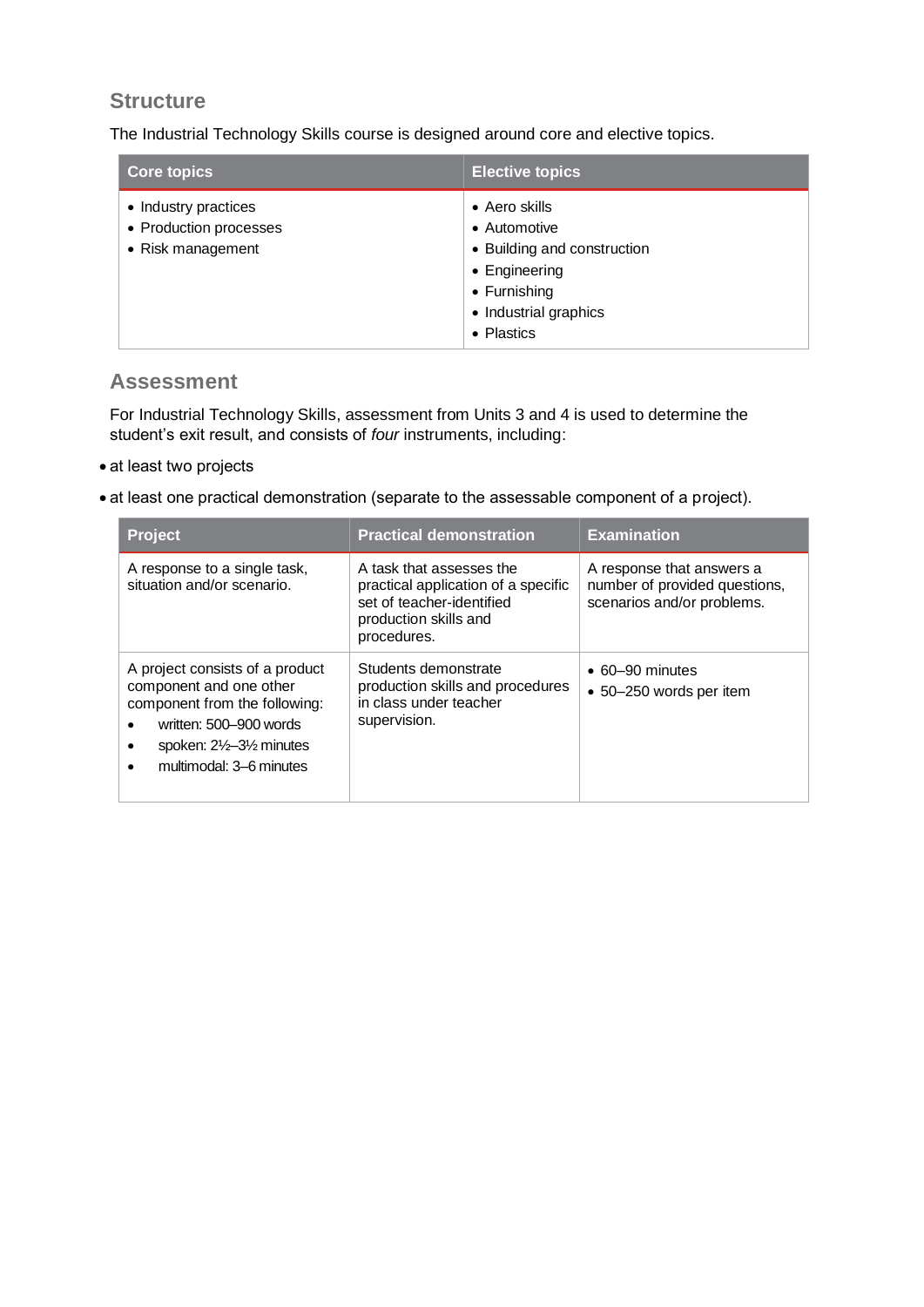# **Hospitality Practices**

**Applied senior subject Applied Applied Applied** 

Hospitality Practices develops knowledge, understanding and skills about the hospitality industry and emphasises the food and beverage sector, which includes food and beverage production and service.

Students develop an understanding of hospitality and the structure, scope and operation of related activities in the food and beverage sector and examine and evaluate industry practices from the food and beverage sector.

Students develop skills in food and beverage production and service. They work as individuals and as part of teams to plan and implement events in a hospitality context. Events provide opportunities for students to participate in and produce food and beverage products and perform service for customers in real-world hospitality contexts.

## **Pathways**

A course of study in Hospitality Practices can establish a basis for further education and employment in the hospitality sectors of food and beverage, catering, accommodation and entertainment. Students could pursue further studies in hospitality, hotel, event and tourism or

business management, which allows for specialisation.

### **Objectives**

- explain concepts and ideas from the food and beverage sector
- describe procedures in hospitality contexts from the food and beverage sector
- examine concepts and ideas and procedures related to industry practices from the food and beverage sector
- apply concepts and ideas and procedures when making decisions to produce products and perform services for customers
- use language conventions and features to communicate ideas and information for specific purposes.
- plan, implement and justify decisions for events in hospitality contexts
- critique plans for, and implementation of, events in hospitality contexts
- evaluate industry practices from the food and beverage sector.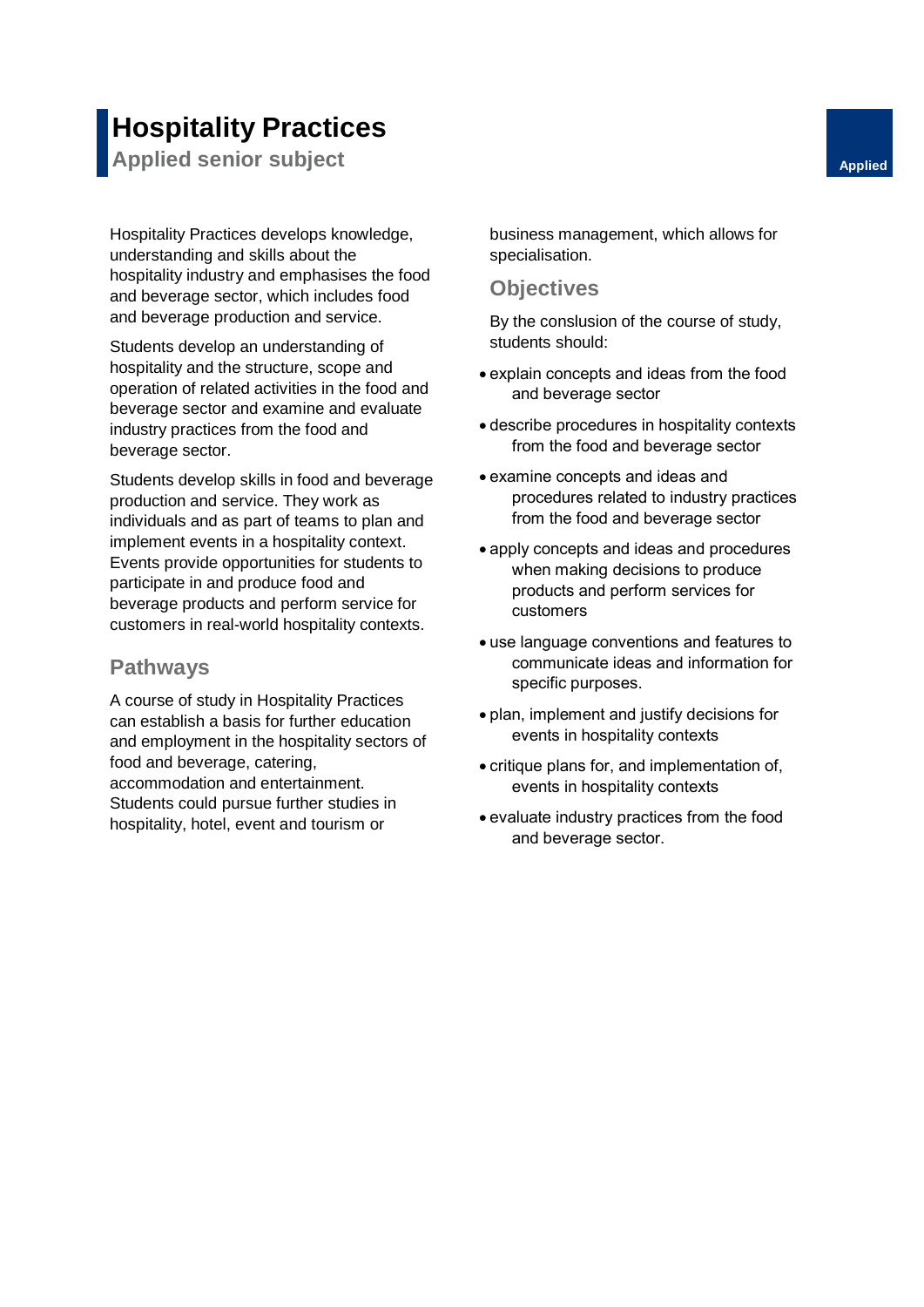The Hospitality Practices course is designed around core topics embedded in a minimum of two elective topics.

| <b>Core topics</b>                    | <b>Elective topics</b>            |
|---------------------------------------|-----------------------------------|
| • Navigating the hospitality industry | • Kitchen operations              |
| • Working effectively with others     | • Beverage operations and service |
| • Hospitality in practice             | • Food and beverage service       |

#### **Assessment**

For Hospitality Practices, assessment from Units 3 and 4 is used to determine the student's exit result, and consists of *four* instruments, including:

- at least two projects
- at least one investigation or an extended response.

| <b>Project</b>                                                                                                                                                                                                                                                       | Investigation                                                                                                                                 | <b>Extended response</b>                                                                                                                                           | <b>Examination</b>                                                                             |
|----------------------------------------------------------------------------------------------------------------------------------------------------------------------------------------------------------------------------------------------------------------------|-----------------------------------------------------------------------------------------------------------------------------------------------|--------------------------------------------------------------------------------------------------------------------------------------------------------------------|------------------------------------------------------------------------------------------------|
| A response to a single<br>task, situation and/or<br>scenario.                                                                                                                                                                                                        | A response that<br>includes locating and<br>using information<br>beyond students' own<br>knowledge and the<br>data they have been<br>given.   | A technique that<br>assesses the<br>interpretation,<br>analysis/examination<br>and/or evaluation of<br>ideas and information in<br>provided stimulus<br>materials. | A response that<br>answers a number of<br>provided questions,<br>scenarios and/or<br>problems. |
| A project consists of a<br>product and<br>performance<br>component and one<br>other component from<br>the following:<br>written: 500-900 words<br>spoken: 21/2-31/2<br>minutes<br>multimodal: 3-6<br>minutes<br>product and<br>performance:<br>continuous class time | Presented in one of the<br>following modes:<br>• written: 600-1000<br>words<br>• spoken: 3-4 minutes<br>$\bullet$ multimodal: 4-7<br>minutes. | Presented in one of the<br>following modes:<br>• written: 600-1000<br>words<br>· spoken:<br>$-3-4$ minutes<br>$\bullet$ multimodal: 4-7<br>minutes.                | $\bullet$ 60-90 minutes<br>$\bullet$ 50-250 words per<br>item                                  |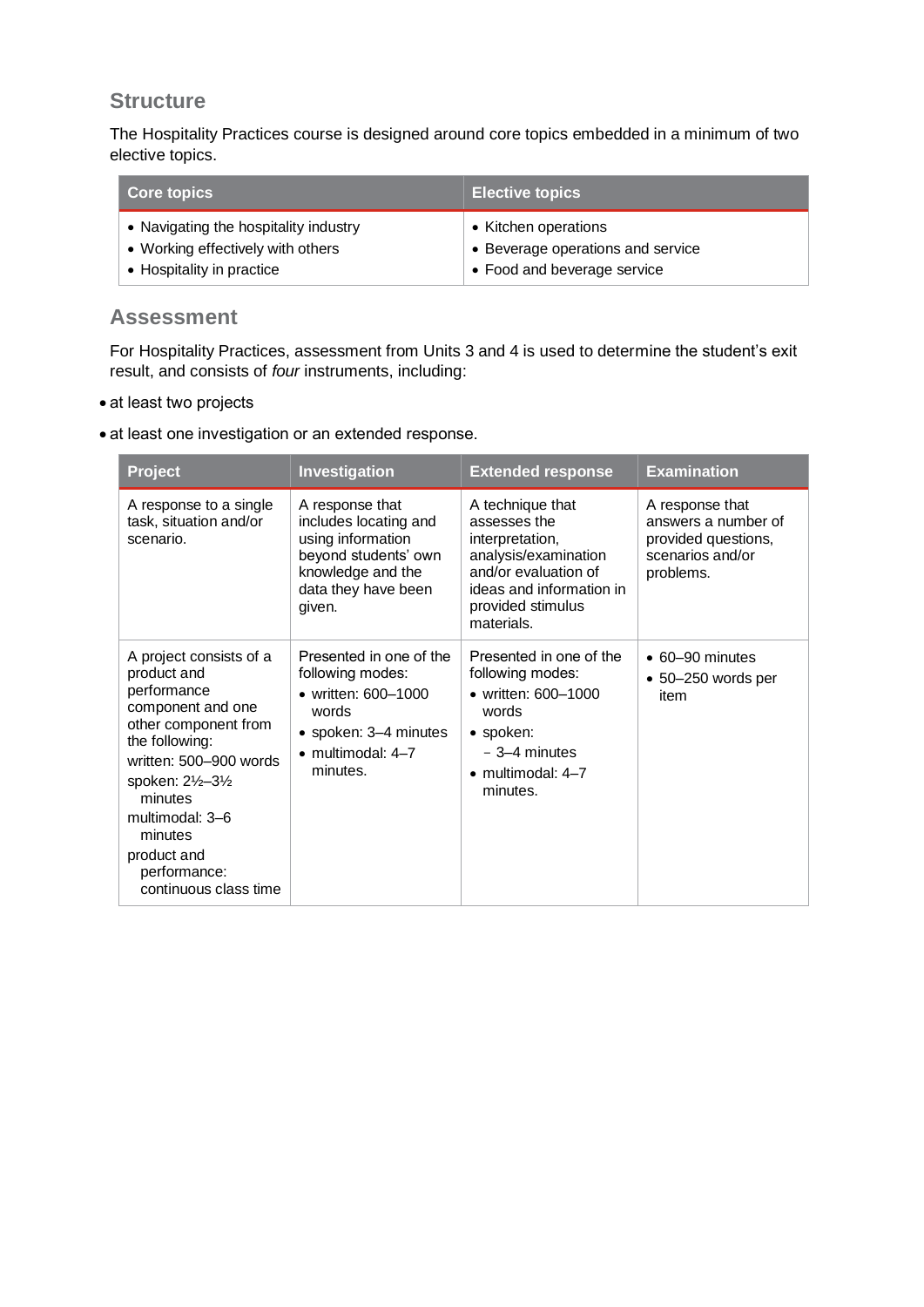# **Visual Arts in Practice**

**Applied senior subject Applied Applied Applied** 

Visual Arts in Practice focuses on students engaging in art-making processes and making virtual or physical visual artworks. Visual artworks are created for a purpose and in response to individual, group or community needs.

Students explore and apply the materials, technologies and techniques used in artmaking. They use information about design elements and principles to influence their own aesthetic and guide how they view others' works. They also investigate information about artists, art movements and theories, and use the lens of a context to examine influences on art-making.

Students reflect on both their own and others' art-making processes. They integrate skills to create artworks and evaluate aesthetic choices. Students decide on the best way to convey meaning through communications and artworks. They learn and apply safe visual art practices.

#### **Pathways**

A course of study in Visual Arts in Practice can establish a basis for further education and employment in a range of fields, including design, styling, decorating, illustrating, drafting, visual merchandising,

make-up artistry, advertising, game design, photography, animation or ceramics.

#### **Objectives**

- recall terminology and explain art-making processes
- interpret information about concepts and ideas for a purpose
- demonstrate art-making processes required for visual artworks
- apply art-making processes, concepts and ideas
- analyse visual art-making processes for particular purposes
- use language conventions and features to achieve particular purposes
- generate plans and ideas and make decisions
- create communications that convey meaning to audiences
- evaluate art-making processes, concepts and ideas.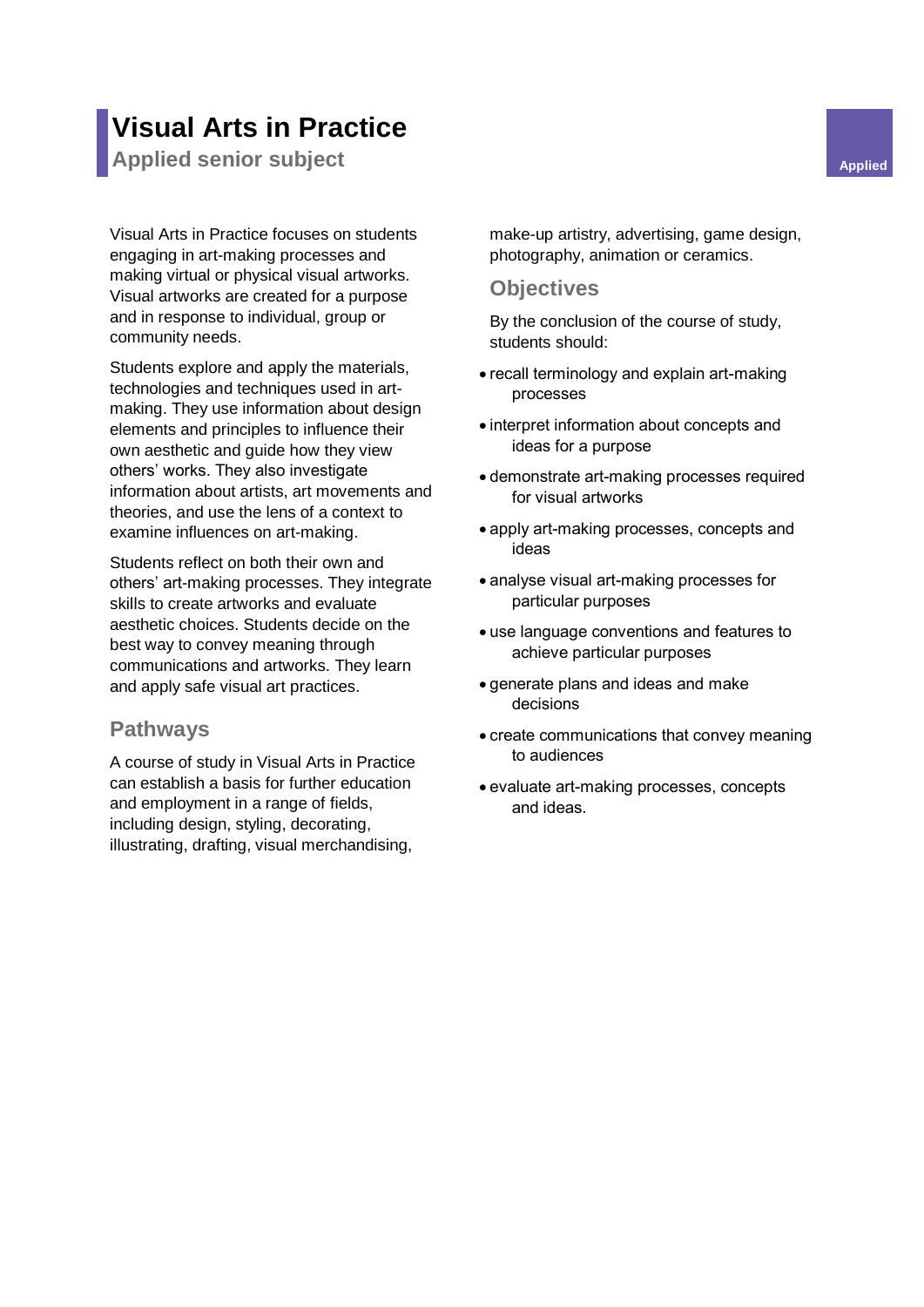The Visual Arts in Practice course is designed around core and elective topics.

| Core                                                                                                    | <b>Electives</b>                                                                |
|---------------------------------------------------------------------------------------------------------|---------------------------------------------------------------------------------|
| • Visual mediums, technologies, techniques<br>• Visual literacies and contexts<br>• Artwork realisation | $\bullet$ 2D<br>$\bullet$ 3D<br>• Digital and 4D<br>• Design<br>$\bullet$ Craft |

## **Assessment**

For Visual Arts in Practice, assessment from Units 3 and 4 is used to determine the student's exit result, and consists of *four* instruments, including:

- at least two projects, with at least one project arising from community connections
- at least one product (composition), separate to an assessable component of a project.

| <b>Project</b>                                                                                                                                                                                                                                                                   | <b>Product</b>                                                                                           | <b>Extended response</b>                                                                                                                                                                                             | Investigation                                                                                                                                                                                                          |
|----------------------------------------------------------------------------------------------------------------------------------------------------------------------------------------------------------------------------------------------------------------------------------|----------------------------------------------------------------------------------------------------------|----------------------------------------------------------------------------------------------------------------------------------------------------------------------------------------------------------------------|------------------------------------------------------------------------------------------------------------------------------------------------------------------------------------------------------------------------|
| A response to a single<br>task, situation and/or<br>scenario that contains<br>two or more<br>components.                                                                                                                                                                         | A technique that<br>assesses the<br>application of idenified<br>skills to the production<br>of artworks. | A technique that<br>assesses the<br>interpretation,<br>analysis/examination<br>and/or evaluation of<br>ideas and information<br>in provided stimulus<br>materials.                                                   | A response that<br>includes locating and<br>using information<br>beyond students' own<br>knowledge and the<br>data they have been<br>given.                                                                            |
| A project consists of:<br>a product component<br>and at least one<br>different component<br>from the following<br>written: 500-900<br>words<br>spoken: 2½–3½<br>minutes<br>multimodal<br>non-presentation:<br>8 A4 pages max<br>(or equivalent)<br>presentation: 3-6<br>minutes. | Variable conditions                                                                                      | Presented in one of the<br>following modes:<br>• written: 600-1000<br>words<br>• spoken: 3-4 minutes<br>• multimodal<br>- non-presentation:<br>10 A4 pages max<br>(or equivalent)<br>- presentation: 4-7<br>minutes. | Presented in one of the<br>following modes:<br>• written: 600-1000<br>words<br>• spoken: 3-4 minutes<br>• multimodal<br>- non-presentation:<br>10 A4 pages max<br>(or equivalent)<br>- presentation: $4-7$<br>minutes. |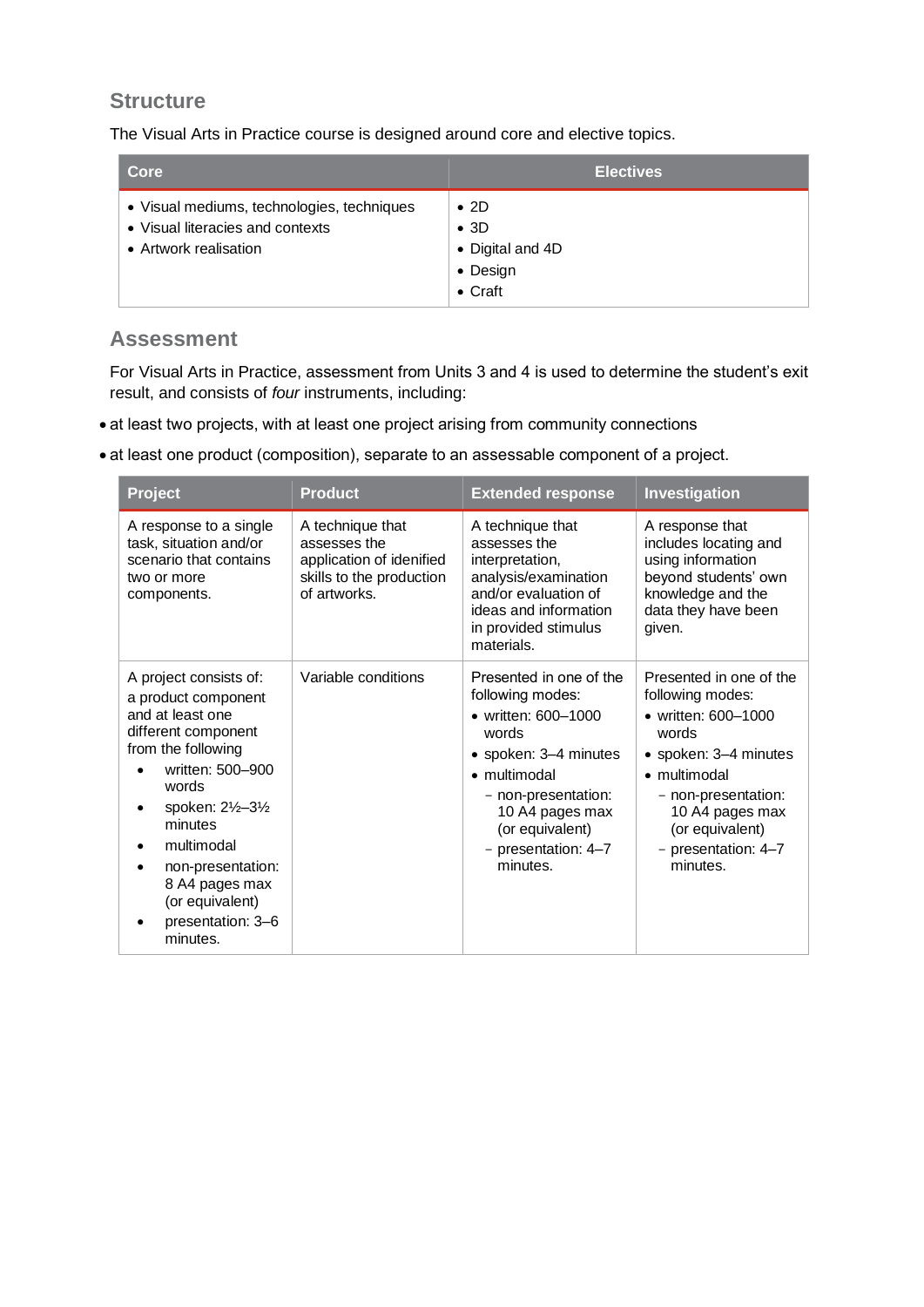# **Visual Art General senior subject General**

Visual Art provides students with opportunities to understand and appreciate the role of visual art in past and present traditions and cultures, as well as the contributions of contemporary visual artists and their aesthetic, historical and cultural influences. Students interact with artists, artworks, institutions and communities to enrich their experiences and understandings of their own and others' art practices.

Students have opportunities to construct knowledge and communicate personal interpretations by working as both artist and audience. They use their imagination and creativity to innovatively solve problems and experiment with visual language and expression.

Through an inquiry learning model, students develop critical and creative thinking skills. They create individualised responses and meaning by applying diverse materials, techniques, technologies and art processes.

In responding to artworks, students employ essential literacy skills to investigate artistic expression and critically analyse artworks in diverse contexts. They consider meaning, purposes and theoretical approaches when ascribing aesthetic value and challenging ideas.

#### **Pathways**

A course of study in Visual Art can establish a basis for further education and employment in the fields of arts practice, design, craft, and information technologies; broader areas in creative industries and cultural institutions; and diverse fields that use skills inherent in the subject, including advertising, arts administration and management, communication, design, education, galleries and museums, film and

television, public relations, and science and technology.

#### **Objectives**

- implement ideas and representations
- apply literacy skills
- analyse and interpret visual language, expression and meaning in artworks and practices
- evaluate art practices, traditions, cultures and theories
- justify viewpoints
- experiment in response to stimulus
- create meaning through the knowledge and understanding of materials, techniques, technologies and art processes
- realise responses to communicate meaning.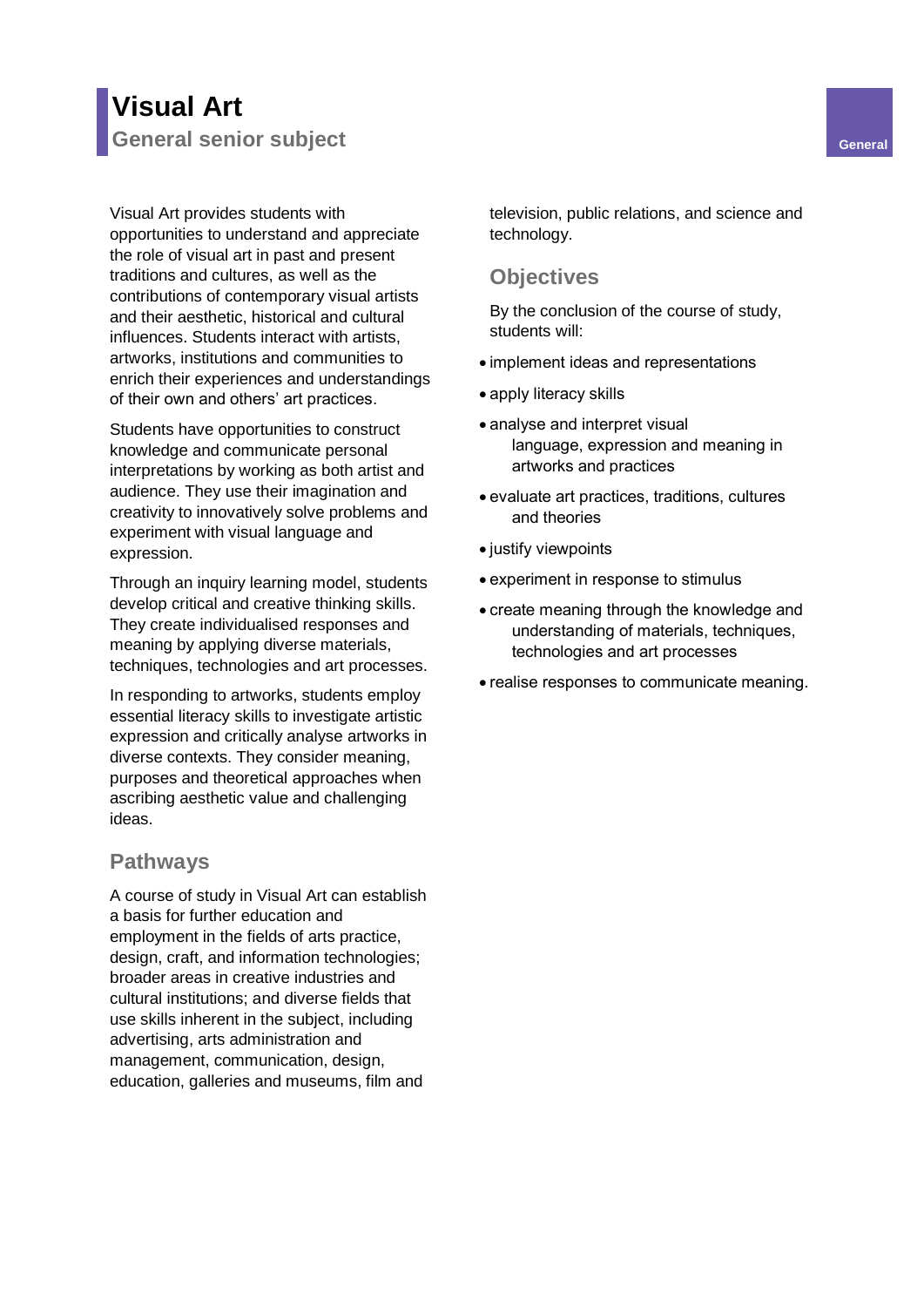| Unit 1                                                                                                                                                                                                                                              | <b>Unit 2</b>                                                                                                                                                                                                                                                                              | <b>Unit 3</b>                                                                                                                                                                                                                                                                                                                     | Unit 4                                                                                                                                                                                                                                                                                                                                                                      |
|-----------------------------------------------------------------------------------------------------------------------------------------------------------------------------------------------------------------------------------------------------|--------------------------------------------------------------------------------------------------------------------------------------------------------------------------------------------------------------------------------------------------------------------------------------------|-----------------------------------------------------------------------------------------------------------------------------------------------------------------------------------------------------------------------------------------------------------------------------------------------------------------------------------|-----------------------------------------------------------------------------------------------------------------------------------------------------------------------------------------------------------------------------------------------------------------------------------------------------------------------------------------------------------------------------|
| Art as lens<br>Through inquiry<br>learning, the following<br>are explored:<br>Concept: lenses to<br>explore the<br>material world<br>Contexts: personal<br>and contemporary<br>Focus: People,<br>place, objects<br>Media: 2D, 3D,<br>and time-based | Art as code<br>Through inquiry<br>learning, the following<br>are explored:<br>Concept: art as a<br>coded visual<br>language<br>Contexts: formal<br>$\bullet$<br>and cultural<br>Focus: Codes,<br>$\bullet$<br>symbols, signs<br>and art<br>conventions<br>Media: 2D, 3D,<br>and time-based | Art as knowledge<br>Through inquiry<br>learning, the following<br>are explored:<br>Concept:<br>$\bullet$<br>constructing<br>knowledge as<br>artist and audience<br>Contexts:<br>$\bullet$<br>contemporary,<br>personal, cultural<br>and/or formal<br>Focus: student-<br>٠<br>directed<br>Media: student-<br>$\bullet$<br>directed | Art as alternate<br>Through inquiry<br>learning, the following<br>are explored:<br>Concept: evolving<br>alternate<br>representations<br>and meaning<br>Contexts:<br>$\bullet$<br>contemporary and<br>personal, cultural<br>and/or formal<br>Focus: continued<br>$\bullet$<br>exploration of Unit<br>3 student-directed<br>focus<br>Media: student-<br>$\bullet$<br>directed |

#### **Assessment**

Schools devise assessments in Units 1 and 2 to suit their local context.

In Units 3 and 4 students complete *four* summative assessments. The results from each of the assessments are added together to provide a subject score out of 100. Students will also receive an overall subject result (A–E).

| Unit 3                                                                                 |            | Unit 4                                                                           |     |  |
|----------------------------------------------------------------------------------------|------------|----------------------------------------------------------------------------------|-----|--|
| Summative internal assessment 1 (IA1):<br>Investigation - inquiry phase 1<br>$\bullet$ | 15%        | Summative internal assessment 3 (IA3):<br>Project - inquiry phase 3<br>$\bullet$ | 35% |  |
| Summative internal assessment 2 (IA2):<br>Project — inquiry phase 2<br>$\bullet$       | <b>25%</b> |                                                                                  |     |  |
| Summative external assessment (EA): 25%<br>Examination                                 |            |                                                                                  |     |  |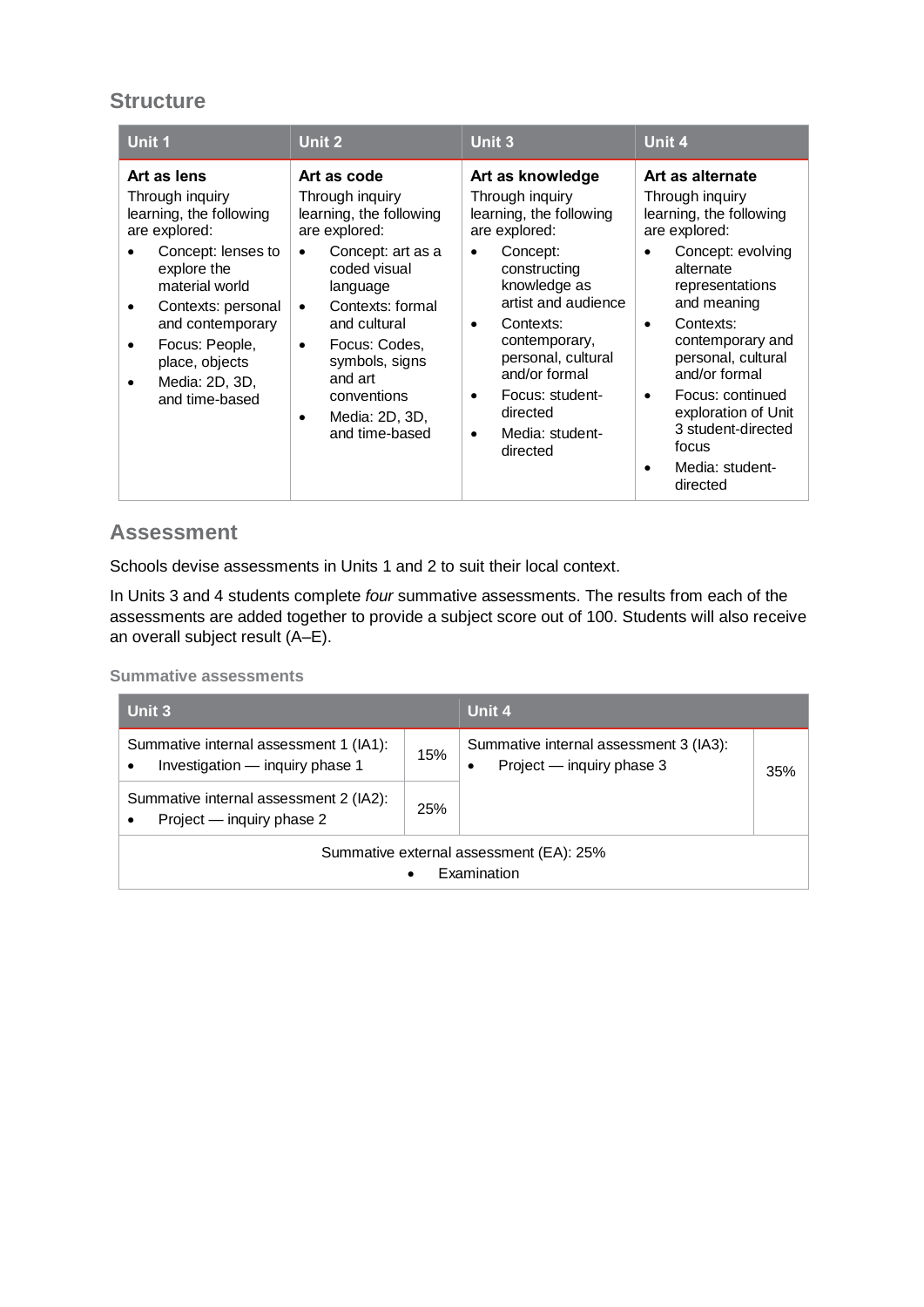# **Certificate III Early Childhood Education and Care CHC30113. RTO- 5394 VET**

The Certificate III in Early Childhood Education and Care qualification reflects the role that workers in childcare settings play, and the requirements of the Education and Care Services National Regulations and the National Quality Standard to work within early childhood. All persons studying a Certificate III in Early Childhood Education and Care will be required to obtain a Working with Children Blue Card (Employees and Volunteers), and will cover 18 units, and include a mandatory Childhood Education and Care work experience placement, this subject is outsourced to an external provider.

# **Structure**

Individual Units studied include-

- Work legally and ethically
- Promote Aboriginal and/or Torres Strait Islander cultural safety
- Develop cultural competence
- Ensure the health and safety of children
- Provide care for children
- Promote and provide healthy food and drinks
- Provide care for babies and toddlers
- Develop positive and respectful relationships with children
- Use an approved learning framework to guide practice
- Support the holistic development of children in early childhood
- Provide experiences to support children's play and learning
- Use information about children to inform practice
- Identify and respond to children and young people at risk
- Provide an emergency first aid response in an education and care setting
- Participate in work health and safety
- Support behaviour of children and young people
- Support children to connect with their world
- Comply with family day care administration requirements
- Foster the holistic development and wellbeing of the child in early childhood
- Work with diverse people

## **Pathways**

Studying a Certificate III Early Childhood Education and Care allows for pathways to the Diploma of Early Childhood Education and Care, work as an Early Childhood Educator, or as a School Age Education and Care Provider.

On completion of this course the worker will be eligible to be employed in the following roles:

- Assistant in long day care or occasional care centre
- Educator in school-age care service, or
- Educator in a family day care scheme

This course is outsourced to an external provider. There is a cost associated with this course. Approximate course cost over two years is \$220 for Term 1, followed by \$70 per terms 2-8.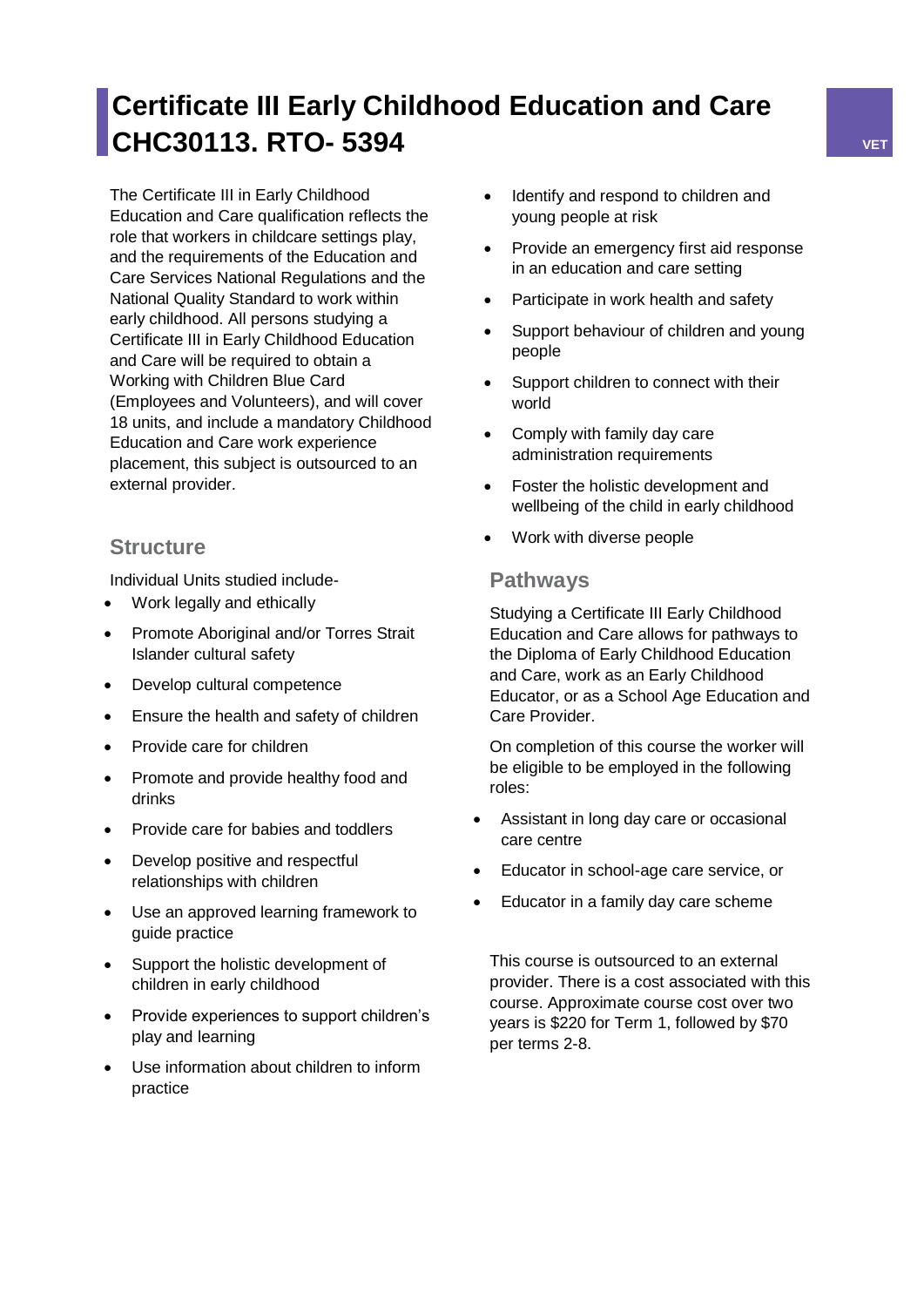# **Certificate III Fitness SIS30315 RTO- 31319 VET**

This course is for students who have a passion for health and fitness and are looking to expand skill sets and possibly launch a career in the Health and Fitness Industry. The course includes the entry qualification of Certificate II Sport and Recreation (scheduled to be completed Year 11 Term 4)

You will have access to online learning resources throughout the course of your study, with face-to-face resources and lessons in class time supporting onlinelearning.

## **Structure**

Individual Units studied include-

- Participate in workplace health and safety
- Participate in environmentally sustainable work practices
- Assist with activity session
- Maintain equipment for activities
- Identify risk and apply risk management processes
- Organise and complete daily work activities
- Provide first aid
- Provide cardiopulmonary resuscitation
- Respond to emergency situations
- Work effectively in sport, fitness and recreation environments
- Maintain spork, fitness and recreation industry knowledge
- Provide quality service
- Use routine strategies for work related learning
- Research using the internet
- Incorporate anatomy and physiology principals into fitness programming
- Provide health screening and fitness orientation
- Conduct fitness appraisals
- Instruct fitness programs
- Provide healthy eating information
- Instruct exercise to older clients
- Recognises and apply exercise consideration for specific populations

# **Objectives**

During the course of study, skills acquired include:

- Client screening and health assessment
- Planning and instructing fitness programs
- Providing a service to a range of clients
- Delivering group fitness programs
- Exercise science and nutrition

#### **Pathways-**

A Certificate III in Fitness will lead to possible employment and engagement within the health and fitness industry including personal trainer, group fitness instructor or progressing to higher fitness qualifications.

This course is outsourced to an external provider. There is a cost associated with this course. Approximate course cost over two years is \$365.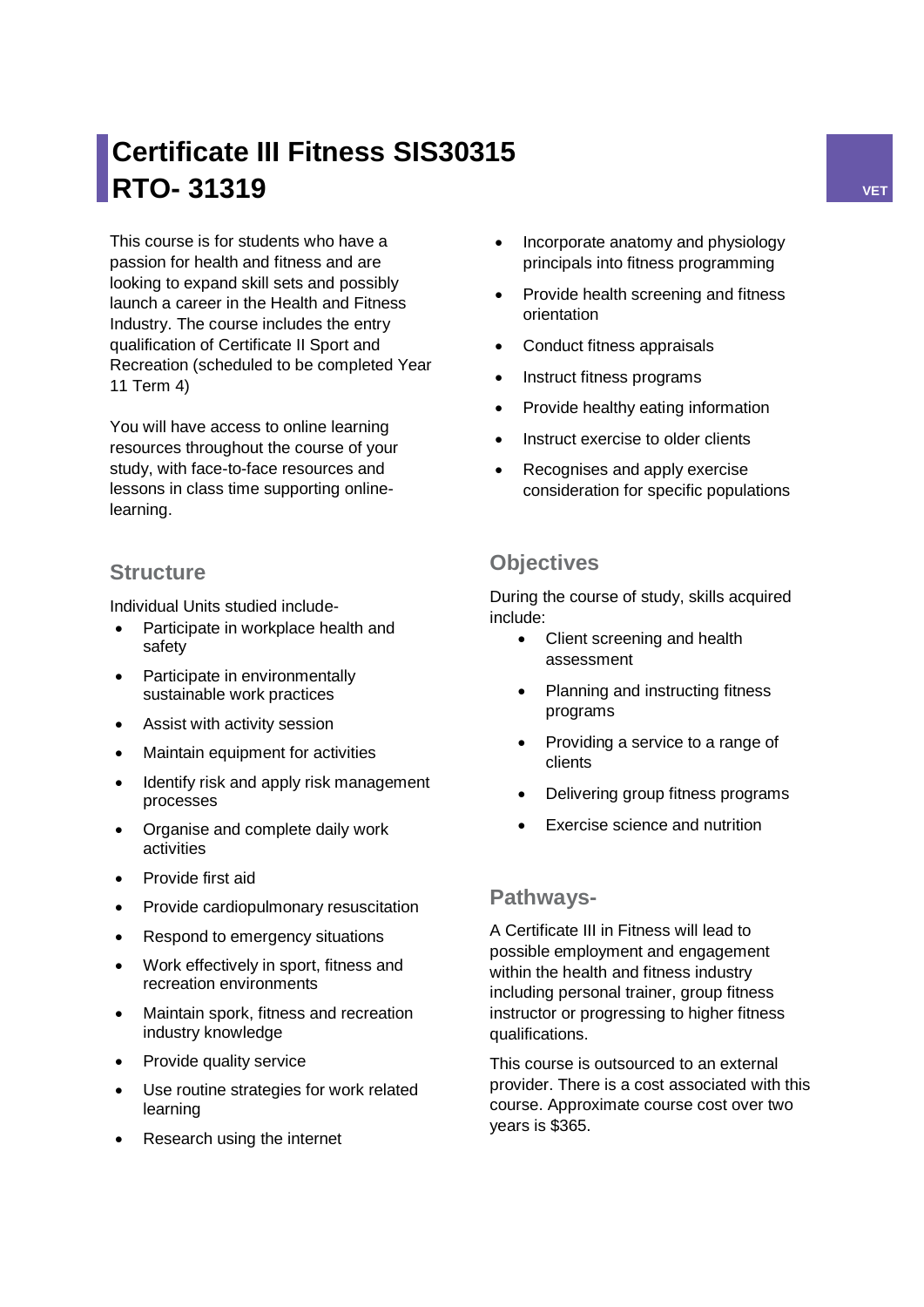# **Certificate II Engineering Pathways RTO- 31193 VET**

The qualification provides students with an introduction to an engineering or related working environment. Students gain skills and knowledge in a range of engineering and manufacturing tasks which will enhance their entry-level employment prospects for apprenticeships, traineeships or general employment in an engineering-related workplace.

Training and assessment are via Blue Dog Training's blended mode of delivery which comprises both on-line training and face to face classroom-based training at the school workshop. Blue Dog Training trainers and assessors attend the school on structured basis throughout the school year.

## **Structure**

Individual Units studied include-

- Apply principals of occupational health and safety in the work environment
- Participate in environmentally sustainable work practices
- Develop a career plan for the engineering and manufacturing industry
- Undertake a basic engineering project
- Interact with computing technology
- Organise and communicate information
- Pull apart and reassemble engineering mechanisms OR use oxy-acetylene and soldering equipment
- Use electric welding machines
- Use engineering workshop machines
- Work in a team
- Use hand tools
- Use power tools/hand held operations

#### **Pathways**

Completion of this qualification is a useful step towards the following career pathways:

- Engineering Fabrication Trade (Boiler making/Welding)
- Engineering Fabrication Trade (Sheetmetal working)
- Engineering Mechanical Trade (Fitting and/or Turning)
- Engineering Mechanical Trade (Machining)
- Engineering Mechanical Trade (Diesel Fitting/Fixed & Mobile Plant Mechanic)

This course is outsourced to an external provider. There is a cost associated with this course. Approximate course cost over two years is \$1200 if a student has already accessed their VETiS funding.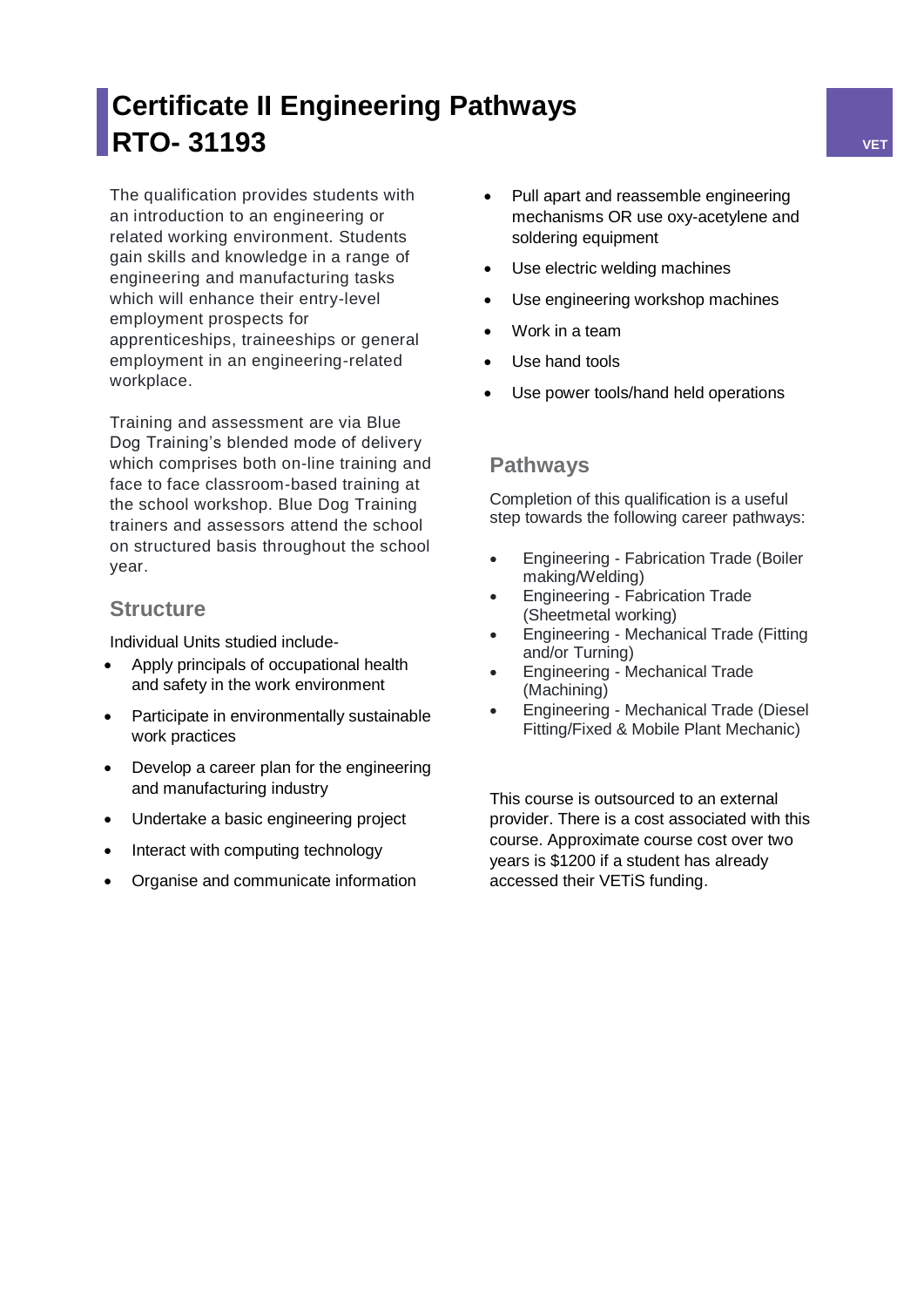# **QSMART**

QMEA Science and Mathematics and Related Technologies for Engineering and Electrical Apprentices (QSMART) is an innovative course in mathematics and science designed to offer equal opportunity for educational excellence for students enrolled in the senior phase of learning or seeking to be contracted to an engineering and electrical trades. This course delivers the need for a futures-oriented applied mathematics and science course that is hands-on in nature and contextualised by experiences in real workplaces. It provides students with opportunities to develop the key competencies in contexts that arise naturally from the subject matter and from a practical and investigative approach to learning.

There are a wide range of rewarding jobs and careers in the Engineering and Electrical industry sectors. QSMART provides opportunities for students to improve their numeracy and scientific skills and knowledge to assist them in pursuing a career in an engineering or electrical trade. It develops their confidence in applying their mathematical and scientific knowledge and skills, their communication skills and their preparedness for trade workplaces.

#### **Pathways**

A course of study in QSMART can establish a basis for employment in the fields of

electrical, engineering, mining apprenticeships and trade-based careers.

### **Objectives**

- Scientific knowledge, scientific processes and numeracy skills
- Confidence when successfully using these skills in both every day and work contexts
- Knowledge, practical skills and workrelated practices which are essential for effective workforce
- The ability to communicate effectively.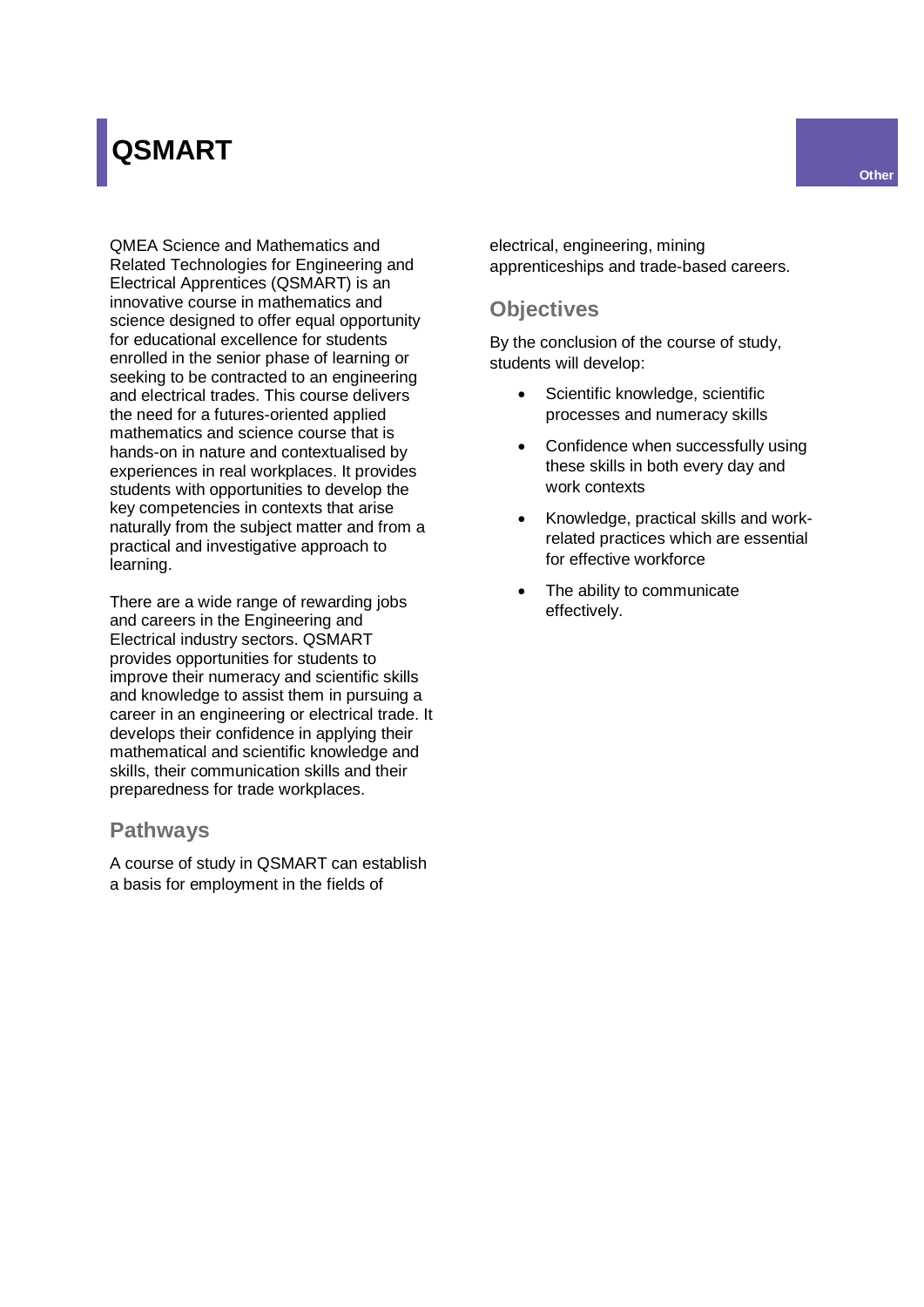QSMART consistence of topics in the following categories

| Topic 1                                             | Topic 2                     | Topic 3                   | Topic 4                                                     |
|-----------------------------------------------------|-----------------------------|---------------------------|-------------------------------------------------------------|
| Measurement and<br>Calculations in the<br>Workplace | Science in the<br>Workplace | Financial<br>Applications | Applications in<br>Occupational<br><b>Health and Safety</b> |

Throughout these topics, students will learn how to:

- Competently and expeditiously perform arithmetic calculation using appropriate methods.
- Accurately use a range of measuring instruments.
- Effectively communicate results of measurement tasks.
- Understand how the basic principles of mechanical Physics apply to aspects of their workplace.
- Perform basic financial calculations relevant to their trade, their pay and their investments.
- Explain how the molecular structure of workplace materials affects their properties.
- Accurately explain how temperature affects the molecular behaviour and structure of various materials.
- Competently apply material knowledge in the selection of materials for various real-life situations.
- Students should be able to competently identify various materials used in the workplace.
- Define the properties of materials and the effects this has this has on material selection.
- Demonstrate a functional level of understanding of the tax system and understand how it will affect them in their vocation.
- Effectively communicate results of research and calculation tasks
- Competently apply trigonometric theory (in combination with other learned mathematical techniques) to the solution of practical problems.
- Operate a circuit and accurately determine the voltage and current present in the circuit by using a range of measuring instruments.
- Explain the chemical process of electrolytic corrosion and outline preventative measures and how they work
- Construct a personal budget or a budget for an event.

#### **Assessment**

For QSMAT assessment from course is used to determine the student's exit result, and consists of *multiple* instruments, including:

| <b>Practical Project</b>                                                                                           | <b>Portfolio</b>                                                                                            | <b>Workplace Journal</b>                                                                                                                         | <b>Examination</b>                                                                             |
|--------------------------------------------------------------------------------------------------------------------|-------------------------------------------------------------------------------------------------------------|--------------------------------------------------------------------------------------------------------------------------------------------------|------------------------------------------------------------------------------------------------|
| Experimental<br>investigation<br>Demonstration<br>Model building<br>Maintaining<br>systems<br><b>Presentations</b> | A response that<br>requires students to<br>respond to a series of<br>tasks relating to a<br>single context. | A collection of work-<br>related experiences, the<br>application of<br>knowledge to work<br>place tasks and<br>evaluation of problem<br>solving. | A response that<br>answers a number of<br>provided questions,<br>scenarios and/or<br>problems. |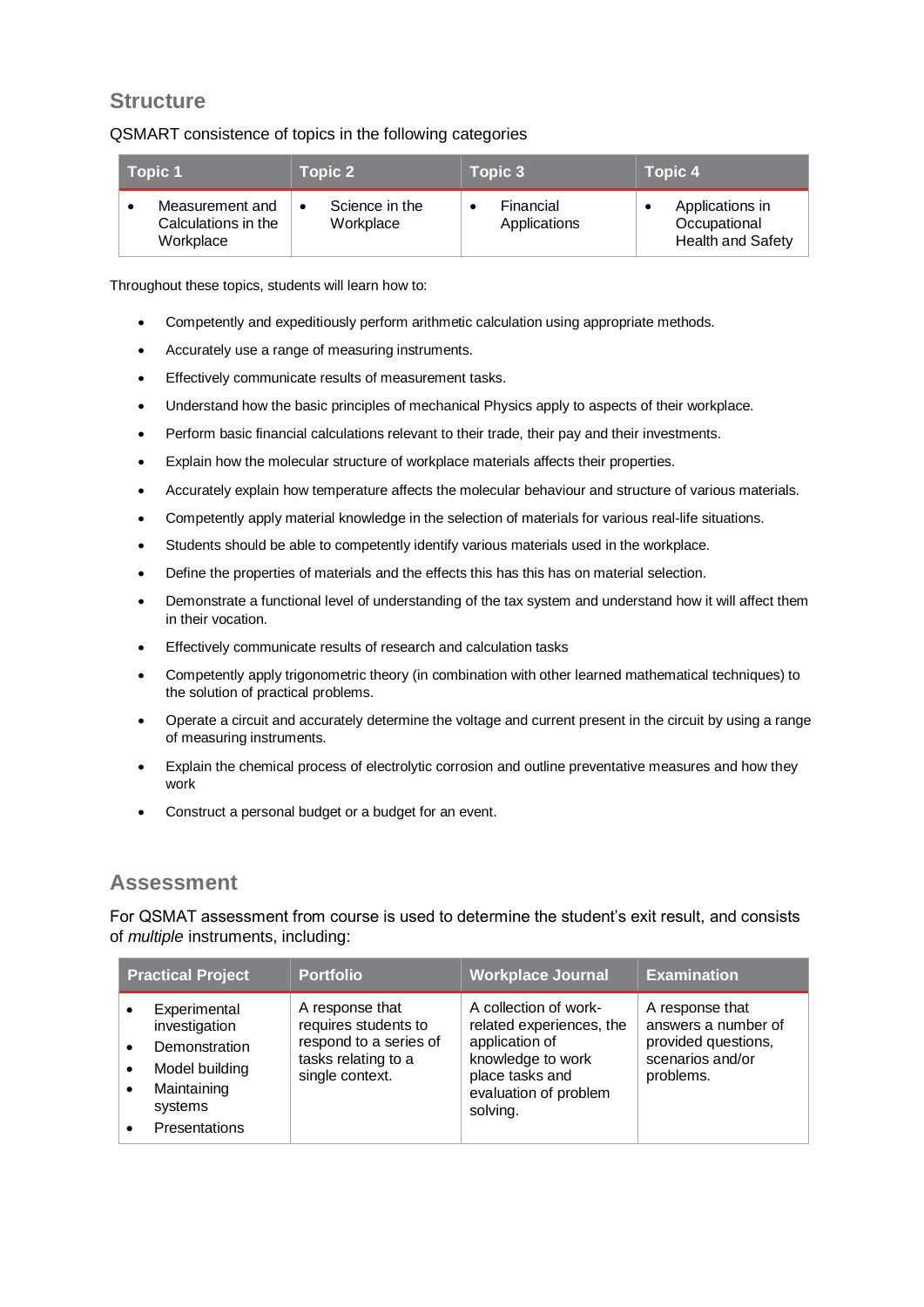# **SUN Program**

Whether you want to get a head start on your studies toward your dream career or you are looking to enhance your senior years by undertaking university-level study, Start Uni Now (SUN) has been designed to help you achieve your goals while finishing high school.

SUN is a CQUniversity initiative that provides students in Year 10\*, 11 and 12 a real university experience by combining your school study with the challenge of university level study. You can choose from a range of units from CQUni's degree courses that will give you an authentic insight into university life and get you started early on achieving your career aspirations.

After successfully completing study in the SUN program you may be eligible for direct entry into your course and credit towards your degree. You can be confident knowing you have a pathway to university that is not just reliant on your ATAR score.

It is recommended that you dedicate between  $10 - 12$  hours of study to each of your enrolled units per week (over a 12 – 14 week period). Studying SUN units requires good time management skills, the ability to work independently and a proactive attitude. University study is very flexible and this allows you to work your study time around other commitments such as a part-time job or sport.

#### **Costs**

Your first unit in the SUN program is free. Subsequent units (up to an additional three units) are offered at a significantly discounted rate of \$375 per unit. In addition to the unit cost, there may be other expenses such as textbooks and resources. Fees must be paid upfront and cannot be deferred to HECS-HELP, but you may be eligible for financial assistance options

#### **Eligibility**

To be eligible to apply for SUN you must be:

- enrolled in Year 11 or 12 (Year 10 students are eligible for Term 3 enrolment only)
- achieving an average 'B' grade (or better) across all school subjects (as per your most recent report card)
- B grade in ATAR level English is desirable
- permission from your Principal or school nominee and a parent or guardian